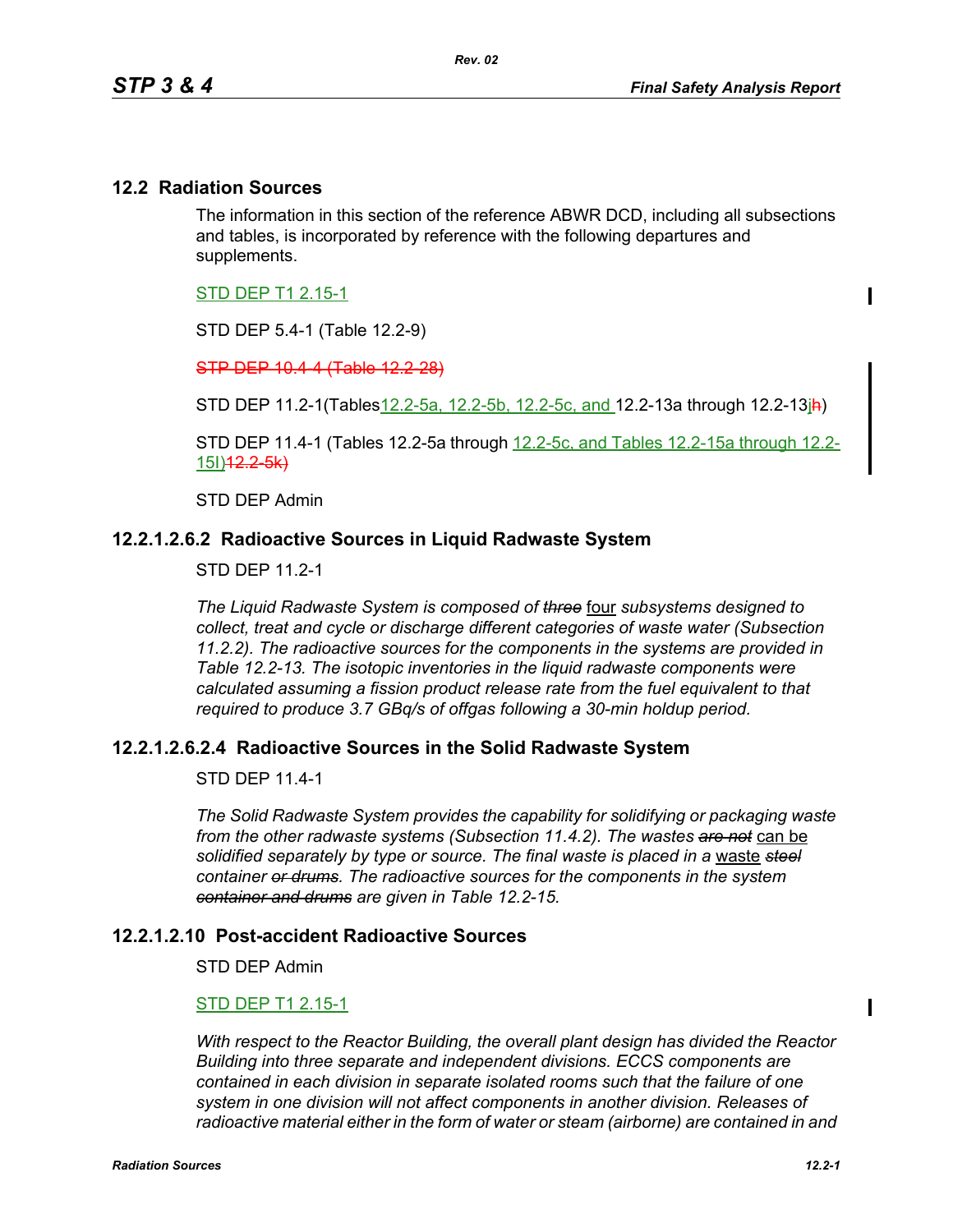Π

*isolated to a large extent in the compartment in which it might occur by the use of watertight doors and area* process *radiation monitors which isolate the HVAC System from the compartment* on a high radiation signal*. Divisional separation under such conditions is complete. Sumps are designed to detect and alarm in the event of leaks in excess of 0.063 liter per second*. *establishing a threshold for leak before break on the larger water-carrying piping systems. All connections to the Primary Containment not terminating in the Reactor Building meet GDC 54, 55, 56, and 57. Therefore, in the event of an accident involving radioactive sources in the Primary Containment or Reactor Building, such sources would be contained and isolated for further treatment and decontamination.*

*Likewise, potential releases in the Radwaste Building will be contained by isolating* filtering *the Radwaste Building atmosphere and sealing any water releases in the building, which is seismically qualified and steel-lined to prevent any potential water releases. Such potential releases are discussed in Section 15.7.* 

## **12.2.2.1 Production of Airborne Sources (Site-Specific Supplemental Value Used)**

The following site-specific supplement addresses COL License Information Item 12.5 for airborne releases.

*(1)* χ/Q values obtained from Table 2.3S.5-2.

STP has re-performed the gaseous release dose analysis using site-specific parameters to determine conformance with 10 CFR 20 and 10 CFR 50 Appendix I (see Subsection 12.2.3 for COL License Information), concluding that identified limits are not exceeded. As shown in Table 12.2-20 the expected per unit release is a small fraction of the site wide release limits of 10 CFR 20.

#### **12.2.2.2 Average Annual Doses**

The following site-specific supplement addresses COL License Information Item 12.5.

*For compliance with 10 CFR 50 Appendix I, evaluations have been made to determine average annual doses to unrestricted areas subject to airborne and liquid releases. For airborne dose calculations, isotopic releases were taken from Table 12.2-20. assuming a 0.8 km exclusion boundary. Releases were assumed to be from the plant stack, since all major (Reactor Building, Turbine Building and Radwaste Building) ventilation systems pipe to the stack for normal releases. Since a site meteorology is not definitively defined, a statistical approach was used to evaluate the releases over a series of meteorologies discussed in References 12.26 and 12.27. Doses were calculated using methodologies and conversion factors consistent with Regulatory Guides 1.109 and 1.111 as implemented in References 12.28 and 12.29. Results of the airborne evaluations are given in Table 12.2-21. For the ingestion doses given in Table 12.2-21, ingestion values given in Table E-5 of Regulatory Guide 1.109 were used. COL applicants need to update the airborne dose calculations to conform to the as-designed plant and site-specific meteorology (see Subsection 12.2.3 for COL license information).*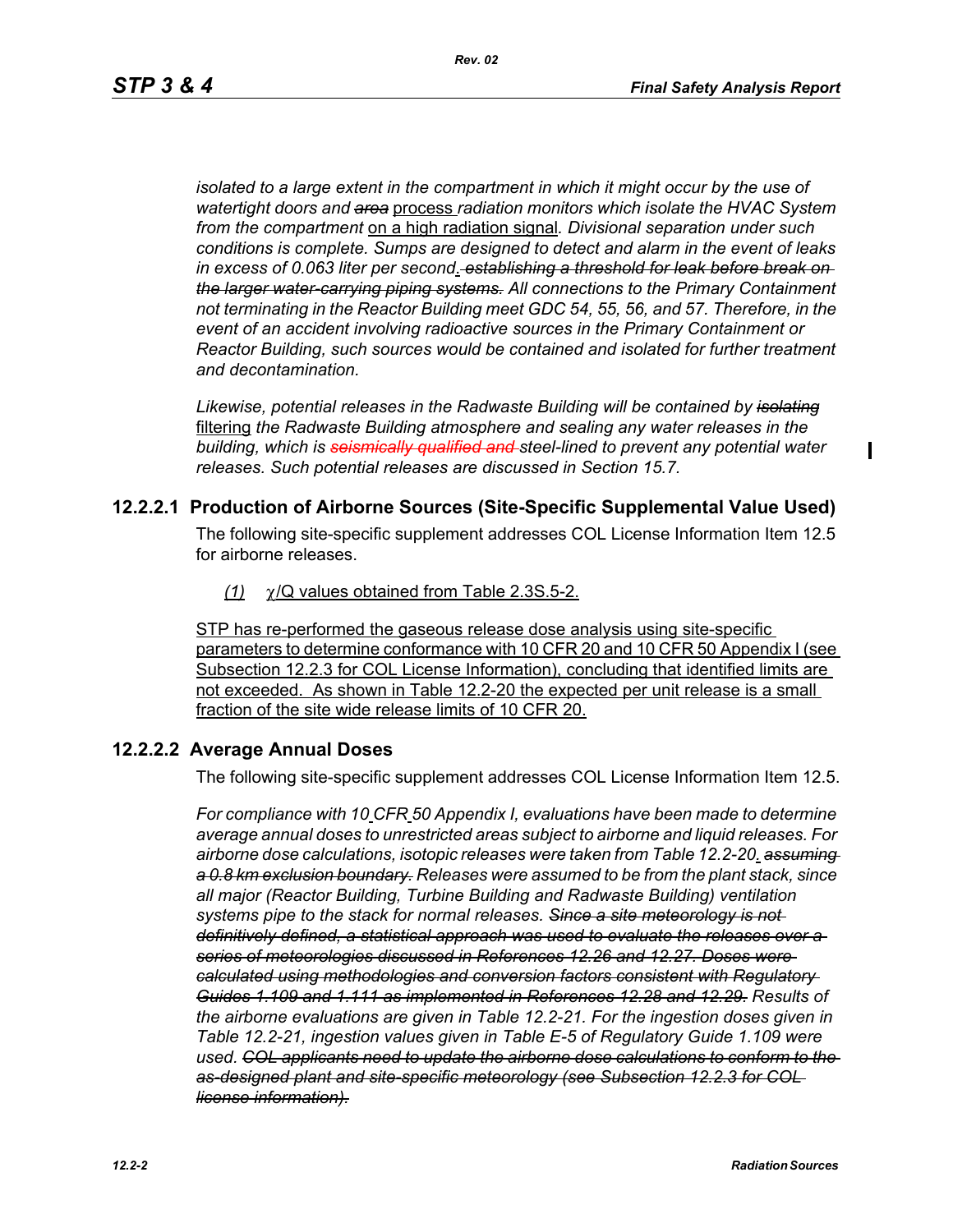# **12.2.2.5 Liquid Releases**

The following site-specific supplement addresses COL License Information Item 12.5 for liquid releases.

*The ABWR is designed not to release radioactive liquid effluents. However, under certain conditions of high water inventory, up to 3.7 GBq per year, excluding tritium* radioactive liquids *may be released as described in Subsection 11.2.3. These releases are given in Table 12.2-22 and form the basis for estimating doses using methodologies consistent with Regulatory Guide 1.113 as implemented in Reference 12.2-10. The results of liquid releases, assuming dilution factors described in Subsection 11.2.3.2* 12.2.2.5.1*, are shown in the dose evaluation in Table 12.2-23. COL applicants need to update* STP has re-performed *the liquid dose analysis to conform to the as-designed plant and* using *site-specific parameters* to determine conformance with 10 CFR 20 and 10 CFR 50 Appendix I *(see Subsection 12.2.3 for COL license information),* concluding that the identified limits are not exceeded*.*

## **12.2.2.5.1 Dilution Factors**

The following site-specific supplement addresses COL License Information Item 12.5 for liquid releases.

Dilution factors used in evaluating the release of liquid effluents are site specific. Using the methodology set forth in NUREG-0016 for Liquid Releases, the quantity of radioactive isotopes has been computed and is identified in column 2 of Table 12.2-22. The GALE code methodology, as specified in NUREG-0016, was used to determine the radiological activity released. The code provides recommended values for the activity fraction for potential effluent streams. It is assumed that this quantity is released to the plant discharge piping, which has a flow of 272,550 m<sup>3</sup>/h (circulating water flow). A maximum of 150 cubic meters per hour of liquid radwaste discharge will be mixed with normal circulating water flow of 272,550  $\text{m}^3$ /h providing significant dilution prior to release. The annual release values are used to calculate the per unit annual average liquid release discharge concentration, shown in column 3 of Table 12.2-22. The concentrations noted in this table are less than the limits in 10 CFR 20.

The discharge piping empties into the STP Main Cooling Reservoir (MCR), a 7000 acre reservoir. The plant liquid releases are further diluted in the MCR and allow for radioactive decay to occur before ultimate release from the site to unrestricted areas. The reservoir lies totally within the confines of the site and the use of its water is restricted to plant operation.

Liquid effluent discharge into the MCR can be released to unrestricted areas in the Little Robbins Slough or the Colorado River, and ultimately Matagorda Bay, providing further dilution prior to reaching the potential Maximally Exposed Individual (MEI). Dilution flow rates in the Colorado River, Matagorda Bay and Little Robbins Slough used to evaluate the liquid pathway dose to the MEI, were obtained using information from the STP 2006 Offsite Dose Calculation Manual (ODCM) as inputs to the LADTAP II computer program.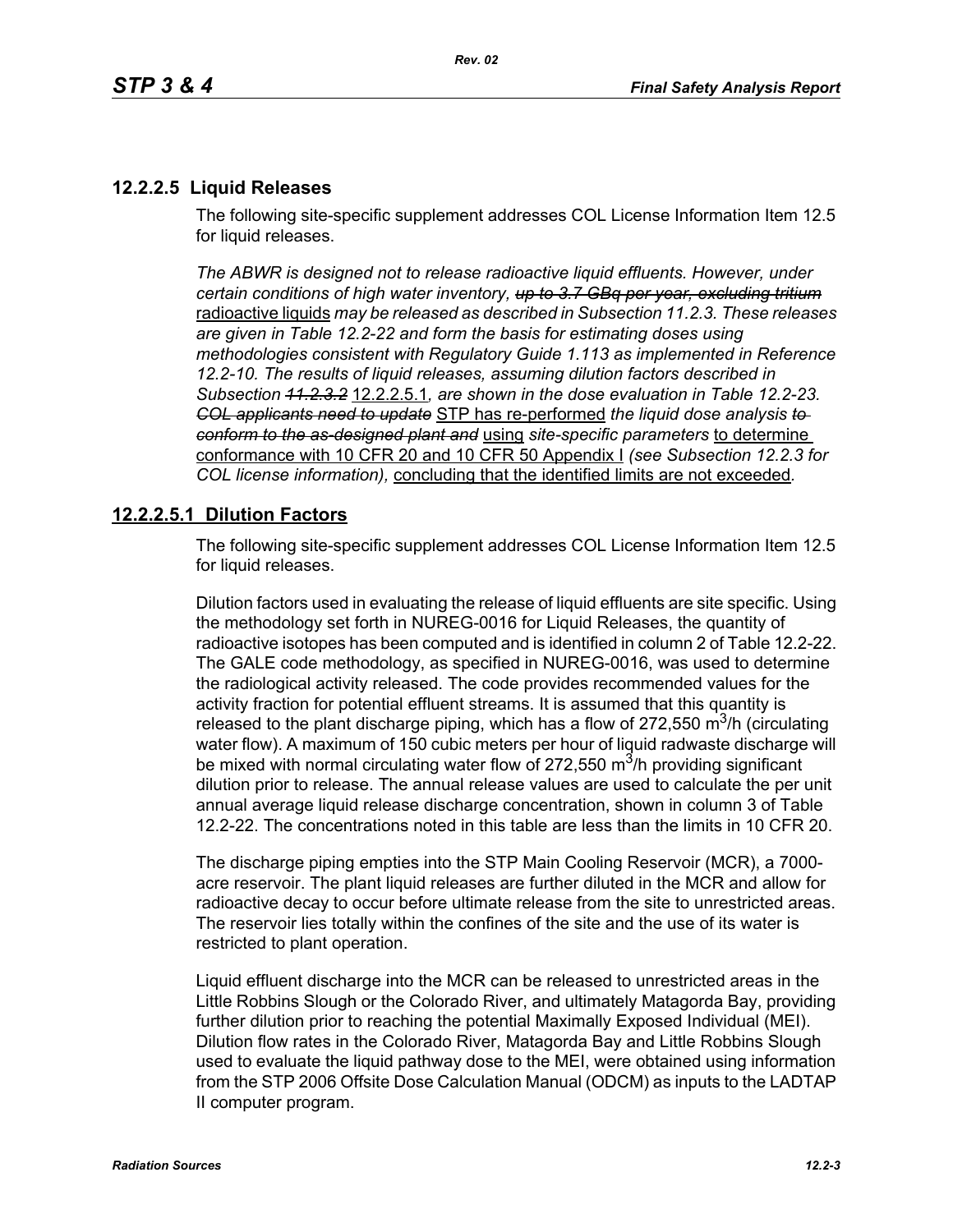The liquid pathway doses to the MEI, assuming a dilution factor of only 10, are presented in Table 12.2-23. Dose to the MEI comply with the requirements of 10 CFR 50 Appendix I.

# **12.2.3 COL License Information**

# **12.2.3.1 Compliance with 10 CFR 20 and 10 CFR 50 Appendix I**

The following supplement addresses COL License Information Item 12.5.

Using site-specific parameters, the average annual liquid releases and the average annual airborne releases to the environment have been computed and are shown in Tables 12.2-20 through 12.2-23. The average annual liquid and airborne releases are in compliance with 10 CFR 20 and 10 CFR 50 Appendix I.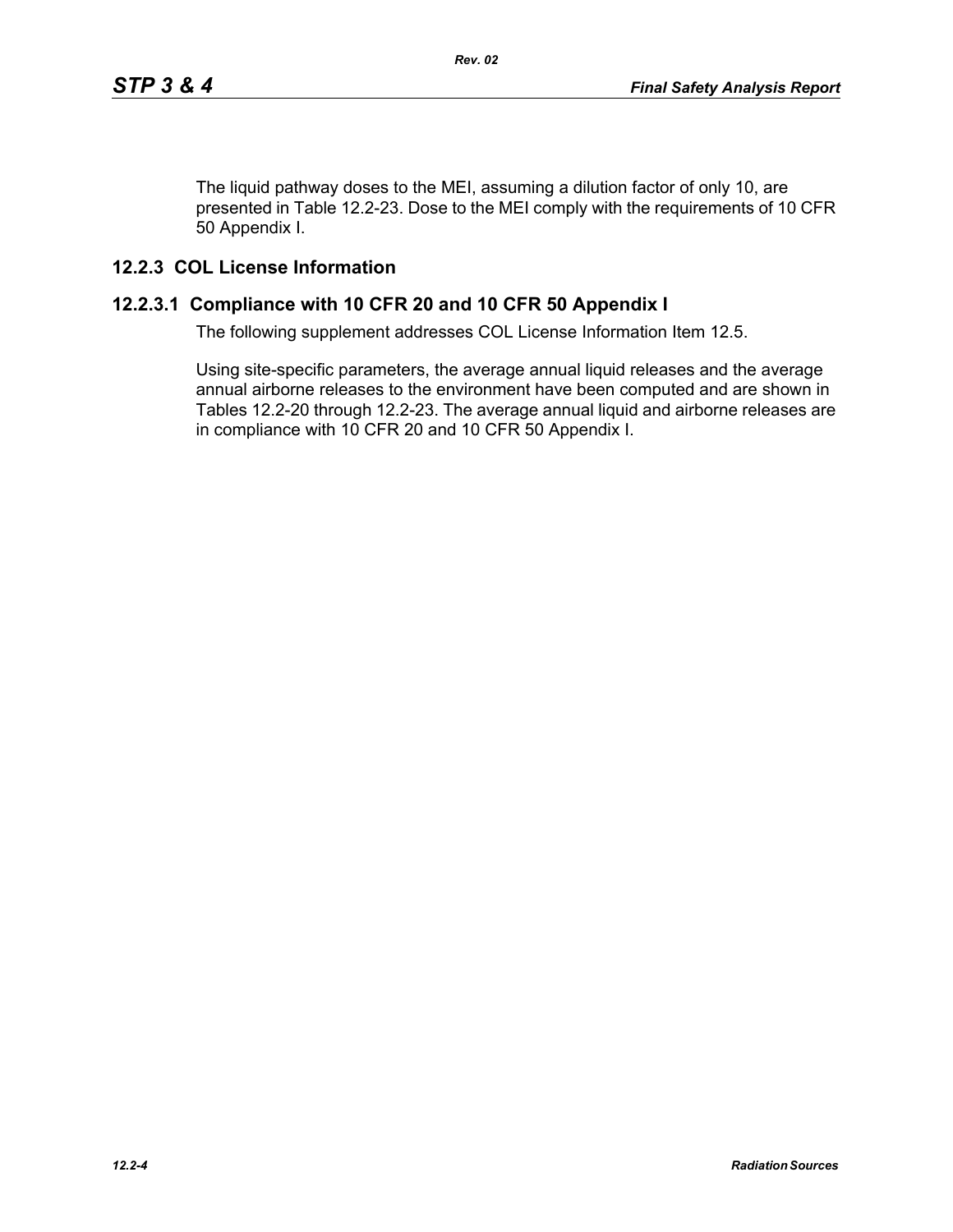| <b>Source</b><br><b>Table</b> | For                                          | <b>Drawing</b>            | <del>Location</del>            | <b>Approximate Geometry</b>                                                              |
|-------------------------------|----------------------------------------------|---------------------------|--------------------------------|------------------------------------------------------------------------------------------|
| $12.2 - 6$                    | <b>RHR Heat Exchanger</b>                    | $12.3 - 1$                | (R1,RF)<br>(R6, RA)<br>(R6,RF) | Rt Cylndr ( $r=0.9m$ , $l=7m$ )                                                          |
| $12.2 - 8$                    | <b>RCIC Turbine</b>                          | $12.3 - 1$                | (R6, RC)                       | Rt Cylndr (r=0.5m, l=0.7m)                                                               |
| $12.2 - 9$                    | <b>CUW Filter</b><br>Demineralizer           | $12.3 - 3$                | (R2, RB)                       | 2 Tanks, Rt Cylndr (r=0.6m, l=3.3m)                                                      |
| $12.2 - 10$                   | <b>CUW Regen Heat</b><br>Exchanger           | $12.3 - 2$                | (R1, RC)                       | Rt Cylndr (r=0.4m 0.63m, l=6.8m 4.9m)                                                    |
| $12.2 - 11$                   | <b>CUW Non-Regen Heat</b><br>Exchanger       | $12.3 - 1$                | (R1, RC)                       | Rt Cylndr (r=0.4m, l=5.5m)                                                               |
| $12.2 -$<br>13. a4            | <b>LCW Collector Tank</b>                    | $12.3 -$<br>37&38         | <b>ITEM 7</b>                  | 24 Tanks, Rt Cylndr (r=4.2.74m,<br>l= <del>9.49.9</del> .5858m)                          |
| $42.2 - 13.2$                 | LCW Filter/Demin Skid**                      | $12.3 -$<br>3912.3-<br>39 | ITEM <sub>12</sub>             | Rt Cylndr (r=0.5m, I=2.5m)Vendor Provided                                                |
|                               | 12.2-13.3 LGW Demineralizer                  | $42.3 - 39$               | <b>ITEM 11</b>                 | Rt Cylndr (r=0.6m, I=2.8m)                                                               |
| $12.2 -$<br>13. d4            | <b>LCW Sample Tank</b>                       | 12.3-37&<br>38            | <b>ITEM 8</b>                  | 2 Tanks, Rt Cylndr (r=4.2.74m,<br>l= <del>9.499</del> .58 <del>.58</del> m)              |
| $12.2 -$<br>13.65             | <b>HCW Collector Tank</b>                    | $12.3 - 378$<br>38        | <b>ITEM 13</b>                 | 3 Tanks, Rt Cylndr (F=2.2m,<br>$I=4.3m$ )(r=2.74m, l=9.58m)                              |
| $12.2 - 13.6$                 | <b>HCW Filter/</b><br>Demineralizer-Skid**   | 12.3-39                   | <b>ITEM 20</b>                 | Rt Cylnder (r=0.6m, I=2.8m) Vendor Provided                                              |
| $12.2 - 14$                   | Offgas                                       | 12.3-50                   | $(TF, T2)$                     | Tank 1, Rt Cylndr (r=0.6m, l=7.6m)<br>Tanks 2-9, Rt Cylndr (r=1.1m,<br>$I = 7.6m$        |
| 12.2-29                       | Steam Jet Air Ejector                        | 12.3-51                   | $(TF, T2)$                     | Rt Cylndr (r=0.15m, l=4.6m)<br>Rt Cylndr (r=0.76m, l=6.1m)<br>Rt Cylndr (r=0.2m, I=4.6m) |
| $12.2 - 14$                   | Offgas Recombiner                            | 12.3-51                   | $(TF, T2)$                     | Rt Cylndr                                                                                |
|                               |                                              |                           |                                | $(r=1.4m, l=7m)$                                                                         |
| $12.2 -$<br>15.a <sub>4</sub> | <b>CUW Backwash</b><br><b>Receiving Tank</b> | $12.3 - 1$                | (R2, RB)                       | Rt Cylndr (r=2.2m, l=5.7m)                                                               |
| $12.2 -$<br>15.62             | CF Backwash Receiving<br>Tank                | 12.3-49                   | (TD, T4)                       | Rt Cylndr (r=2.2m, l=5.7m)                                                               |
| $12.2 -$<br>15. <u>c</u> 3    | Phase Separators                             | 12.3-37&<br><u>38</u>     | <b>ITEM 30</b>                 | 2 Tanks, Rt Cylndr (r=2.4-2.3m, l=6.09.7m)                                               |

Π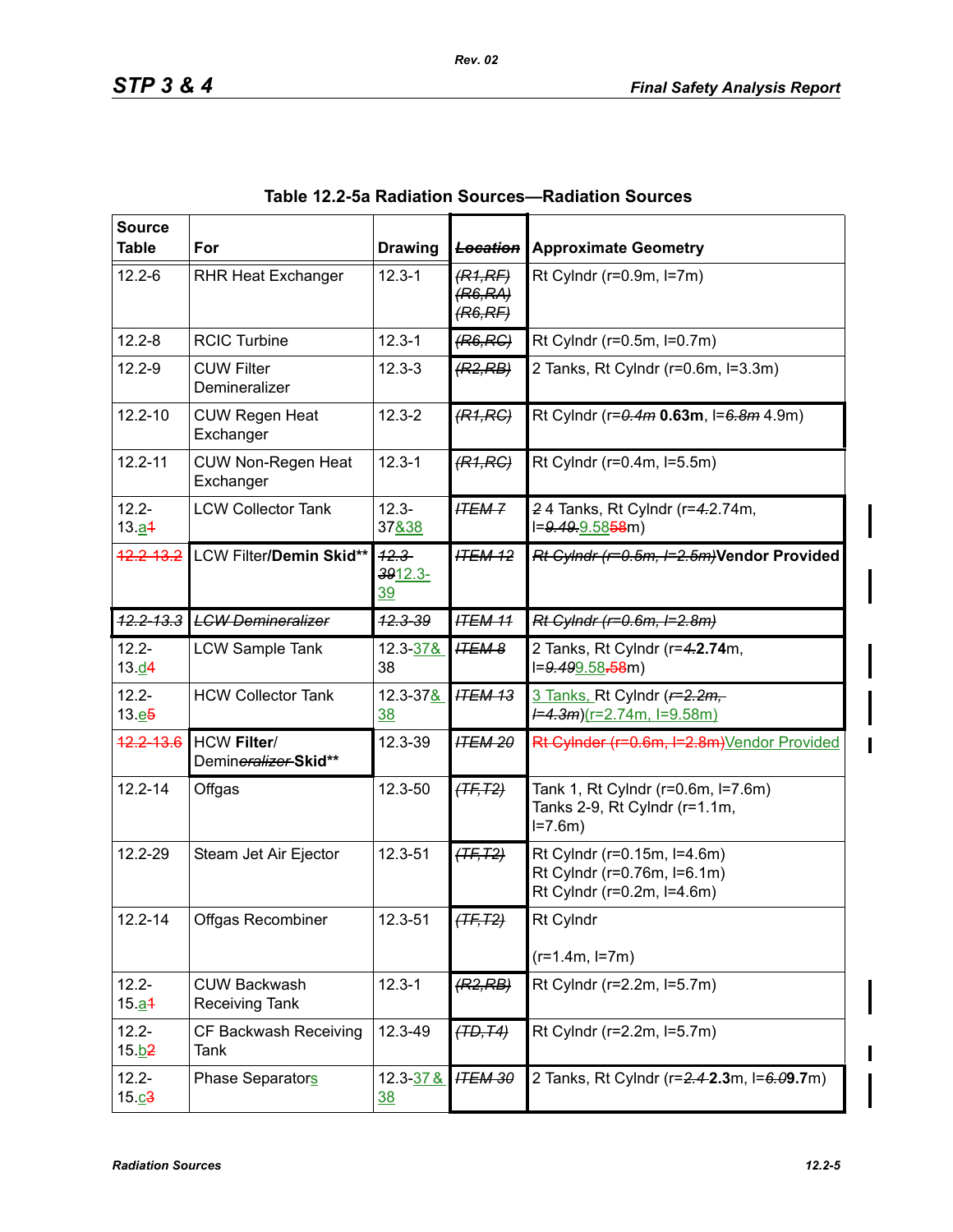| <b>Source</b><br>Table               | For                                                           | <b>Drawing</b>        | <b>Location</b>      | <b>Approximate Geometry</b>                                              |
|--------------------------------------|---------------------------------------------------------------|-----------------------|----------------------|--------------------------------------------------------------------------|
| $12.2 -$<br>15. d4                   | Spent Resin Storage<br><b>Tanks</b>                           | 12.3-37&<br><u>38</u> | <b>ITEM 31</b>       | Rt Cylndr (r=2.0m, l=5.76.6m), 2 Tanks                                   |
| <del>12.2-15.5</del>                 | <b>Concentrated Waste</b><br><del>Tank</del>                  | $42.3 - 37$           | <b>ITEM 35</b>       | Rt Cylndr (r=1.5m, I=4.4m)                                               |
| <del>12.2-15.6</del>                 | <b>Solids Dryer Feed Tank</b>                                 | $42.3 - 41$           | <b>ITEM 39</b>       | Rt Cylndr (r=1.6m, I=3.2m)                                               |
| $12.2 - 15.7$                        | Solids Dryer (outlet)                                         | $42.3 - 39$           | <b>ITEM 55</b>       | Rt Cylndr (r=0.2m, I=3.2m)                                               |
| <del>12.2-15.8</del>                 | Solids Pelletizer                                             | <del>12.3-38</del>    | <b>ITEM 58</b>       | Rt Cylndr (r=0.4m, I=2.5m)                                               |
| <del>12.2-15.9</del>                 | Sol Mist Separator<br><del>(steam)</del>                      | <del>12.3-39</del>    | <b>ITEM 56</b>       | Rt Cylndr (r=0.1m, I=2.8m)                                               |
| $42.2 -$<br><b>15.10</b>             | <b>Sol Condenser</b>                                          | $42.3 - 40$           | <b>ITEM 57</b>       | Rt Cylndr (r=0.2m, l=1.4m)                                               |
| $12.2 -$<br><b>15.11</b>             | Sol Drum                                                      | $42.3 - 39$           | (2, D)               | Rt Cylndr (r=0.3m, I=0.8m)<br>Box (1.5mx1.5mx1m)                         |
| $12.2 - 16$                          | <b>FPC Filter Demineralizer</b>                               | $12.3 - 3$            | (R2, RB)             | Rt Cylndr (r=0.7m, l=3.4m)                                               |
| $12.2 - 17$                          | Suppression Pool<br>Cleanup System <sup>®</sup>               | $12.3 - 3$            | (R2, RA)             | Rt Cylndr (r=0.7m, l=3.4m)                                               |
| $12.2 - 18$                          | <b>Control Rod Drive</b><br>System <sup>†</sup>               | $12.3 - 2$            | (R4,RF)              | <b>Distributed Source</b>                                                |
| 12.2-24                              | <b>Traversing Incore Probe</b>                                | $12.3 - 2$            | (R4, RB)             | <b>Distributed Source</b>                                                |
| 12.2-25                              | Reactor Internal Pumps <sup>‡</sup>                           | $12.3 - 2$            | (RF, R1)             | <b>Distributed Source</b>                                                |
| 12.2-25                              | <b>RIP Heat Exchanger</b>                                     | $1.2 - 3b$            | E <sub>1</sub> 3000  | Rt Cylndr (r=0.322m, l=2.9m)                                             |
| 12.2-26                              | <b>Turbine Moisture</b><br>Separator/Reheater                 | 12.3-52               | $(+76, TE)$          | Rt Cylndr (r=1.8m, l=31.m)                                               |
| 12.2-27                              | <b>Turbine Condenser</b>                                      | $12.3 - 53$           | (TD, TG)             | <b>Distributed Source</b>                                                |
| 12.2-28                              | Condenser Filter/<br>Demineralizer<br>Filter<br>Demineralizer | 12.3-51<br>12.3-51    | (TG, T2)<br>(TG, T3) | 3 Tanks, Rt Cylndr(r=1.4m, l=6.1m)<br>6 Tanks, Rt Cylndr(r=1.7m, I=5.1m) |
| 12.2-30                              | <b>SGTS Filter Train</b>                                      | 12.3-7                | (R2, RB)             | Surface, $(3.66m \times 2.54m)^{\S}$                                     |
| Applicant                            | Spent Fuel Storage                                            | 12.3-6                | (R4,RF)              | See Drawings                                                             |
| $12.2 -$<br>13h <del>31</del>        | <b>HSD Receiver Tank</b>                                      | <u>12.3-37</u>        |                      | Cylinder (r=1.98m, l=4.4m)                                               |
| $12.2 -$<br><u> 13i<del>32</del></u> | <b>HSD Sample Tank</b>                                        | 12.3-38               |                      | Cylinder (r=1.98m, l=4.4m)                                               |

| Table 12.2-5a Radiation Sources—Radiation Sources (Continued) |  |  |  |  |  |
|---------------------------------------------------------------|--|--|--|--|--|
|---------------------------------------------------------------|--|--|--|--|--|

I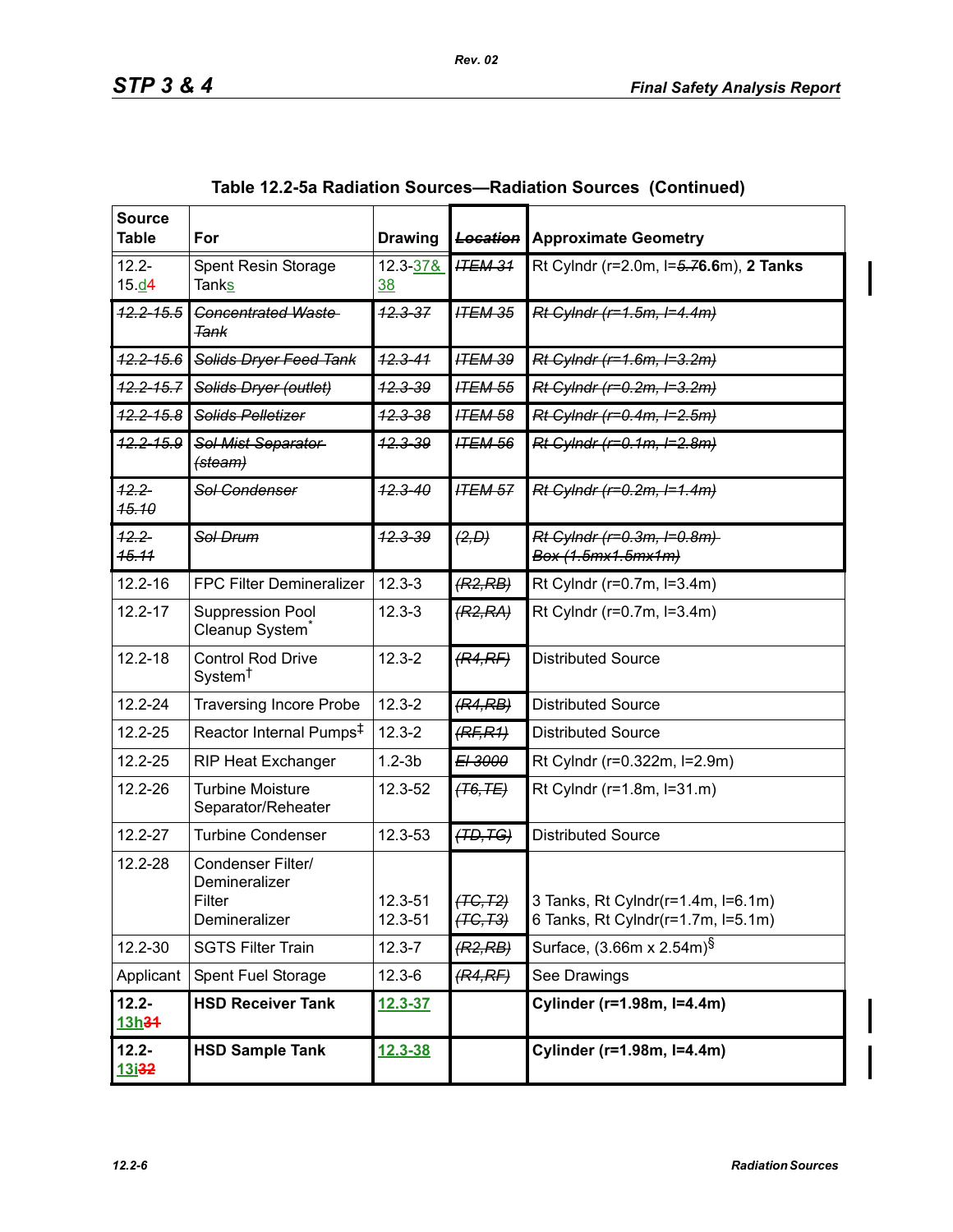| <b>Source</b><br><b>Table</b>     | For                                          | <b>Drawing</b>             | <b>Location</b> | <b>Approximate Geometry</b>    |
|-----------------------------------|----------------------------------------------|----------------------------|-----------------|--------------------------------|
| $42.2 -$<br>3312.2-<br><b>15l</b> | <b>WRS Backwash</b><br><b>Receiving Tank</b> | $12.3 - 37 &$<br><u>38</u> |                 | Cylinder (r=1.98m, I=6.6m)     |
| $12.2 -$<br>13 <sub>1</sub> 34    | <b>Chem Drain Tank</b>                       | $12.3 - 38$                |                 | Cylinder (r=0.91m, I=2.6m)     |
| $12.2 -$<br>13q35                 | <b>HCW Sample Tank</b>                       | $12.3 - 37 &$<br><u>38</u> |                 | Rt Cylinder (r=2.74m, I=9.58m) |

\* Suppression pool clean up F/D uses second of Fuel Pool F/D<br>\*\* <u>LCW and HCW Filter/Demin Skid are identified as "LRW System Skids" and are to be Vendor Provided</u><br>† Maintenance Facility

‡ Maintenance Facility, see Figure 1.2-3b Elevation 3000 for drywell location

§ Surface area of HEPA and charcoal filter

 $\blacksquare$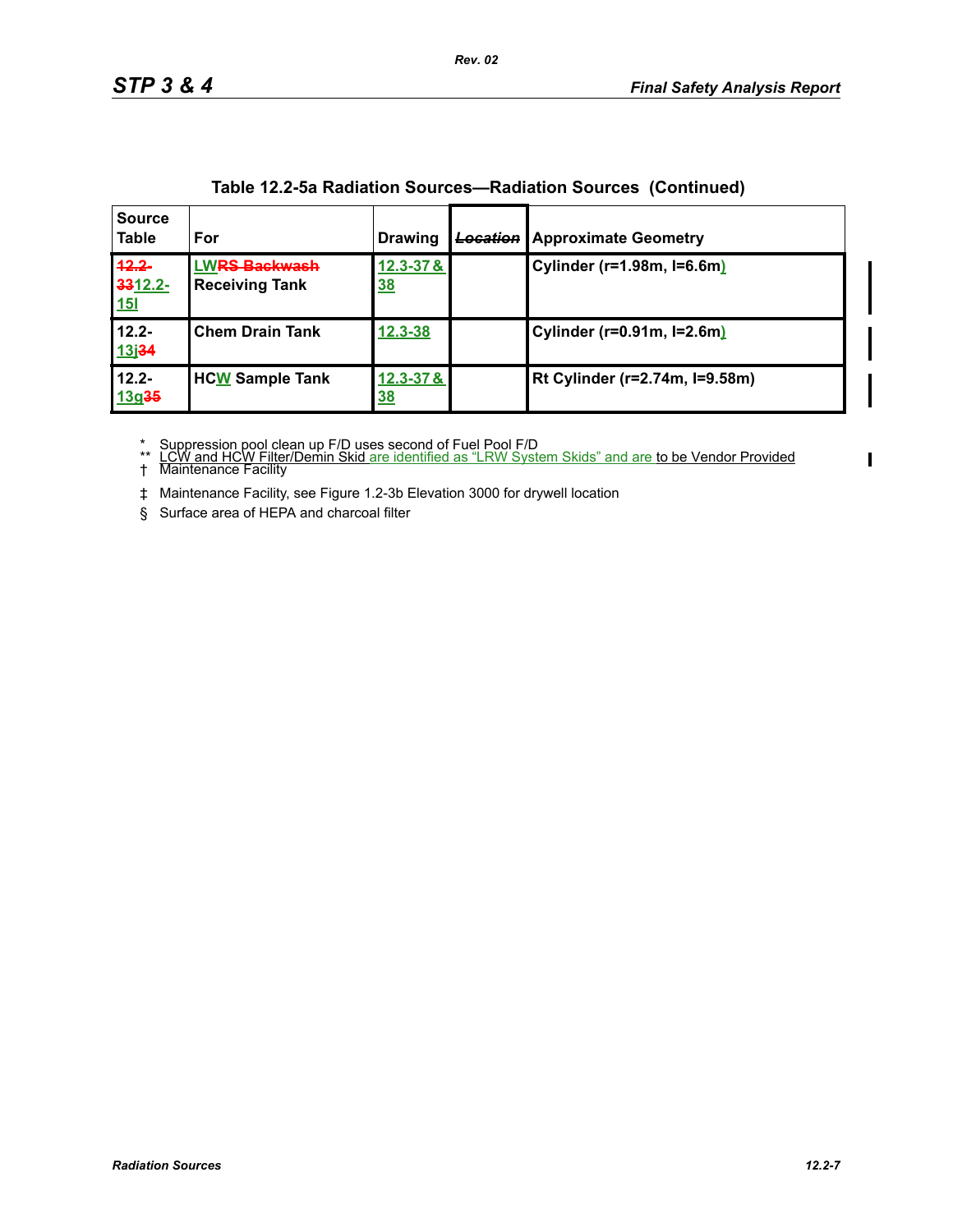| Component                                      | <b>Assumed Shielding Source Geometry</b>                                                                                           |
|------------------------------------------------|------------------------------------------------------------------------------------------------------------------------------------|
| <b>RHR Heat Exchanger</b>                      | Homogenous source over volume of heat exchanger                                                                                    |
| <b>RCIC Turbine</b>                            | Homogenous source over volume of turbine                                                                                           |
| <b>CUW Filter Demineralizer</b>                | 80% of source in first 15 cm, remainder dispersed over volume.                                                                     |
| <b>CUW Regen Heat</b><br>Exchanger             | Homogenous source over volume of exchanger                                                                                         |
| <b>CUW Non-Regen Heat</b><br>Exchanger         | Homogenous source over volume of exchanger                                                                                         |
| <b>LCW Collector Tank</b>                      | 80% non-solubles in slurry on tank bottom, rest evenly dispersed in volume                                                         |
| <b>LCW Filter/Demin Skid</b>                   | Homogenous source over volume of filterVendor Provided Equipment                                                                   |
| <b>LCW Demineralizer</b>                       | 80% of source in first 15 cm, rest evenly dispersed over volume                                                                    |
| <b>LCW Sample Tank</b>                         | Homogenous source over volume of tank                                                                                              |
| <b>HCW Collector Tank</b>                      | Homogenous source over volume of tank                                                                                              |
| <b>HCW Filter/Demineralizer</b><br><b>Skid</b> | 80% of source in first 15 cm, rest evenly dispersed over volumeVendor<br><b>Provided Equipment</b>                                 |
| Offgas                                         | 90% of source in first tank in first (upper) 30 cm, rest evenly dispersed.<br>Remaining tanks, homogenous source over tank volume. |
| Steam Jet Air Ejector**                        | Homogenous source over volume of ejector                                                                                           |
| Offgas Recombiner                              | Homogenous source over subcomponent (Figure 12.2-14)++                                                                             |
| <b>CUW Backwash Receiving</b><br>Tank          | 80% non-solubles in slurry on tank bottom, rest evenly dispersed in volume                                                         |
| CF Backwash Receiving<br>Tank                  | 80% non-solubles in slurry on tank bottom, rest evenly dispersed in volume                                                         |
| Phase Separator                                | 90% non-solubles in slurry on tank bottom, rest evenly dispersed in volume                                                         |
| Spent Resin Storage Tank                       | Homogenous source over volume of tank                                                                                              |
| <b>Concentrated Waste Tank</b>                 | 90% non-solubles in slurry on tank bottom, rest evenly dispersed in volume                                                         |
| Sol Dryer Feed Tank                            | Source evenly dispersed over volume                                                                                                |
| Sol Dryer (outlet)                             | Source evenly dispersed over volume                                                                                                |
| Sol Peletizer                                  | Source evenly dispersed over volume                                                                                                |
| Sol Mist Separator (steam)                     | Source evenly dispersed over volume                                                                                                |
| Sol Condenser                                  | Source evenly dispersed over volume                                                                                                |
| Sol Drum                                       | Source evenly dispersed over volume                                                                                                |
| FPC Filter Demineralizer                       | 90% insolubles in first 15 cm, rest of source evenly dispersed over volume                                                         |
| <b>Supression Pool Cleanup</b><br>System       | 90% insolubles in first 15 cm, rest of source evenly dispersed over volume                                                         |
| Control Rod Drive System                       | Exposure dependent, assume evenly dispersed over length of blade                                                                   |
| <b>Transverse Incore Probe</b>                 | Point or line geometry (Table 12.2-24)                                                                                             |
| <b>Reactor Internal Pumps</b>                  | Cylindrical source coupled to water bearing components                                                                             |
| RIP Heat Exchanger                             | Homogenous source over volume of exchanger                                                                                         |

# **Table 12.2-5b Radiation Sources—Source Geometry**

*Rev. 02*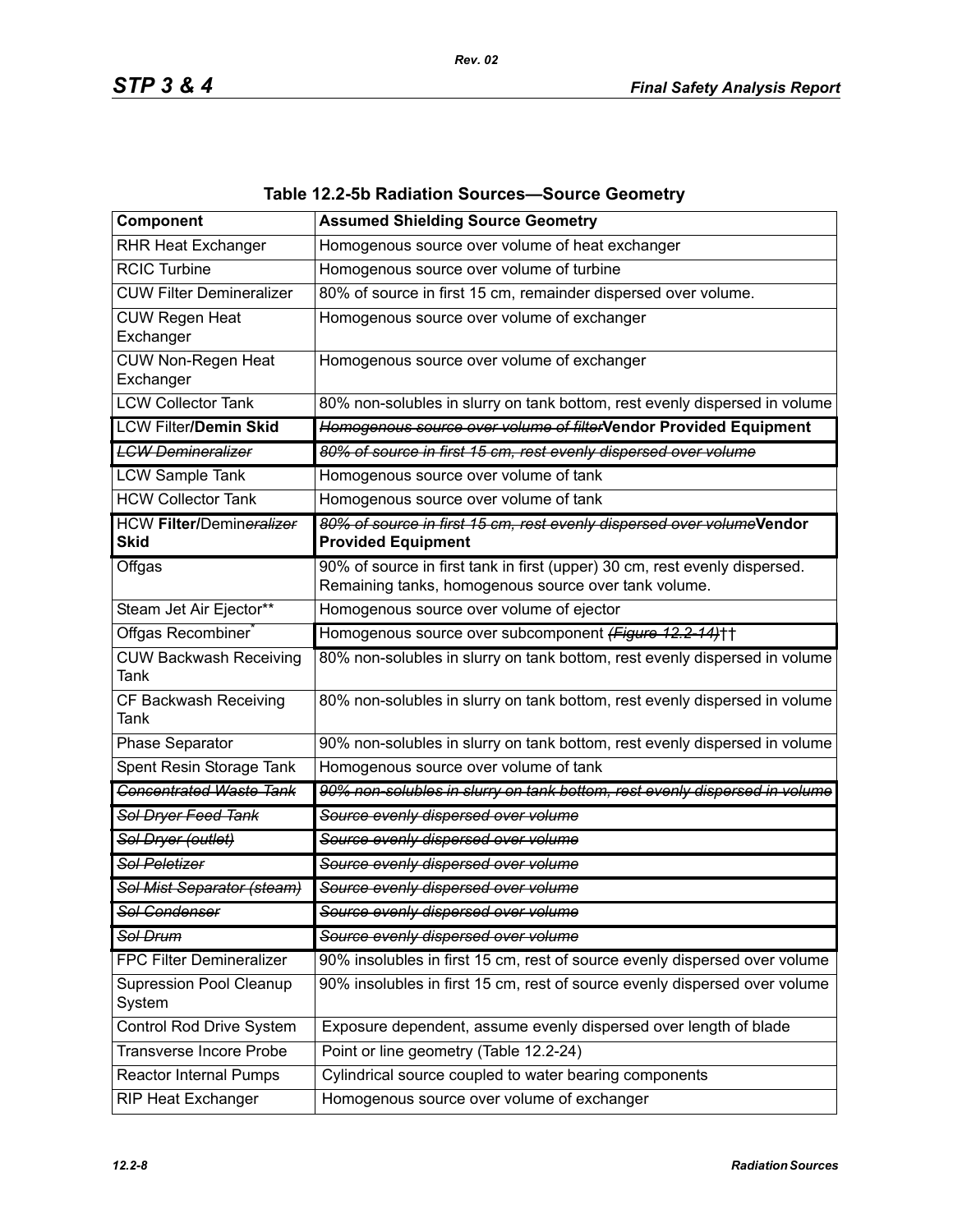| <b>Component</b>                              | <b>Assumed Shielding Source Geometry</b>                                   |
|-----------------------------------------------|----------------------------------------------------------------------------|
| <b>Turbine Moisture</b><br>Separator/Reheater | Homogenous source over volume of exchanger                                 |
| <b>Turbine Condenser</b>                      | Homogenous source over volume of exchanger                                 |
| Condenser<br>Filter/Demineralizer             | Homogenous source over volume of exchanger                                 |
| Filter                                        | Source evenly dispersed over volume of filter                              |
| Demineralizer                                 | 90% insolubles in first 15 cm, rest of source evenly dispersed over volume |
| <b>SGTS Filter Train</b>                      | 90% particulates on HEPA filter, remaining on charcoal filter              |
| Spent Fuel Storage                            | Applicant                                                                  |
| <b>HSD Receiver Tank</b>                      | Homogenous source over volume of tank                                      |
| <b>HSD Sample Tank</b>                        | Homogenous source over volume of tank                                      |
| <b>LWRS Backwash</b><br><b>Receiving</b>      | Homogenous source over volume of tank                                      |
| <b>Chem Drain Tank</b>                        | Homogenous source over volume of tank                                      |
| <b>HCW</b> Sample Tank                        | Homogenous source over volume of tank                                      |

|  | Table 12.2-5b Radiation Sources-Source Geometry (Continued) |  |  |  |  |  |  |
|--|-------------------------------------------------------------|--|--|--|--|--|--|
|--|-------------------------------------------------------------|--|--|--|--|--|--|

*Rev. 02*

\*\* Radiation levels in SJAE and recombiner highly dependent upon power level. Actual measurements on SJAE condenser contact dose rate are 2x10– $^3$  Gy/h at 100% power and less than 5x10– $^2$ m Gy/h at 20% power.

†† See Offgas Recombiner Description, Section 11.3, use inventory for preheater, recombiner, condenser and cooler for recombiner inventory for shielding applications.

 $\blacksquare$ 

 $\blacksquare$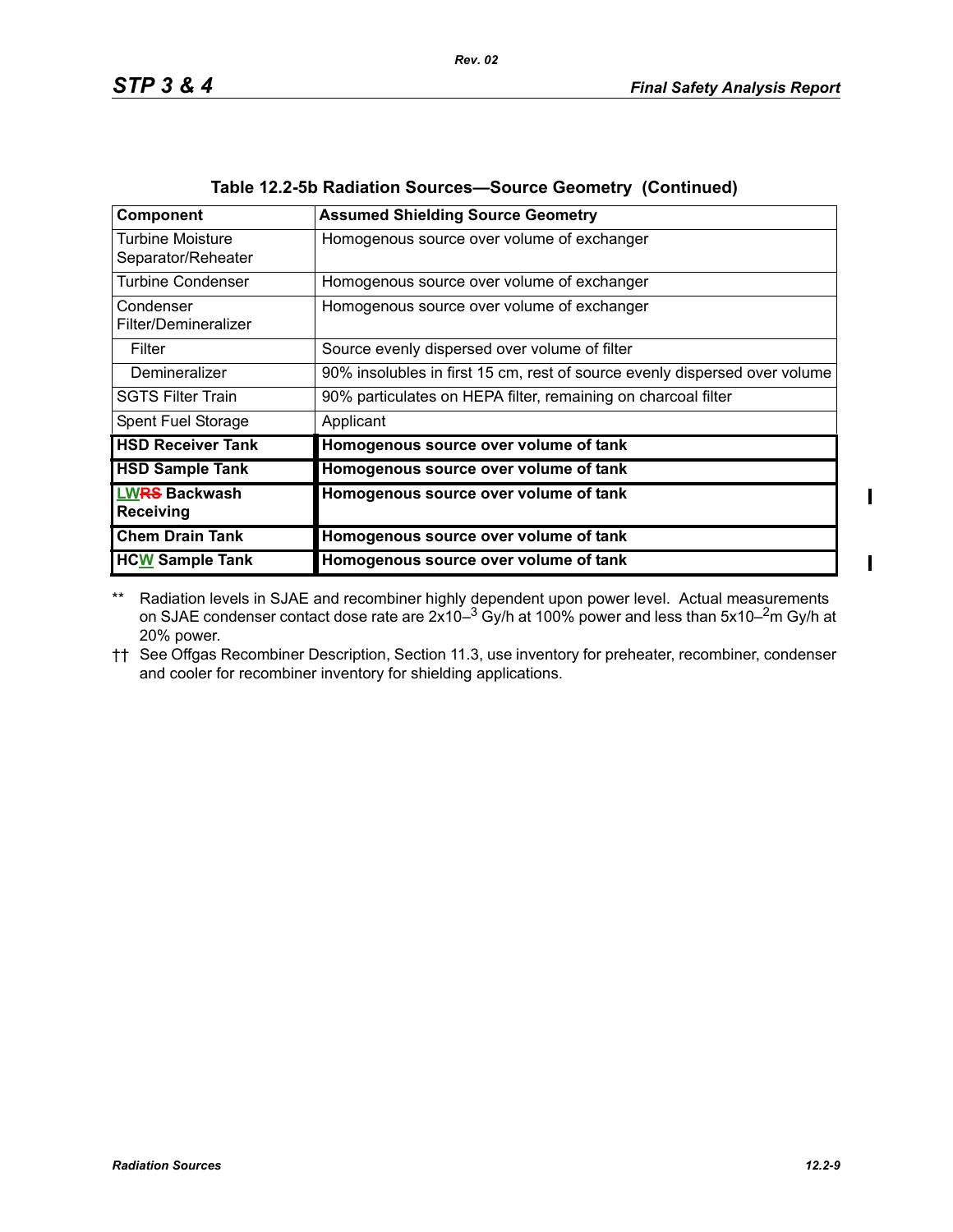# *12.2-10*

| Component                                                           |                   | <b>Room Dimensions</b> |                 |                     |                  |                  | <b>Wall Thickness in Meters</b> |                  |                  |
|---------------------------------------------------------------------|-------------------|------------------------|-----------------|---------------------|------------------|------------------|---------------------------------|------------------|------------------|
|                                                                     | Length            | <b>Width</b>           | Height          | East                | West             | <b>North</b>     | <b>South</b>                    | <b>Floor</b>     | <b>Ceiling</b>   |
| <b>RHR Heat Exchanger</b>                                           | 12.6              | 5.6                    | 5.6             | 0.8                 | 0.6              | 0.6              | 0.6                             | Ground           | 0.8              |
| <b>RCIC Turbine</b>                                                 | 14.6              | 7.8                    | 5.6             | 0.8                 | $\overline{2}$   | 0.6              | 0.6                             | Ground           | $\overline{0.8}$ |
| <b>CUW Filter Demineralizer</b>                                     | $\overline{2.8}$  | 3                      | 7.4             | 0.8                 | $\mathbf 1$      | $\overline{0.8}$ | 1                               | 0.5              | <b>Hatch</b>     |
| <b>CUW Regen Heat Exchanger</b>                                     | 7.7               | 3.6                    | 6               | 1.4                 | 1.4              | $\mathbf{1}$     | 1.4                             | 0.8              | 0.5              |
| <b>CUW Non-Regen Heat</b><br>Exchanger                              | 7.4               | 4.4                    | 5.6             |                     |                  | $\mathbf{1}$     | $1^{\dagger}$                   | Ground           | 0.8              |
| <b>LCW Collector Tank (4 Tanks)</b>                                 | <b>4916</b>       | 415                    | 13              | 4.20.6              | 0.80.6           | 0.80.9           | 7.20.9                          | Ground           | 0.8              |
| LCW Filter/Demin Skid ***                                           | 46.4              | 40.6                   | $\bullet$       | $\overline{\theta}$ | $\overline{4.8}$ | $\overline{48}$  | $\overline{4}$                  | $\overline{4.8}$ | $\theta$         |
| <del>LCW Demineralizer<sup>T</sup>HCW</del><br>Filter/Demin Skid*** | 49.6              | 40.6                   | 8               | $\overline{4.8}$    | $\overline{4.8}$ | $\overline{4.8}$ | $\overline{4}$                  | $\overline{4.8}$ | $\overline{48}$  |
| <b>LCW Sample Tank (2 Tanks)</b>                                    | 497.4             | $\frac{4015}{ }$       | 13              | 7.20.6              | 0.80.6           | 1.2              | 0.806                           | Ground           | $\overline{0.8}$ |
| <b>HCW Collector Tank (3 Tanks-</b><br>L-Shape Room)                | 916               | 44.215                 | 5.413           | 0.80.9              | 0.806            | 0.80.9           | 7.20.9                          | Ground           | 0.8              |
| HCW Demineralizer <sup>‡</sup>                                      | <del>19.6</del>   | 40.6                   | 8               | $\overline{4}$      | $\overline{4}$   | $\overline{4.8}$ | $\overline{4.8}$                | $\overline{4.8}$ | $\overline{4.8}$ |
| Offgas                                                              | 9.1               | 11                     | 16              | 1                   | $\mathbf{1}$     | $\overline{1}$   | 1                               | 2.5              | 1                |
| Steam Jet Air Ejector<br>and Recombiner Room                        | 9.1               | 14.2                   | $\overline{7}$  | 1                   |                  | 1                | 1                               |                  |                  |
| <b>CUW Backwash Receiving</b><br><b>Tank</b>                        | 6.6               | 7.4                    | 5.6             | 1                   | 0.8              | 0.8              | $\mathbf 1$                     | Ground           | 0.8              |
| CF Backwash Receiving Tank                                          | 5                 | 5                      | $\overline{25}$ | 1                   |                  | 1                | 1                               | 2.5              | <b>Hatch</b>     |
| Phase Separator (2 Tanks-2<br>Rooms)                                | $\frac{465.4}{5}$ | 8.48.6                 | 4.613           | 0.81.2              | 0.81.2           | 0.806            | 1.2                             | 0.8Ground        | 0.8              |
| <b>Spent Resin Storage Tank</b>                                     | 6.4               | 6.4                    | 4.6             | $\overline{0.8}$    | 0.8              | $\theta$ .8      | 0.8                             | $\overline{0.8}$ | $\overline{0.8}$ |
| <b>Concentrated Waste Tank</b>                                      | 4.6               | $\overline{5}$         | 5.4             | 0.8                 | 0.8              | 4.2              | 0.8                             | Ground           | 0.8              |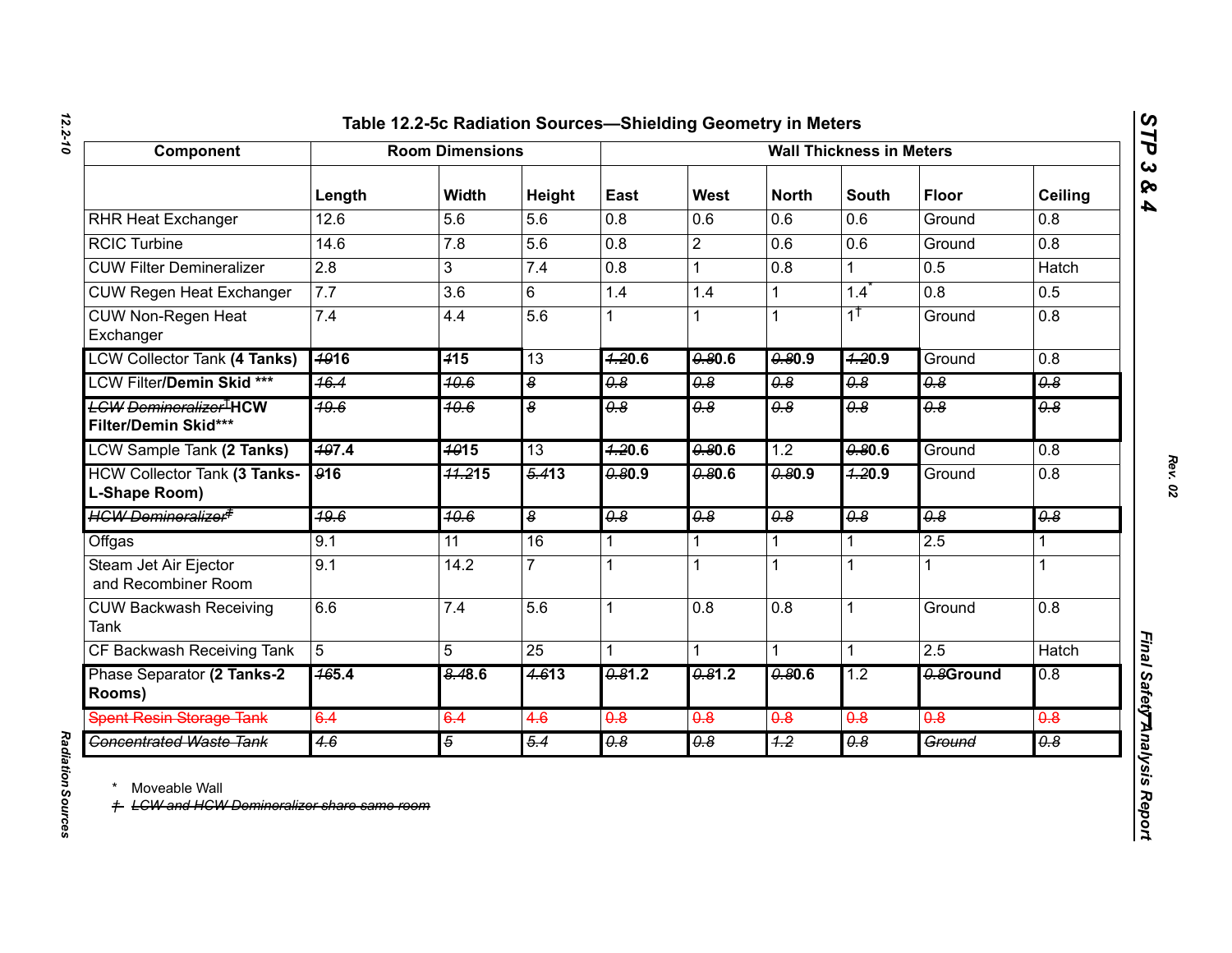| Component                               |                        | <b>Room Dimensions</b> |                  |                                  |                                  |                                  | <b>Wall Thickness in Meters</b> |                                  |                                  |
|-----------------------------------------|------------------------|------------------------|------------------|----------------------------------|----------------------------------|----------------------------------|---------------------------------|----------------------------------|----------------------------------|
|                                         | Length                 | <b>Width</b>           | Height           | East                             | West                             | <b>North</b>                     | <b>South</b>                    | <b>Floor</b>                     | Ceiling                          |
| Sol Dryer Feed Tank                     | 9.4                    | 7.2                    | 6.2              | $\overline{\theta.8}$            | $\overline{\theta.8}$            | $\overline{\theta.8}$            | $\overline{\theta.8}$           | $\overline{\theta \cdot \theta}$ | $\overline{\theta.8}$            |
| So Dryer (outlet) <sup>T</sup>          | 9.2                    | 5.2                    | 8                | $\overline{\theta \cdot \theta}$ | $\overline{\theta.8}$            | $\overline{\theta.8}$            | $\overline{\theta.8}$           | $\overline{\theta.8}$            | $\overline{\theta \cdot \theta}$ |
| <b>Sol Peletizer</b>                    | 9.2                    | 5.2                    | 6.8              | $\overline{\theta.8}$            | 0.8                              | 0.8                              | $\overline{0.8}$                | $\overline{\theta.8}$            | 0.8                              |
| Sol Mist Separator (steam) <sup>+</sup> | 9.2                    | 5.2                    | 8                | $\overline{\theta \cdot \theta}$ | 0.8                              | 0.8                              | 0.8                             | 0.8                              | $\overline{\theta.8}$            |
| Sol Condenser                           | $\overline{4.2}$       | 7.2                    | 6.2              | $\overline{\theta \cdot \theta}$ | $\overline{\theta \cdot \theta}$ | $\overline{\theta.8}$            | $\overline{\theta.8}$           | $\overline{\theta.8}$            | $\overline{\theta.8}$            |
| Sol Drum                                | 3.2                    | نه                     | 8                | $\overline{\theta.8}$            | 0.8                              | $\overline{\theta \cdot \theta}$ | $\overline{\theta.8}$           | 0.8                              | 0.8                              |
| <b>FPC Filter Demineralizer</b>         | 3.2                    | 3.2                    | 7.4              | $\overline{0.8}$                 |                                  | 0.8                              | 0.8                             | 0.5                              | <b>Hatch</b>                     |
| <b>Suppression Pool Cleanup Sys</b>     | 3.2                    | 3.2                    | 7.4              | 0.5                              | 0.8                              | 0.8                              | 0.8                             | 0.5                              | Hatch                            |
| Control Rod Drive System*               | 7.6                    | 33.4                   | 5.8              | 0.6                              | 0.6                              | 0.6                              | 0.6                             | $\overline{0.8}$                 | $\overline{0.6}$                 |
| Transverse Incore Probe                 | 4                      | 7.3                    | $\overline{2.7}$ | 1                                |                                  |                                  |                                 | Mezz                             | 0.6                              |
| Reactor Internal Pumps**                | 8.2                    | 8.5                    | 5.8              | 0.6                              | 0.6                              | 0.6                              | 0.6                             | 0.8                              | 0.6                              |
| <b>RIP Heat Exchanger</b>               | Primary<br>Containment |                        |                  |                                  |                                  |                                  |                                 |                                  |                                  |
| Turbine Moisture Sep/Reheater           | 12.4                   | 47.6                   | 8.5              | $\mathbf{1}$                     |                                  | $\mathbf{1}$                     | 1                               | 1                                | 1                                |
| <b>Turbine Condenser</b>                | 14.2                   | 36                     | $\overline{25}$  | $\overline{3.5}$                 | 2.5                              | $\mathbf 1$                      |                                 | 2.5                              | Turbine                          |
| <b>Condenser Filter</b>                 | 5                      | 21.1                   | 8                | 2.5                              |                                  | 1                                | $\mathbf{1}$                    | 1                                | <b>Hatch</b>                     |
| <b>Condenser Demineralizer</b>          | 9.8                    | 17.3                   | $\overline{9}$   | 1                                |                                  |                                  | 1.6                             | 1                                |                                  |
| <b>SGTS Filter Train</b>                | 14.4                   | 5                      | 8.2              | $\overline{0.2}$                 | 0.5                              | 0.2                              | 0.2                             | $\overline{2}$                   | $\overline{0.6}$                 |
| Spent Fuel Storage                      | 9.4                    | 14                     | 4.1              | $\overline{2}$                   | $\overline{2}$                   | $\overline{2}$                   | $\overline{2}$                  | $\overline{2}$                   | $7.4***$                         |
| <b>HSD Receiver Tank</b>                | 7.7                    | 7.2                    | 6.2              | 0.6                              | 0.6                              | 0.6                              | 0.9                             | Ground                           | 0.6                              |
| <b>HSD Sample Tank</b>                  | 7.7                    | 7.2                    | 6.2              | 0.6                              | 0.6                              | 0.6                              | 0.9                             | 0.6                              | 0.8                              |
| <b>LWRS Backwash Receiving</b>          | 5.6                    | 8.3                    | $\overline{13}$  | 0.6                              | 1.2                              | 0.6                              | 1.2                             | <b>Ground</b>                    | 0.8                              |
| <b>Chem Drain Collector Tank</b>        | 4.4                    | 3.7                    | 3.1              | 0.6                              | 0.6                              | 0.6                              | 0.6                             | 0.6                              | 0.6                              |

*STP 3 & 4*

12.2-11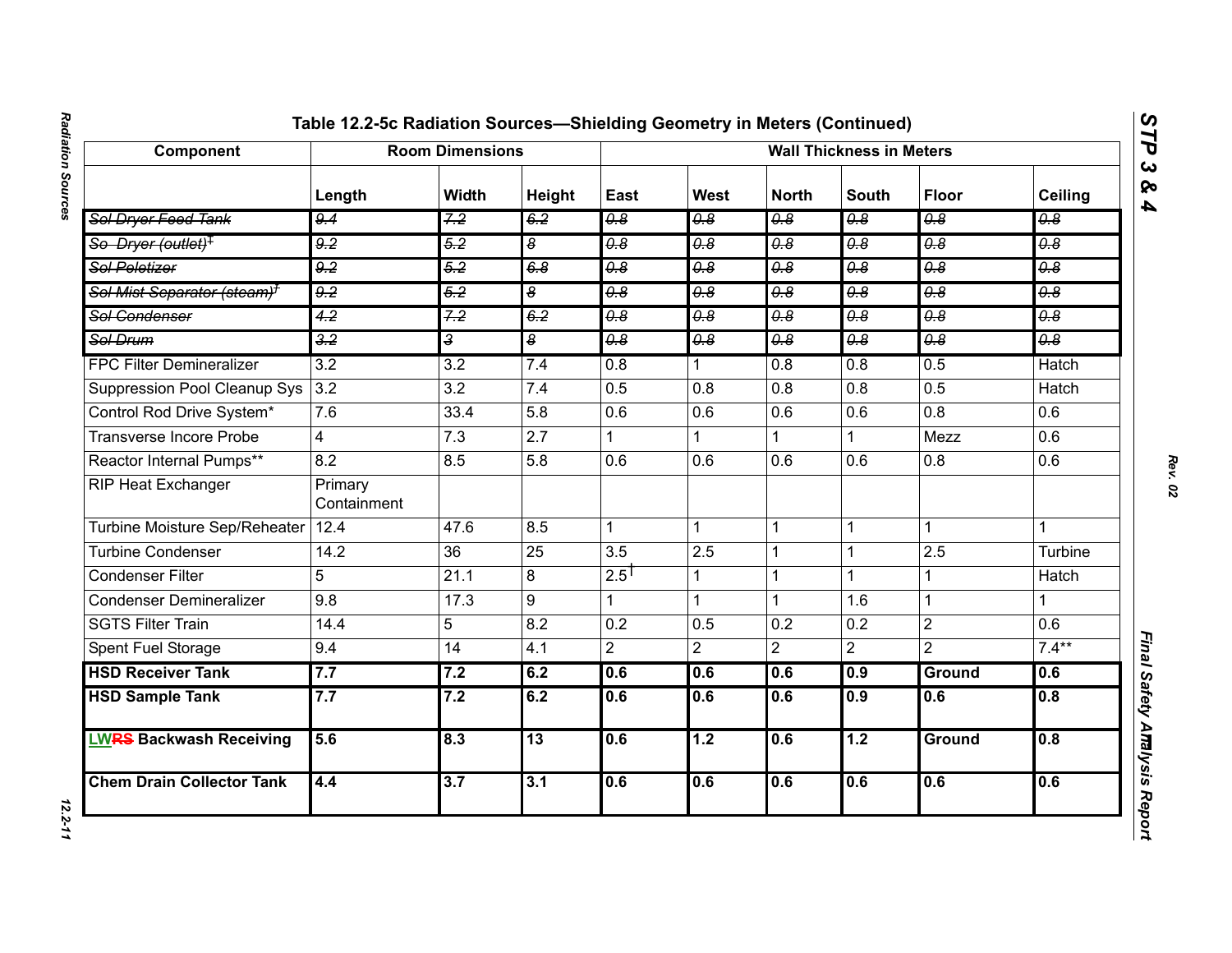| Component                                                                                                                                                                                                                                                                                                                                                                                                                                    |        | <b>Room Dimensions</b> |        |      |             |              | <b>Wall Thickness in Meters</b> |               |                |
|----------------------------------------------------------------------------------------------------------------------------------------------------------------------------------------------------------------------------------------------------------------------------------------------------------------------------------------------------------------------------------------------------------------------------------------------|--------|------------------------|--------|------|-------------|--------------|---------------------------------|---------------|----------------|
|                                                                                                                                                                                                                                                                                                                                                                                                                                              | Length | Width                  | Height | East | <b>West</b> | <b>North</b> | <b>South</b>                    | <b>Floor</b>  | <b>Ceiling</b> |
| <b>HCW Sample Tank (2 Tanks)</b>                                                                                                                                                                                                                                                                                                                                                                                                             | 15     | 7.7                    | 13     | 0.9  | 0.6         | 1.2          | 0.6                             | <b>Ground</b> | 0.8            |
| <b>Spent Resin Storage Tank</b>                                                                                                                                                                                                                                                                                                                                                                                                              |        |                        |        |      |             |              |                                 |               |                |
| <b>Tank A</b>                                                                                                                                                                                                                                                                                                                                                                                                                                | 5.2    | 6.4                    | 10.1   | 0.9  | 0.9         | 0.9          | 0.9                             | Ground        | 0.6            |
| <b>Tank B</b>                                                                                                                                                                                                                                                                                                                                                                                                                                | 5.2    | 5.2                    | 10.1   | 0.9  | 0.9         | 1.2          | 0.9                             | Ground        | 0.6            |
| # Solid dryer and Mist Separator share same room<br>Maintenance Facility<br>$\pm$<br>*** The LCW and HCW Filter Demineralizer Skids will be, identified as "LRW System Skids", are vendor provided. They will be located on the ground floor<br>elevation, 10700 (See Fig. 1.2-23C), The vendor will provide the skids with shielding adequate to maintain the Room, 6381, as a Radiation Zone C.<br>** 7.4m water depth above fuel elements |        |                        |        |      |             |              |                                 |               |                |
|                                                                                                                                                                                                                                                                                                                                                                                                                                              |        |                        |        |      |             |              |                                 |               |                |
|                                                                                                                                                                                                                                                                                                                                                                                                                                              |        |                        |        |      |             |              |                                 |               |                |

*Radiation Sources* 

Radiation Sources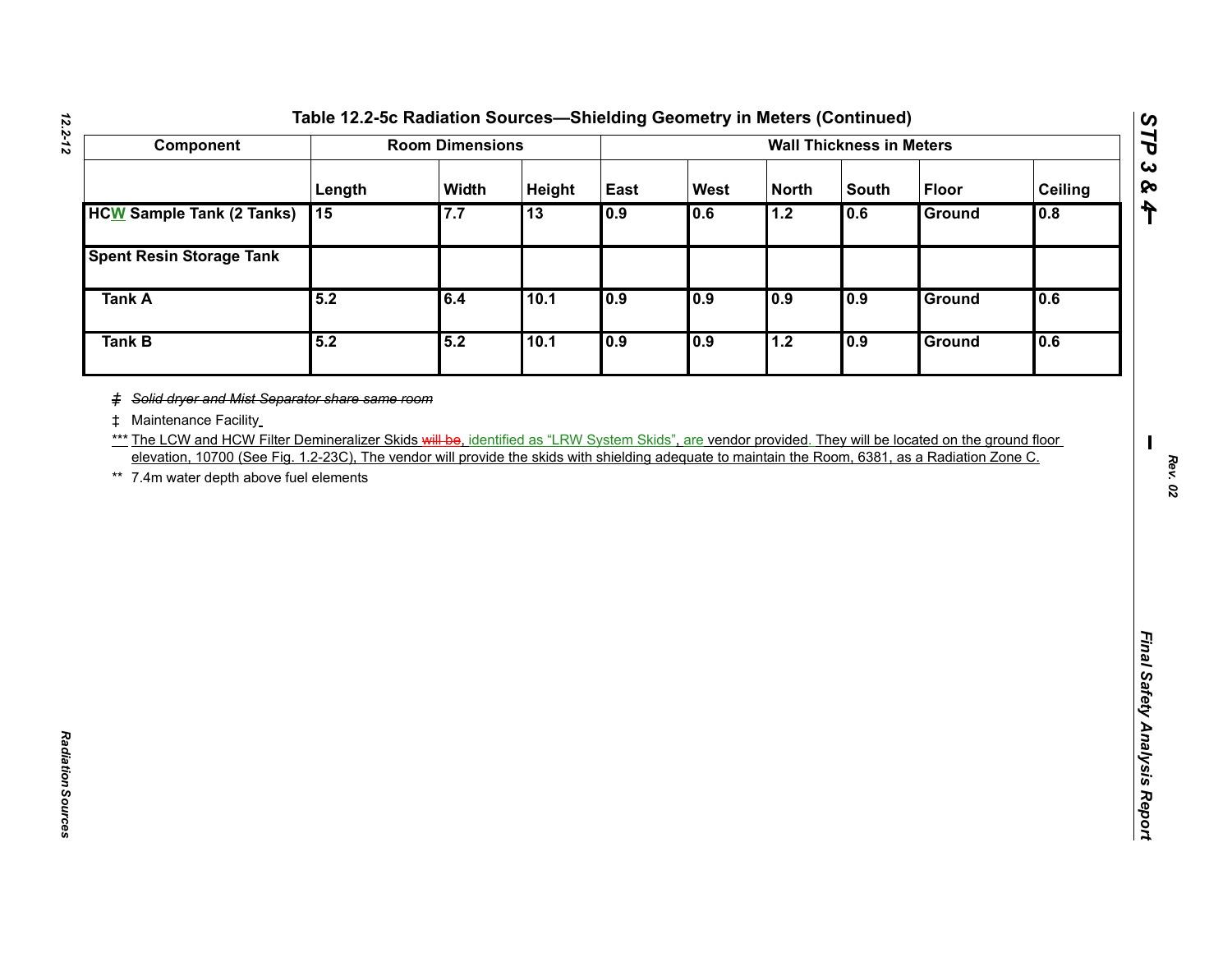| Source volume=   |                        | $3.7 \text{ m}^3$ |                          |                |                   |                |                 |
|------------------|------------------------|-------------------|--------------------------|----------------|-------------------|----------------|-----------------|
| <b>Total MBq</b> |                        | 1.94E+08          |                          |                |                   |                |                 |
|                  | <b>Soluble fission</b> |                   | <b>Insoluble fission</b> |                | <b>Activation</b> |                |                 |
|                  | <b>Halogens</b>        |                   | <b>Products</b>          |                | <b>Products</b>   |                | <b>Products</b> |
| <b>Isotope</b>   | <b>MBq</b>             | <b>Isotope</b>    | <b>MBq</b>               | Isotope        | <b>MBq</b>        | <b>Isotope</b> | <b>MBq</b>      |
| $1 - 131$        | 2.41E+07               | <b>Rb-89</b>      | $2.82E + 04$             | $Y-91$         | 3.66E+05          | $Na-24$        | 5.01E+06        |
| $1 - 132$        | 3.06E+06               | <b>Sr-89</b>      | 9.40E+05                 | $Y-92$         | 7.37E+05          | $P-32$         | 1.32E+06        |
| $I - 133$        | 2.20E+07               | <b>Sr-90</b>      | 7.27E+04                 | $Y-93$         | 1.36E+06          | $Cr-51$        | 4.99E+07        |
| $I - 134$        | $2.01E + 06$           | $Y-90$            | 7.27E+04                 | $Zr-95$        | 7.41E+04          | <b>Mn-54</b>   | 7.12E+05        |
| $I-135$          | $9.52E + 06$           | <b>Sr-91</b>      | $1.27E + 06$             | <b>Nb-95</b>   | 7.41E+04          | Mn-56          | 4.44E+06        |
|                  |                        | <b>Sr-92</b>      | 9.76E+05                 | <b>Ru-103</b>  | 1.73E+05          | $Co-58$        | 1.87E+06        |
|                  |                        | Mo-99             | 4.05E+06                 | <b>Rh-103m</b> | 1.73E+05          | $Co-60$        | 4.10E+06        |
|                  |                        | <b>Tc-99m</b>     | 4.05E+06                 | <b>Ru-106</b>  | 3.11E+04          | Fe-55          | 5.41E+06        |
|                  |                        | Te-129m           | 3.36E+05                 | <b>Rh-106</b>  | $3.11E + 04$      | Fe-59          | 2.73E+05        |
|                  |                        | Te-131m           | $9.27E + 04$             | La-140         | $2.51E + 06$      | <b>Ni-63</b>   | 1.03E+07        |
|                  |                        | Te-132            | $2.37E + 05$             | Ce-141         | $2.58E + 05$      | <b>Cu-64</b>   | 1.22E+07        |
|                  |                        | <b>Cs-134</b>     | $1.54E + 05$             | Ce-144         | 3.09E+04          | Zn-65          | 2.00E+06        |
|                  |                        | <b>Cs-136</b>     | 6.44E+04                 | Pr-143         | 3.09E+04          | Ag-110m        | 1.00E+04        |
|                  |                        | <b>Cs-137</b>     | $4.23E + 05$             |                |                   | W-187          | 2.28E+05        |
|                  |                        | <b>Cs-138</b>     | $2.07E + 05$             |                |                   |                |                 |
|                  |                        | <b>Ba-140</b>     | $2.51E + 06$             |                |                   |                |                 |
|                  |                        | <b>Np-239</b>     | 1.44E+07                 |                |                   |                |                 |
| <b>Total</b>     | 6.06E+07               | <b>Total</b>      | $2.98E+07$               | <b>Total</b>   | 5.85E+06          | <b>Total</b>   | 9.77E+07        |

# **Table 12.2-9 CUW Filter Demineralizer**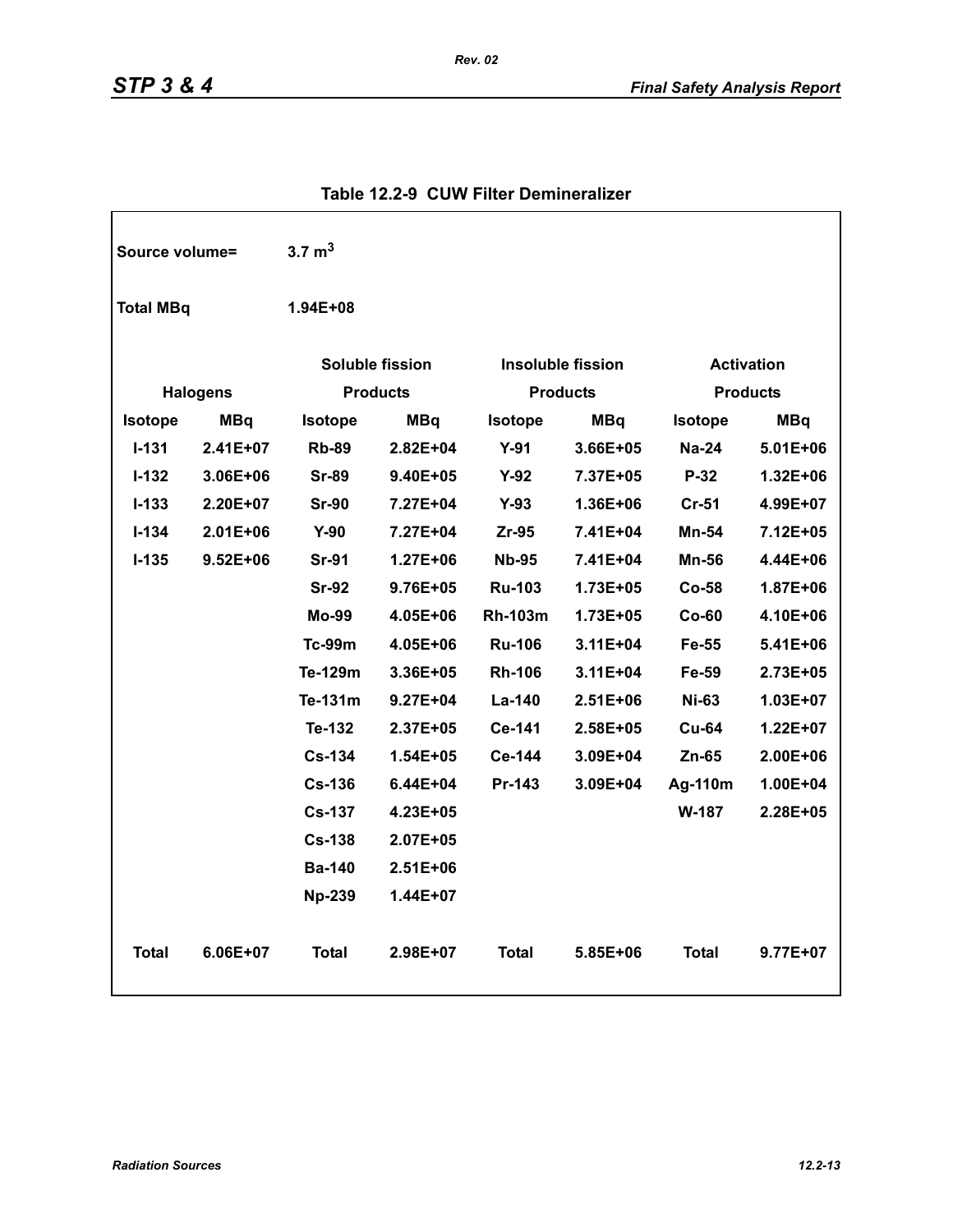|                            | Source volume = $140 \text{ m}^3$ |                |                        |                |                          |                   |                 |
|----------------------------|-----------------------------------|----------------|------------------------|----------------|--------------------------|-------------------|-----------------|
| <b>Total MBq: 7.40E+05</b> |                                   |                |                        |                |                          |                   |                 |
| <b>Halogens</b>            |                                   |                | <b>Soluble Fission</b> |                | <b>Insoluble Fission</b> | <b>Activation</b> |                 |
|                            |                                   |                | <b>Products</b>        |                | <b>Products</b>          |                   | <b>Products</b> |
| Isotope                    | <b>MBq</b>                        | <b>Isotope</b> | <b>MBq</b>             | <b>Isotope</b> | <b>MBq</b>               | <b>Isotope</b>    | <b>MBq</b>      |
| $I - 131$                  | $2.03E + 04$                      | <b>Rb-89</b>   | $9.42E + 01$           | $Y-91$         | 2.97E+04                 | <b>Na-24</b>      | 1.29E+04        |
| $I - 132$                  | 8.06E+03                          | <b>Sr-89</b>   | $2.11E + 03$           | $Y-92$         | 2.32E+03                 | P-32              | 2.65E+03        |
| $I - 133$                  | 5.54E+04                          | <b>Sr-90</b>   | 2.67E+02               | $Y-93$         | 2.72E+04                 | $Cr-51$           | $1.04E + 05$    |
| $I - 134$                  | 5.28E+03                          | $Y-90$         | 2.67E+02               | $Zr-95$        | 6.03E+03                 | Mn-54             | $2.21E + 03$    |
| $I-135$                    | 2.50E+04                          | <b>Sr-91</b>   | 3.33E+03               | <b>Nb-95</b>   | 6.03E+03                 | <b>Mn-56</b>      | 1.17E+04        |
|                            |                                   | <b>Sr-92</b>   | 2.57E+03               | <b>Ru-103</b>  | 1.38E+04                 | $Co-58$           | 4.43E+03        |
|                            |                                   | <b>Mo-99</b>   | 8.86E+03               | <b>Rh-103m</b> | 1.38E+04                 | $Co-60$           | 1.47E+04        |
|                            |                                   | <b>Tc-99m</b>  | 8.86E+03               | <b>Ru-106</b>  | 2.69E+03                 | Fe-55             | 1.09E+04        |
|                            |                                   | Te-129m        | 7.13E+02               | <b>Rh-106</b>  | 2.69E+03                 | Fe-59             | $6.02E + 02$    |
|                            |                                   | Te-131m        | 2.25E+02               | La-140         | 1.89E+05                 | <b>Ni-63</b>      | 3.79E+04        |
|                            |                                   | Te-132         | 5.09E+02               | Ce-141         | 2.04E+04                 | <b>Cu-64</b>      | 3.17E+04        |
|                            |                                   | <b>Cs-134</b>  | 4.00E+02               | Ce-144         | 2.66E+03                 | Zn-65             | 6.00E+03        |
|                            |                                   | <b>Cs-136</b>  | 1.35E+02               | Pr-143         | 2.66E+03                 | Ag-110m           | 3.01E+01        |
|                            |                                   | <b>Cs-137</b>  | 1.22E+03               |                |                          | W-187             | 5.66E+02        |
|                            |                                   | <b>Cs-138</b>  | 5.46E+02               |                |                          |                   |                 |
|                            |                                   | <b>Ba-140</b>  | 5.04E+03               |                |                          |                   |                 |
|                            |                                   | <b>Np-239</b>  | 3.20E+04               |                |                          |                   |                 |
| <b>Total</b>               | 1.14E+05                          | <b>Total</b>   | 6.72E+04               | <b>Total</b>   | 3.19E+05                 | <b>Total</b>      | 2.40E+05        |

# **Table 12.2-13a Liquid Radwaste Component Inventories-LCW Collector Tank**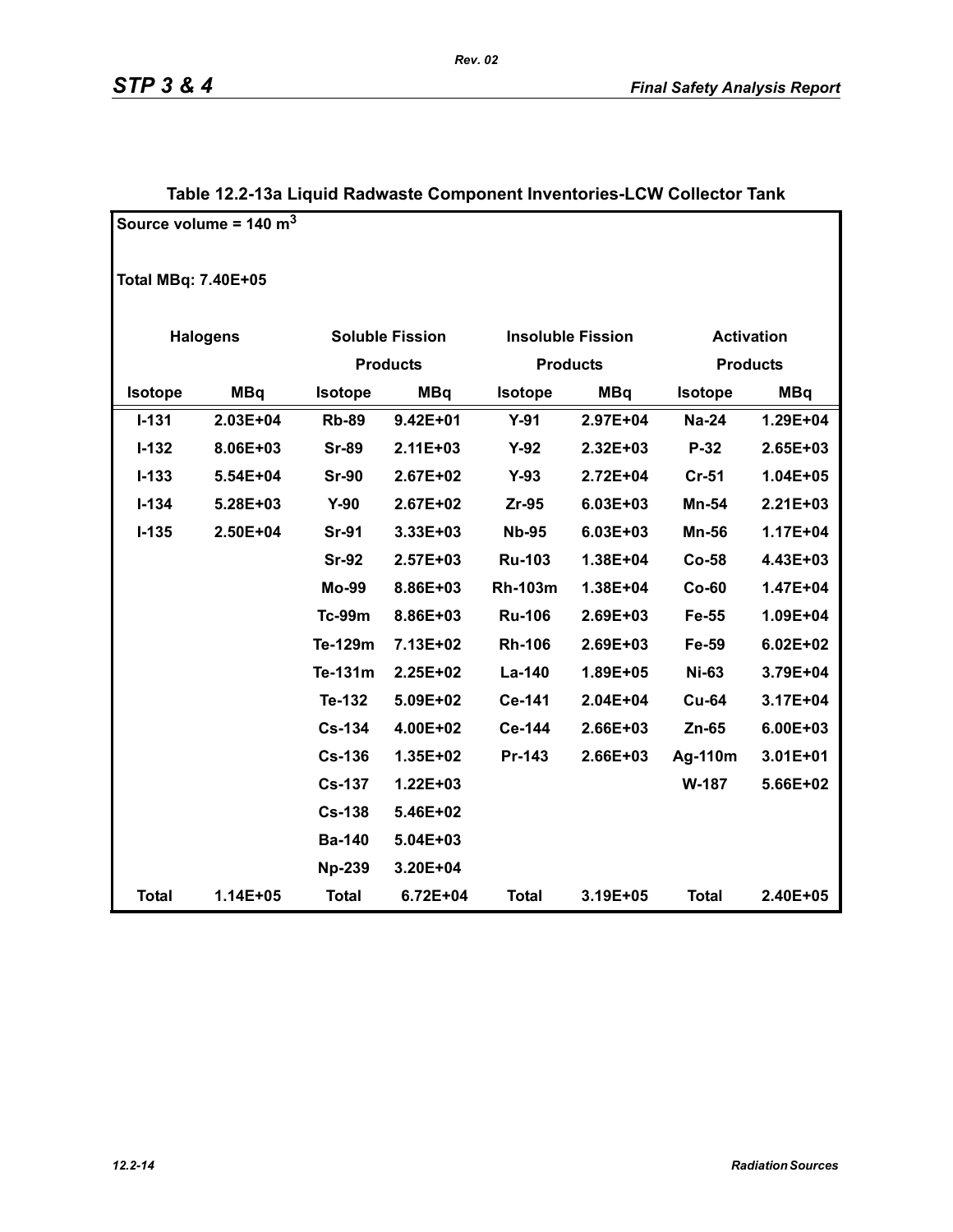**Table 12.2-13b** *Liquid Radwaste Component Inventories-LCW Filter* **Not Used**

## **Table 12.2-13c** *Liquid Radwaste Component Inventories-LCW Demineralizer* **Not Used**

|                                     | Source volume = $140 \text{ m}^3$ |                |                        |                |                          |                |                   |
|-------------------------------------|-----------------------------------|----------------|------------------------|----------------|--------------------------|----------------|-------------------|
| <b>Total MBq:</b><br>5.84E+24.12E+6 |                                   |                |                        |                |                          |                |                   |
| <b>Halogens</b>                     |                                   |                | <b>Soluble Fission</b> |                | <b>Insoluble Fission</b> |                | <b>Activation</b> |
|                                     |                                   |                | <b>Products</b>        |                | <b>Products</b>          |                | <b>Products</b>   |
| <b>Isotope</b>                      | <b>MBq</b>                        | <b>Isotope</b> | <b>MBq</b>             | Isotope        | <b>MBq</b>               | <b>Isotope</b> | <b>MBq</b>        |
| $I - 131$                           | $1.82E + 01$                      | <b>Rb-89</b>   | 5.63E-03               | $Y-91$         | 2.92E+01                 | <b>Na-24</b>   | 4.30E+00          |
| $I-132$                             | 4.35E-01                          | <b>Sr-89</b>   | 2.07E+00               | $Y-92$         | 1.94E-01                 | $P-32$         | 2.49E+00          |
| $I - 133$                           | 2.37E+01                          | <b>Sr-90</b>   | 2.67E-01               | $Y-93$         | 6.43E+00                 | <b>Cr-51</b>   | $1.01E + 02$      |
| $I - 134$                           | 1.09E-01                          | $Y-90$         | 2.67E-01               | $Zr-95$        | 5.95E+00                 | Mn-54          | 2.20E+00          |
| $I-135$                             | 3.90E+00                          | <b>Sr-91</b>   | 7.37E-01               | <b>Nb-95</b>   | 5.95E+00                 | <b>Mn-56</b>   | 7.12E-01          |
|                                     |                                   | <b>Sr-92</b>   | 1.64E-01               | <b>Ru-103</b>  | 1.35E+01                 | $Co-58$        | 4.37E+00          |
|                                     |                                   | <b>Mo-99</b>   | 6.54E+00               | <b>Rh-103m</b> | 1.35E+01                 | $Co-60$        | 1.47E+01          |
|                                     |                                   | <b>Tc-99m</b>  | $6.54E + 00$           | <b>Ru-106</b>  | 2.68E+00                 | Fe-55          | 9.91E+00          |
|                                     |                                   | Te-129m        | 6.95E-01               | <b>Rh-106</b>  | 2.68E+00                 | Fe-59          | 5.90E-01          |
|                                     |                                   | Te-131m        | 1.20E-01               | La-140         | 1.76E+02                 | <b>Ni-63</b>   | 3.79E+01          |
|                                     |                                   | Te-132         | 3.93E-01               | Ce-141         | 1.99E+01                 | <b>Cu-64</b>   | $9.22E + 00$      |
|                                     |                                   | <b>Cs-134</b>  | 3.99E+00               | Ce-144         | 2.65E+00                 | $Zn-65$        | 5.98E+00          |
|                                     |                                   | <b>Cs-136</b>  | 1.26E+00               | Pr-143         | 2.65E+00                 | Ag-110m        | 3.00E-02          |
|                                     |                                   | <b>Cs-137</b>  | $1.22E + 01$           |                |                          | W-187          | 2.65E-01          |
|                                     |                                   | <b>Cs-138</b>  | 6.92E-02               |                |                          |                |                   |
|                                     |                                   | <b>Ba-140</b>  | 4.71E+00               |                |                          |                |                   |
|                                     |                                   | <b>Np-239</b>  | 2.25E+01               |                |                          |                |                   |
| <b>Total</b>                        | 4.63E+01                          | <b>Total</b>   | 6.25E+01               | <b>Total</b>   | 2.82E+02                 | <b>Total</b>   | 1.93E+02          |

 $\blacksquare$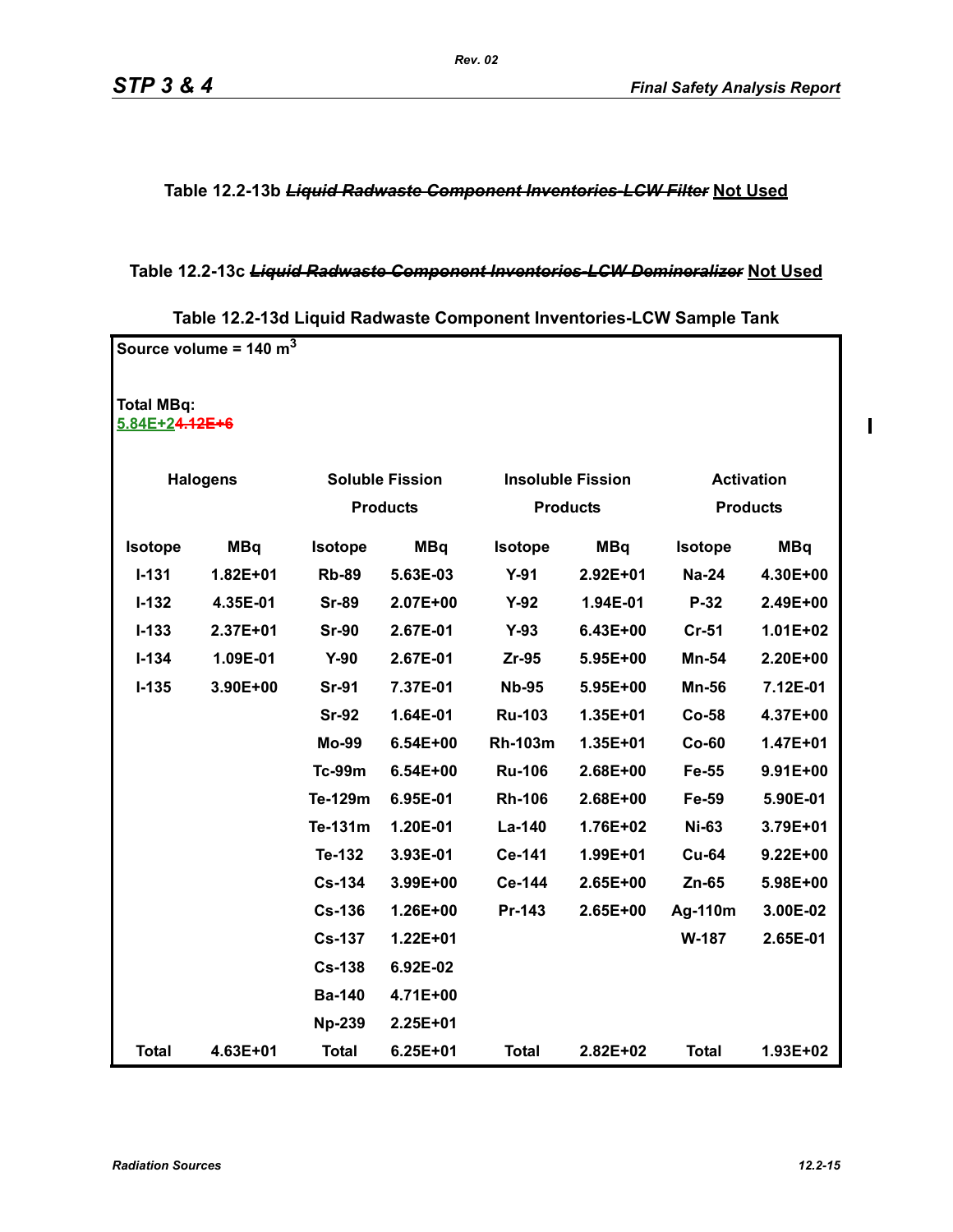|                            | Source volume = $140 \text{ m}^3$ |                 |                        |                 |                          |                   |                 |
|----------------------------|-----------------------------------|-----------------|------------------------|-----------------|--------------------------|-------------------|-----------------|
| <b>Total MBq: 1.80E+04</b> |                                   |                 |                        |                 |                          |                   |                 |
|                            | <b>Halogens</b>                   |                 | <b>Soluble Fission</b> |                 | <b>Insoluble Fission</b> | <b>Activation</b> |                 |
|                            |                                   | <b>Products</b> |                        | <b>Products</b> |                          |                   | <b>Products</b> |
| Isotope                    | <b>MBq</b>                        | <b>Isotope</b>  | <b>MBq</b>             | <b>Isotope</b>  | <b>MBq</b>               | <b>Isotope</b>    | <b>MBq</b>      |
| $I - 131$                  | 4.45E+02                          | <b>Rb-89</b>    | 2.57E+02               | $Y-91$          | 5.51E-01                 | <b>Na-24</b>      | 4.94E+01        |
| $I-132$                    | 9.76E+00                          | <b>Sr-89</b>    | 5.68E+00               | $Y-92$          | 4.05E+02                 | $P-32$            | $6.51E+00$      |
| $I - 133$                  | 2.57E+02                          | <b>Sr-90</b>    | 4.27E+01               | $Y-93$          | 6.59E+02                 | $Cr-51$           | $6.51E+00$      |
| $I - 134$                  | 5.68E+00                          | $Y-90$          | 1.32E-01               | Zr-95           | 7.35E+01                 | Mn-54             | 4.04E+01        |
| $I-135$                    | 4.27E+01                          | <b>Sr-91</b>    | 1.87E+02               | <b>Nb-95</b>    | 2.53E+00                 | <b>Mn-56</b>      | 2.19E+02        |
|                            |                                   | <b>Sr-92</b>    | 1.55E+01               | <b>Ru-103</b>   | 7.87E+00                 | <b>Co-58</b>      | 9.38E+03        |
|                            |                                   | <b>Mo-99</b>    | 1.55E+01               | <b>Rh-103m</b>  | 1.50E+01                 | $Co-60$           | 1.50E+02        |
|                            |                                   | <b>Tc-99m</b>   | 6.96E+00               | <b>Ru-106</b>   | 1.50E+01                 | Fe-55             | $1.41E + 01$    |
|                            |                                   | Te-129m         | 3.13E+00               | <b>Rh-106</b>   | 3.38E+01                 | Fe-59             | 3.79E+02        |
|                            |                                   | Te-131m         | 2.30E+02               | La-140          | 3.38E+01                 | <b>Ni-63</b>      | 8.72E+02        |
|                            |                                   | Te-132          | 2.30E+02               | Ce-141          | 6.56E+00                 | <b>Cu-64</b>      | 7.90E+02        |
|                            |                                   | Cs-134          | 6.46E+01               | Ce-144          | 6.56E+00                 | Zn-65             | 5.40E+01        |
|                            |                                   | <b>Cs-136</b>   | 1.75E+00               | Pr-143          | 4.05E+02                 | Ag-110m           | 2.19E+03        |
|                            |                                   | <b>Cs-137</b>   | 1.64E+01               |                 |                          | W-187             | 8.47E+01        |
|                            |                                   | <b>Cs-138</b>   | 5.84E+01               |                 |                          |                   |                 |
|                            |                                   | <b>Ba-140</b>   | 1.88E+01               |                 |                          |                   |                 |
|                            |                                   | <b>Np-239</b>   | $1.62E + 02$           |                 |                          |                   |                 |
| <b>Total</b>               | 7.60E+02                          | <b>Total</b>    | 1.32E+03               | <b>Total</b>    | 1.66E+03                 | <b>Total</b>      | 1.42E+04        |

# **Table 12.2-13e Liquid Radwaste Component Inventories-HCW Collector Tank**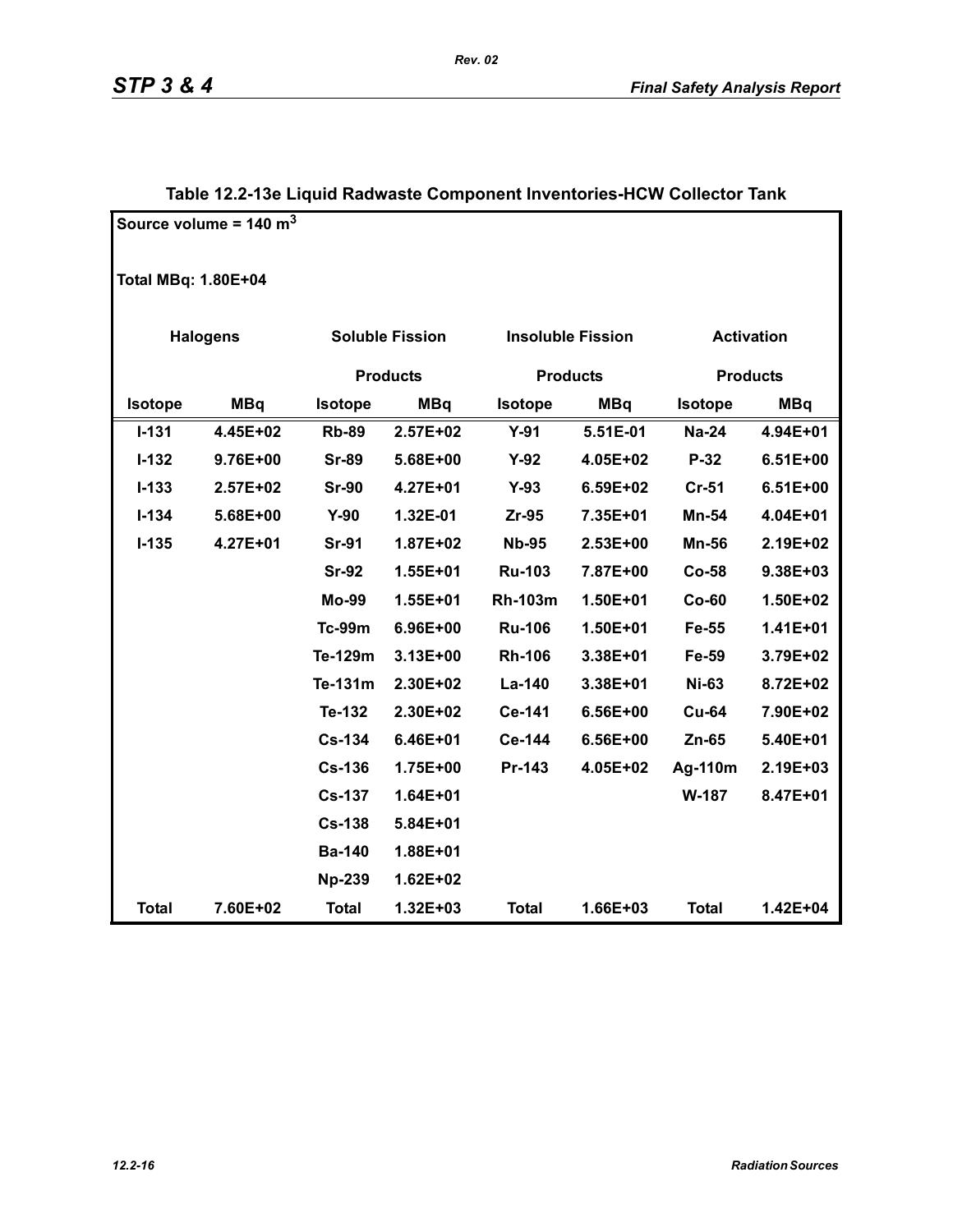## **Table 12.2-13f** *Liquid Radwaste Component Inventories-HWC Demineralizer* **Not Used**

# **Table 12.2-13g Liquid Radwaste Component Inventories-HCW Sample Tank**

|                            | Source volume = $140 \text{ m}^3$ |                        |                 |                 |                          |                |                   |
|----------------------------|-----------------------------------|------------------------|-----------------|-----------------|--------------------------|----------------|-------------------|
| <b>Total MBq: 1.81E+00</b> |                                   |                        |                 |                 |                          |                |                   |
| <b>Halogens</b>            |                                   | <b>Soluble Fission</b> |                 |                 | <b>Insoluble Fission</b> |                | <b>Activation</b> |
|                            |                                   |                        | <b>Products</b> | <b>Products</b> |                          |                | <b>Products</b>   |
| Isotope                    | <b>MBq</b>                        | <b>Isotope</b>         | <b>MBq</b>      | Isotope         | <b>MBq</b>               | <b>Isotope</b> | <b>MBq</b>        |
| $I - 131$                  | 2.90E-02                          | <b>Rb-89</b>           | 9.29E-07        | $Y-91$          | 6.90E-03                 | <b>Na-24</b>   | 3.38E-04          |
| $I-132$                    | 1.25E-03                          | <b>Sr-89</b>           | 1.75E-02        | $Y-92$          | 4.99E-06                 | $P-32$         | 1.71E-02          |
| $I-133$                    | 2.99E-01                          | <b>Sr-90</b>           | 1.55E-03        | $Y-93$          | 4.48E-05                 | $Cr-51$        | 8.22E-01          |
| $I - 134$                  | 2.78E-04                          | $Y-90$                 | 1.55E-03        | Zr-95           | 1.42E-03                 | Mn-54          | 1.48E-02          |
| $I-135$                    | 1.57E-02                          | <b>Sr-91</b>           | 3.68E-05        | <b>Nb-95</b>    | 1.42E-03                 | <b>Mn-56</b>   | 2.03E-05          |
|                            |                                   | <b>Sr-92</b>           | 4.74E-06        | <b>Ru-103</b>   | 3.09E-03                 | <b>Co-58</b>   | 3.60E-02          |
|                            |                                   | <b>Mo-99</b>           | 7.92E-03        | <b>Rh-103m</b>  | 3.09E-03                 | $Co-60$        | 8.70E-02          |
|                            |                                   | <b>Tc-99m</b>          | 7.92E-03        | <b>Ru-106</b>   | 6.50E-04                 | Fe-55          | 5.47E-02          |
|                            |                                   | Te-129m                | 5.79E-03        | <b>Rh-106</b>   | 6.50E-04                 | Fe-59          | 4.98E-03          |
|                            |                                   | Te-131m                | 2.92E-05        | La-140          | 3.07E-02                 | <b>Ni-63</b>   | 2.19E-01          |
|                            |                                   | Te-132                 | 6.41E-04        | Ce-141          | 4.41E-03                 | <b>Cu-64</b>   | 6.05E-04          |
|                            |                                   | <b>Cs-134</b>          | 5.77E-03        | Ce-144          | 6.42E-04                 | Zn-65          | 4.14E-02          |
|                            |                                   | <b>Cs-136</b>          | 1.43E-03        | Pr-143          | 6.42E-04                 | Ag-110m        | 2.07E-04          |
|                            |                                   | <b>Cs-137</b>          | 1.62E-02        |                 |                          | W-187          | 4.20E-05          |
|                            |                                   | <b>Cs-138</b>          | 1.65E-07        |                 |                          |                |                   |
|                            |                                   | <b>Ba-140</b>          | 3.07E-02        |                 |                          |                |                   |
|                            |                                   | <b>Np-239</b>          | 1.97E-02        |                 |                          |                |                   |
| <b>Total</b>               | 3.45E-01                          | <b>Total</b>           | 1.17E-01        | <b>Total</b>    | 5.36E-02                 | <b>Total</b>   | 1.30E+00          |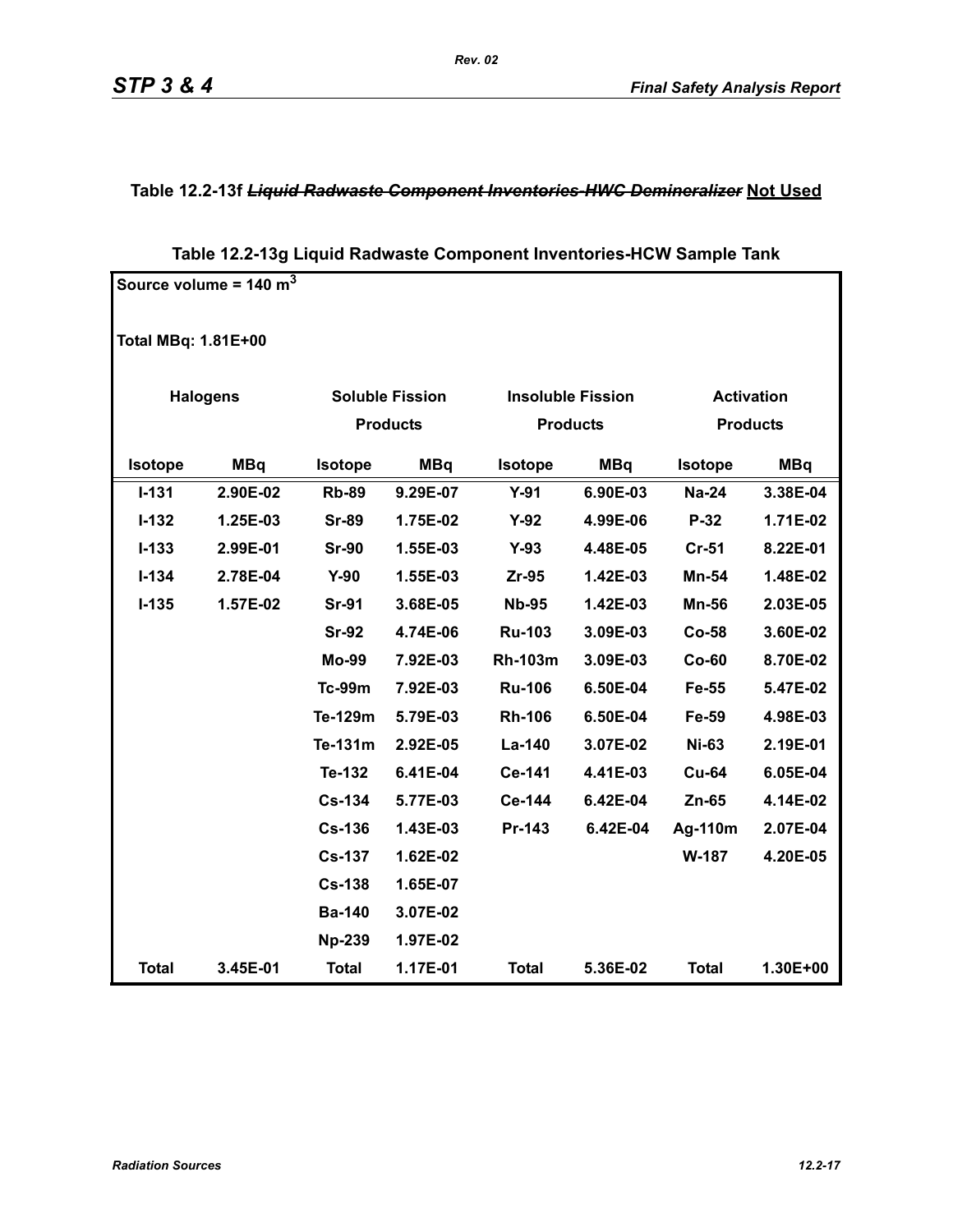| Source volume=   |              | 30.00 <sup>3</sup> |              |              |                   |         |              |  |
|------------------|--------------|--------------------|--------------|--------------|-------------------|---------|--------------|--|
| <b>Total MBq</b> |              | 1.59E+03           |              |              |                   |         |              |  |
|                  |              | Soluble fission    |              |              | Insoluble fission |         | Activation   |  |
|                  | Halogens     |                    | Products     |              | Products          |         | Products     |  |
| Isotope          | <b>MBq</b>   | Isotope            | <b>MBq</b>   | Isotope      | <b>MBq</b>        | Isotope | <b>MBq</b>   |  |
| $I-131$          | 2.05E+02     | <b>Rb-89</b>       | 3.32E-01     | $Y-91$       | 2.29E+00          | Na-24   | 4.71E+01     |  |
| $I-132$          | 2.13E+01     | <b>Sr-89</b>       | 5.92E+00     | $Y-92$       | 5.32E+00          | $P-32$  | 9.75E+00     |  |
| $I-133$          | 2.25E+02     | <b>Sr-90</b>       | 4.28E-01     | $Y-93$       | $1.17E + 01$      | $Cr-51$ | 3.33E+02     |  |
| $I-134$          | $1.34E + 01$ | $Y-90$             | 4.28E-01     | $Zr-95$      | 4.61E-01          | Mn-54   | 4.23E+00     |  |
| $I-135$          | 7.46E+01     | Sr-91              | $1.07E + 01$ | <b>Nb-95</b> | 4.61E-01          | Mn-56   | $3.12E + 01$ |  |
|                  |              | Sr-92              | 6.87E+00     | Ru-103       | $1.12E + 00$      | Co-58   | 1.16E+01     |  |
|                  |              | Mo-99              | 4.55E+01     | Rh-103m      | $1.12E + 00$      | $Co-60$ | 2.41E+01     |  |
|                  |              | Tc-99m             | 4.55E+01     | Ru-106       | 1.85E-01          | Fe-55   | 4.40E+01     |  |
|                  |              | Te-129m            | 2.20E+00     | Rh-106       | 1.85E-01          | Fe-59   | $1.74E + 00$ |  |
|                  |              | Te-131m            | $1.03E + 00$ | La-140       | 1.90E+01          | Ni-63   | $6.04E + 01$ |  |
|                  |              | Te-132             | 2.59E+00     | Ce-141       | 1.69E+00          | Cu-64   | 1.10E+02     |  |
|                  |              | Cs-134             | $1.64E + 00$ | Ce-144       | 1.84E-01          | $Zn-65$ | 1.19E+01     |  |
|                  |              | Cs-136             | 8.76E-01     | Pr-143       | 1.84E-01          | Ag-110m | 5.96E-02     |  |
|                  |              | Cs-137             | 4.48E+00     |              |                   | W-187   | 2.41E+00     |  |
|                  |              | Cs-138             | 1.37E+00     |              |                   |         |              |  |
|                  |              | Ba-140             | 1.90E+01     |              |                   |         |              |  |
|                  |              | Np-239             | 1.64E+02     |              |                   |         |              |  |
| Total            | 5.39E+02     | Total              | 3.13E+02     | Total        | 4.39E+01          | Total   | 6.91E+02     |  |

# **Table 12.2-13h Liquid Radwaste Component Inventories-HSD Receiver Tank**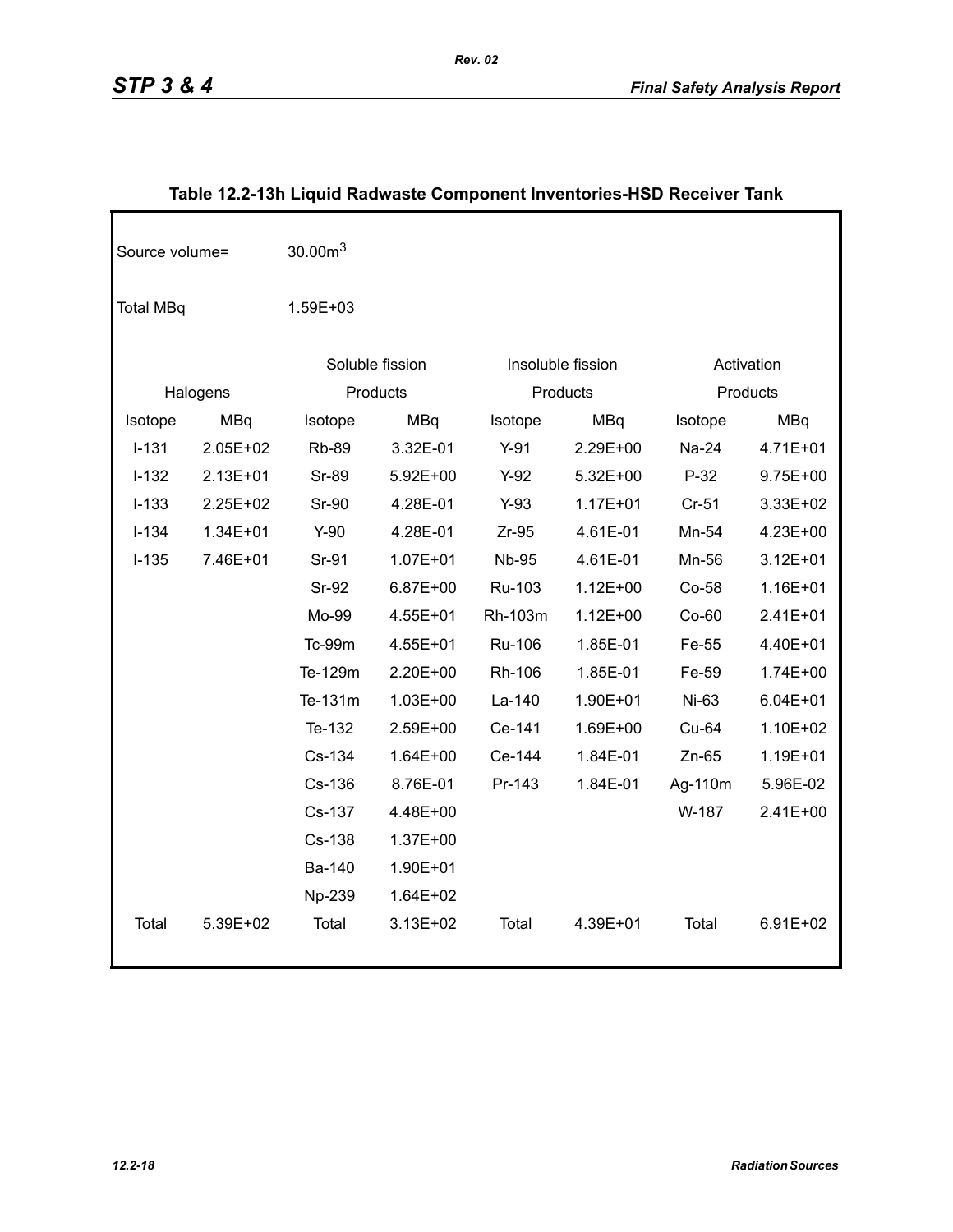| Source volume=   |            | $30 \text{ m}^3$                          |          |                |                                             |                |                               |
|------------------|------------|-------------------------------------------|----------|----------------|---------------------------------------------|----------------|-------------------------------|
| <b>Total MBq</b> |            | 2.43E+01                                  |          |                |                                             |                |                               |
| <b>Halogens</b>  |            | <b>Soluble Fission</b><br><b>Products</b> |          |                | <b>Insoluble Fission</b><br><b>Products</b> |                | Activation<br><b>Products</b> |
| <b>Isotope</b>   | <b>MBq</b> | <b>Isotope</b>                            | MBq      | <b>Isotope</b> | <b>MBq</b>                                  | <b>Isotope</b> | <b>MBq</b>                    |
| $1 - 131$        | 3.01E+00   | Rb-89                                     | 1.87E-04 | $Y-91$         | 5.02E-02                                    | Na-24          | 9.40E-01                      |
| $1 - 132$        | 1.05E-01   | Sr-89                                     | 7.41E-02 | $Y-92$         | 1.23E-01                                    | $P-32$         | 1.34E-01                      |
| $1 - 133$        | 4.91E+00   | Sr-90                                     | 5.36E-03 | $Y-93$         | 1.92E-01                                    | $Cr-51$        | 4.38E+00                      |
| $1 - 134$        | 2.44E-02   | $Y-90$                                    | 5.37E-03 | $Zr-95$        | 5.88E-03                                    | Mn-54          | 5.33E-02                      |
| $1 - 135$        | 9.12E-01   | Sr-91                                     | 1.73E-01 | <b>Nb-95</b>   | 6.03E-03                                    | Mn-56          | 1.62E-01                      |
|                  |            | Sr-92                                     | 3.75E-02 | Ru-103         | 3.39E-03                                    | $Co-58$        | 1.48E-01                      |
|                  |            | Mo-99                                     | 8.40E-01 | Rh-103m        | 1.45E-02                                    | $Co-60$        | 3.03E-01                      |
|                  |            | <b>Tc-99m</b>                             | 8.08E-01 | Ru-106         | 2.32E-03                                    | Fe-55          | 7.54E-01                      |
|                  |            | Te-129m                                   | 2.88E-02 | Rh-106         | 2.32E-03                                    | Fe-59          | 2.24E-02                      |
|                  |            | Te-131m                                   | 2.21E-02 | La-140         | 2.87E-01                                    | Ni-63          | $=$                           |
|                  |            | Te-132                                    | 4.54E-03 | Ce-141         | 2.21E-02                                    | Cu-64          | 2.04E+00                      |
|                  |            | Cs-134                                    | 2.08E-02 | Ce-144         | 2.32E-03                                    | Zn-65          | 1.50E-01                      |
|                  |            | Cs-136                                    | 1.22E-02 | Pr-143         | 2.32E-03                                    | Ag-110m        | 7.50E-04                      |
|                  |            | Cs-137                                    | 5.62E-02 |                |                                             | W-187          | 5.23E-02                      |
|                  |            | Cs-138                                    | 1.57E-03 |                |                                             |                |                               |
|                  |            | Ba-140                                    | 2.65E-01 |                |                                             |                |                               |
|                  |            | Np-239                                    | 3.15E+00 |                |                                             |                |                               |
| <b>TOTAL</b>     | 8.96E+00   | <b>TOTAL</b>                              | 5.51E+00 | <b>TOTAL</b>   | 7.14E-01                                    | <b>TOTAL</b>   | 9.15E+00                      |
|                  |            |                                           |          |                |                                             |                |                               |

#### **Table 12.2-13i Liquid Radwaste Component Inventories - HSD Sample Tank**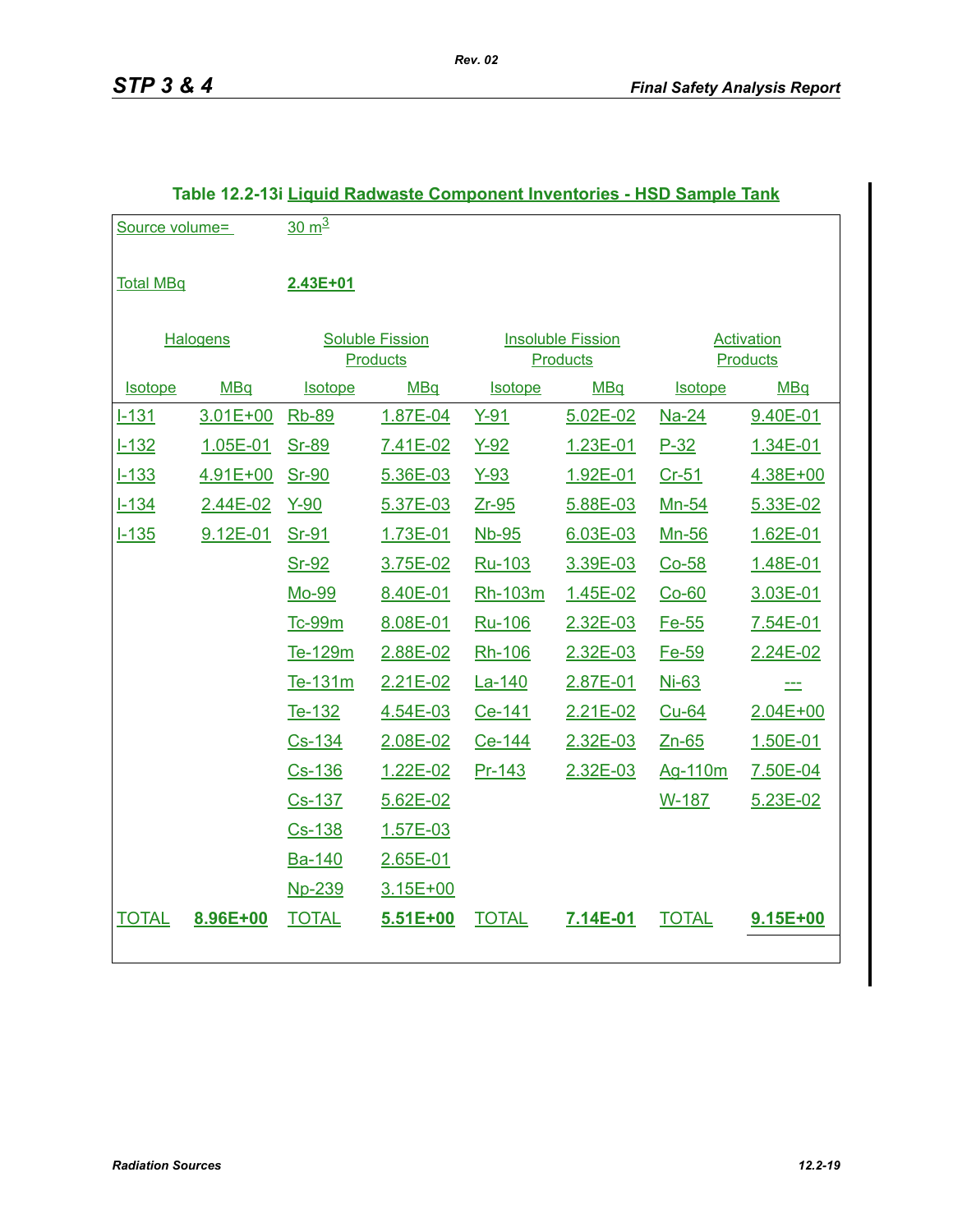I

 $\mathbf I$ 

| Source volume =  |            | 4 $m3$                                    |            |                                             |            |                                      |            |
|------------------|------------|-------------------------------------------|------------|---------------------------------------------|------------|--------------------------------------|------------|
| <b>Total MBq</b> |            | $6.52E + 00$                              |            |                                             |            |                                      |            |
| <b>Halogens</b>  |            | <b>Soluble Fission</b><br><b>Products</b> |            | <b>Insoluble Fission</b><br><b>Products</b> |            | <b>Activation</b><br><b>Products</b> |            |
| Isotope          | <b>MBq</b> | <b>Isotope</b>                            | <b>MBq</b> | <b>Isotope</b>                              | <b>MBq</b> | <b>Isotope</b>                       | <b>MBq</b> |
| $1 - 131$        | 3.68E-01   | <b>Rb-89</b>                              | 4.10E-03   | $Y-91$                                      | 4.93E-03   | <b>Na-24</b>                         | 3.56E-01   |
| $1 - 132$        | 2.46E-01   | <u>Sr-89</u>                              | 8.15E-03   | $Y-92$                                      | 1.36E-01   | $P-32$                               | 1.56E-02   |
| $1 - 133$        | 1.40E+00   | <u>Sr-90</u>                              | 5.79E-04   | <u>Y-93</u>                                 | 1.05E-01   | Cr-51                                | 4.91E-01   |
| $1 - 134$        | 1.58E-01   | Y-90                                      | 5.79E-04   | $Zr-95$                                     | 6.45E-04   | Mn-54                                | 5.78E-03   |
| $1 - 135$        | 7.61E-01   | <u>Sr-91</u>                              | 9.99E-02   | Nb-95                                       | 6.52E-04   | Mn-56                                | 3.53E-01   |
|                  |            | Sr-92                                     | 7.75E-02   | Ru-103                                      | 1.60E-03   | $Co-58$                              | 1.62E-02   |
|                  |            | Mo-99                                     | 1.29E-01   | Rh-103m                                     | 1.61E-03   | $Co-60$                              | 3.27E-02   |
|                  |            | Tc-99m                                    | 1.25E-01   | Ru-106                                      | 2.51E-04   | Fe-55                                | 8.15E-02   |
|                  |            | Te-129m                                   | 3.21E-03   | Rh-106                                      | 2.51E-04   | Fe-59                                | 2.48E-03   |
|                  |            | Te-131m                                   | 4.92E-03   | La-140                                      | 3.23E-02   | Ni-63                                | $\equiv$   |
|                  |            | Te-132                                    | 6.64E-04   | Ce-141                                      | 2.46E-03   | Cu-64                                | 8.96E-01   |
|                  |            | Cs-134                                    | 2.24E-03   | Ce-144                                      | 2.51E-04   | $Zn-65$                              | 1.63E-02   |
|                  |            | Cs-136                                    | 1.42E-03   | <u>Pr-143</u>                               | 2.51E-04   | Ag-110m                              | 8.13E-05   |
|                  |            | Cs-137                                    | 6.06E-03   |                                             |            | W-187                                | 1.36E-02   |
|                  |            | Cs-138                                    | 1.64E-02   |                                             |            |                                      |            |
|                  |            | Ba-140                                    | 3.10E-02   |                                             |            |                                      |            |
|                  |            | Np-239                                    | 5.14E-01   |                                             |            |                                      |            |
| <b>TOTAL</b>     | 2.94E+00   | <b>TOTAL</b>                              | 1.02E+00   | <b>TOTAL</b>                                | 2.86E-01   | <b>TOTAL</b>                         | 2.28E+00   |
|                  |            |                                           |            |                                             |            |                                      |            |

#### **Table 12.2-13j Liquid Radwaste Component Inventories - Chemical Drain Tank**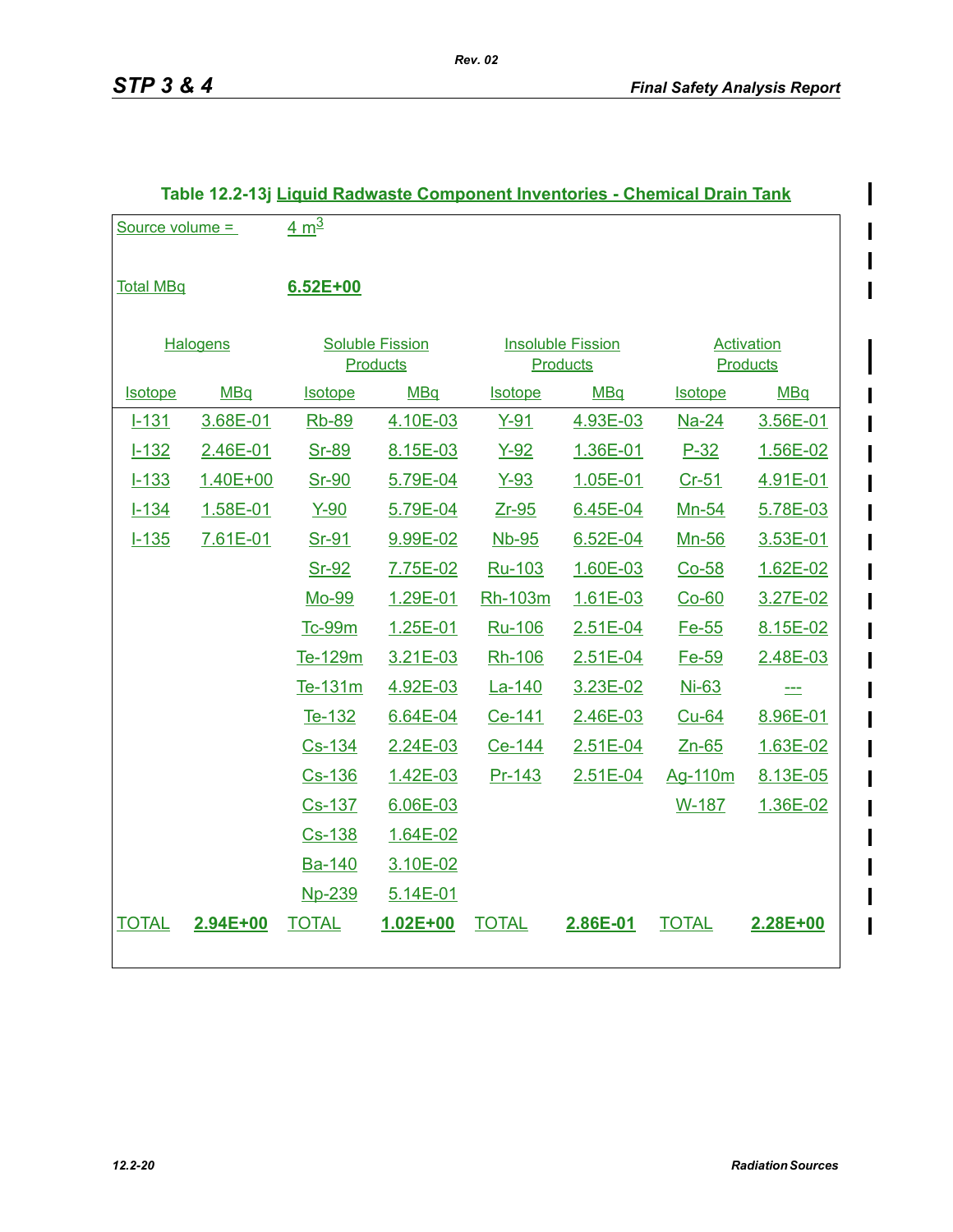$\begin{array}{c} \hline \end{array}$ 

| Source volume=   |              | 2850 <sup>3</sup> |              |              |                   |         |              |
|------------------|--------------|-------------------|--------------|--------------|-------------------|---------|--------------|
| <b>Total MBq</b> |              | 1.94E+08          |              |              |                   |         |              |
| Halogens         |              | Soluble fission   |              |              | Insoluble fission |         | Activation   |
|                  |              |                   | Products     |              | Products          |         | Products     |
| Isotope          | <b>MBq</b>   | Isotope           | <b>MBq</b>   | Isotope      | <b>MBq</b>        | Isotope | MBq          |
| $I-131$          | $2.41E+07$   | <b>Rb-89</b>      | $2.82E + 04$ | $Y-91$       | 3.66E+05          | Na-24   | $5.01E + 06$ |
| $I-132$          | 3.06E+06     | <b>Sr-89</b>      | 9.40E+05     | $Y-92$       | 7.37E+05          | $P-32$  | $1.32E + 06$ |
| $I - 133$        | 2.20E+07     | <b>Sr-90</b>      | 7.27E+04     | $Y-93$       | 1.36E+06          | $Cr-51$ | 4.99E+07     |
| $I-134$          | $2.01E + 06$ | $Y-90$            | 7.27E+04     | $Zr-95$      | 7.41E+04          | Mn-54   | 7.12E+05     |
| $I-135$          | $9.52E + 06$ | Sr-91             | $1.27E + 06$ | <b>Nb-95</b> | 7.41E+04          | Mn-56   | 4.44E+06     |
|                  |              | <b>Sr-92</b>      | 9.76E+05     | Ru-103       | 1.73E+05          | Co-58   | 1.87E+06     |
|                  |              | Mo-99             | 4.05E+06     | Rh-103m      | 1.73E+05          | Co-60   | 4.10E+06     |
|                  |              | <b>Tc-99m</b>     | 4.05E+06     | Ru-106       | $3.11E + 04$      | Fe-55   | 5.41E+06     |
|                  |              | Te-129m           | 3.36E+05     | Rh-106       | $3.11E + 04$      | Fe-59   | 2.73E+05     |
|                  |              | Te-131m           | $9.27E + 04$ | La-140       | $2.51E+06$        | Ni-63   | 1.03E+07     |
|                  |              | Te-132            | 2.37E+05     | Ce-141       | 2.58E+05          | $Cu-64$ | $1.22E + 07$ |
|                  |              | Cs-134            | $1.54E + 05$ | Ce-144       | 3.09E+04          | $Zn-65$ | 2.00E+06     |
|                  |              | Cs-136            | $6.44E + 04$ | Pr-143       | 3.09E+04          | Ag-110m | 1.00E+04     |
|                  |              | Cs-137            | 4.23E+05     |              |                   | W-187   | 2.28E+05     |
|                  |              | Cs-138            | 2.07E+05     |              |                   |         |              |
|                  |              | Ba-140            | $2.51E+06$   |              |                   |         |              |
|                  |              | Np-239            | 1.44E+07     |              |                   |         |              |
| Total            | 6.06E+07     | Total             | 2.98E+07     | Total        | $5.85E + 06$      | Total   | 9.77E+07     |

# **Table 12.2-15a Solid Radwaste Component Inventories CUW Backwash Receiving Tank**

*Rev. 02*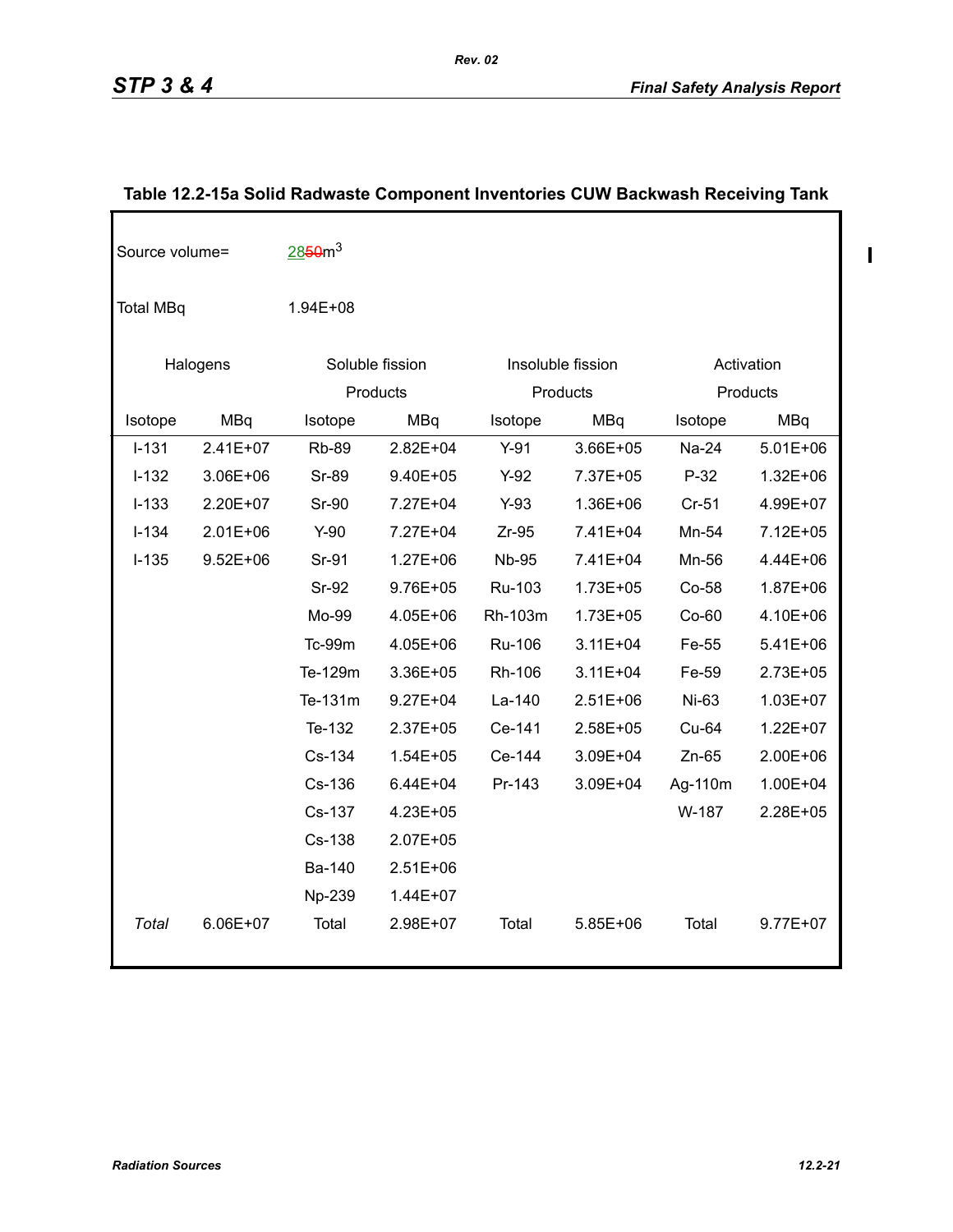$\blacksquare$ 

|              | Source volume = $6035 \text{ m}^3$ |                |                        |                |                          |              |                   |  |  |  |  |
|--------------|------------------------------------|----------------|------------------------|----------------|--------------------------|--------------|-------------------|--|--|--|--|
|              | <b>Total MBq: 2.59E+03</b>         |                |                        |                |                          |              |                   |  |  |  |  |
|              | <b>Halogens</b>                    |                | <b>Soluble fission</b> |                | <b>Insoluble fission</b> |              | <b>Activation</b> |  |  |  |  |
|              |                                    |                | <b>Products</b>        |                | <b>Products</b>          |              | <b>Products</b>   |  |  |  |  |
| Isotope      | <b>MBq</b>                         | <b>Isotope</b> | <b>MBq</b>             | <b>Isotope</b> | <b>MBq</b>               | Isotope      | <b>MBq</b>        |  |  |  |  |
| $I - 131$    | $0.00E + 00$                       | <b>Rb-89</b>   | $0.00E + 00$           | $Y-91$         | 2.06E+02                 | <b>Na-24</b> | $0.00E + 00$      |  |  |  |  |
| $I-132$      | $0.00E + 00$                       | <b>Sr-89</b>   | $0.00E + 00$           | $Y-92$         | 2.63E+02                 | P-32         | $0.00E + 00$      |  |  |  |  |
| $I - 133$    | $0.00E + 00$                       | <b>Sr-90</b>   | $0.00E + 00$           | $Y-93$         | 4.88E+02                 | $Cr-51$      | $0.00E + 00$      |  |  |  |  |
| $I - 134$    | $0.00E + 00$                       | $Y-90$         | $0.00E + 00$           | Zr-95          | 4.21E+01                 | Mn-54        | $0.00E + 00$      |  |  |  |  |
| $I-135$      | $0.00E + 00$                       | <b>Sr-91</b>   | $0.00E + 00$           | <b>Nb-95</b>   | 4.21E+01                 | <b>Mn-56</b> | $0.00E + 00$      |  |  |  |  |
|              |                                    | <b>Sr-92</b>   | $0.00E + 00$           | <b>Ru-103</b>  | 9.45E+01                 | <b>Co-58</b> | $0.00E + 00$      |  |  |  |  |
|              |                                    | <b>Mo-99</b>   | $0.00E + 00$           | <b>Rh-103m</b> | 9.45E+01                 | $Co-60$      | $0.00E + 00$      |  |  |  |  |
|              |                                    | <b>Tc-99m</b>  | $0.00E + 00$           | <b>Ru-106</b>  | 1.87E+01                 | Fe-55        | $0.00E + 00$      |  |  |  |  |
|              |                                    | Te-129m        | $0.00E + 00$           | <b>Rh-106</b>  | 1.87E+01                 | Fe-59        | $0.00E + 00$      |  |  |  |  |
|              |                                    | Te-131m        | $0.00E + 00$           | La-140         | 1.14E+03                 | <b>Ni-63</b> | $0.00E + 00$      |  |  |  |  |
|              |                                    | Te-132         | $0.00E + 00$           | Ce-141         | 1.37E+02                 | <b>Cu-64</b> | $0.00E + 00$      |  |  |  |  |
|              |                                    | <b>Cs-134</b>  | $0.00E + 00$           | Ce-144         | 1.85E+01                 | $Zn-65$      | $0.00E + 00$      |  |  |  |  |
|              |                                    | <b>Cs-136</b>  | $0.00E + 00$           | Pr-143         | 1.85E+01                 | Ag-110m      | $0.00E + 00$      |  |  |  |  |
|              |                                    | <b>Cs-137</b>  | $0.00E + 00$           |                |                          | W-187        | $0.00E + 00$      |  |  |  |  |
|              |                                    | <b>Cs-138</b>  | $0.00E + 00$           |                |                          |              |                   |  |  |  |  |
|              |                                    | <b>Ba-140</b>  | $0.00E + 00$           |                |                          |              |                   |  |  |  |  |
|              |                                    | <b>Np-239</b>  | $0.00E + 00$           |                |                          |              |                   |  |  |  |  |
| <b>Total</b> | $0.00E + 00$                       | <b>Total</b>   | $0.00E + 00$           | <b>Total</b>   | 2.59E+03                 | <b>Total</b> | $0.00E + 00$      |  |  |  |  |

# **Table 12.2-15b Solid Radwaste Component Inventories CF Backwash Receiving Tank**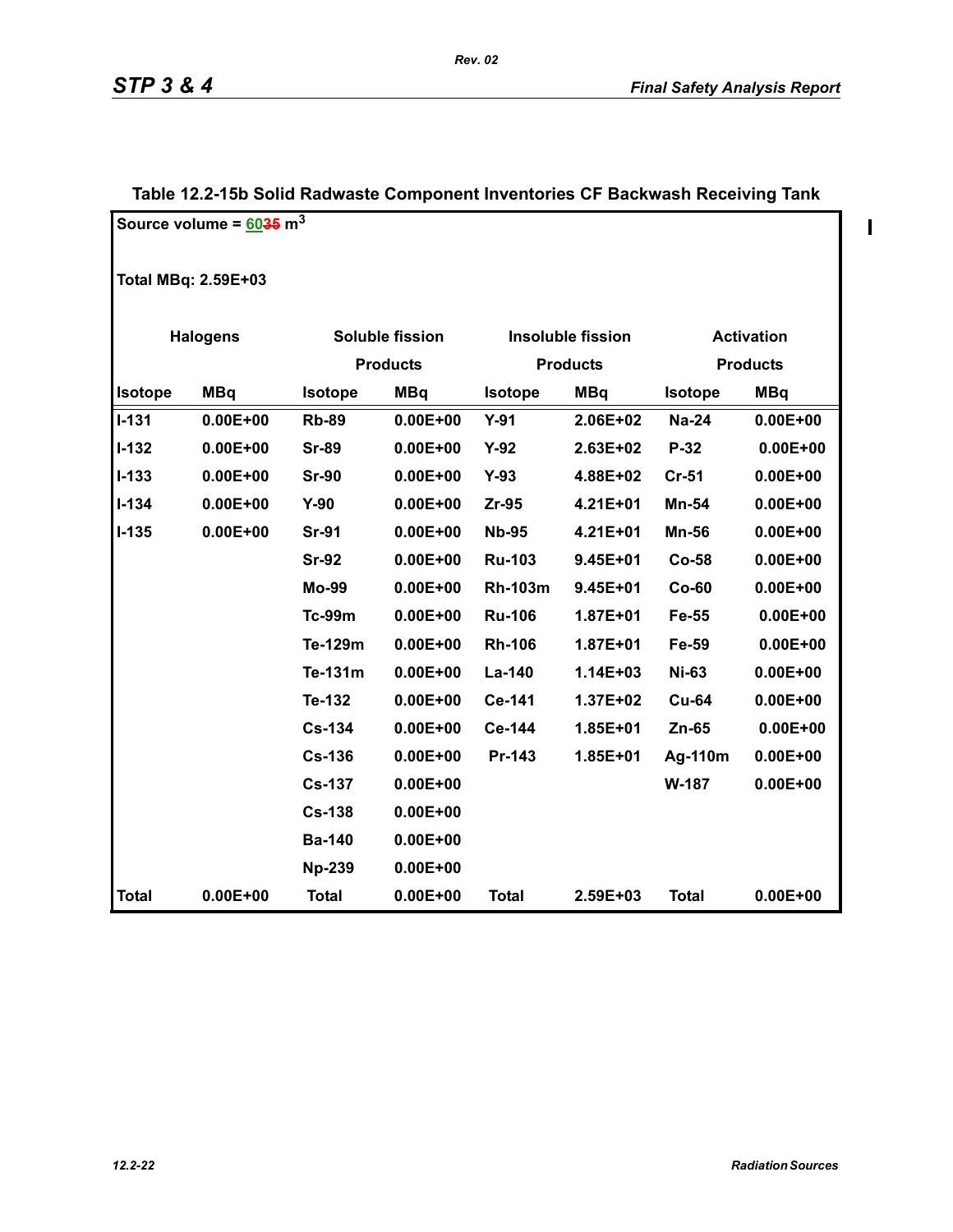| Source volume=   |                 | 100 <sup>3</sup>                   |              |                                             |              |                                      |            |  |  |
|------------------|-----------------|------------------------------------|--------------|---------------------------------------------|--------------|--------------------------------------|------------|--|--|
| <b>Total MBq</b> |                 | 5.10E+08                           |              |                                             |              |                                      |            |  |  |
|                  | <b>Halogens</b> | Soluble fission<br><b>Products</b> |              | <b>Insoluble fission</b><br><b>Products</b> |              | <b>Activation</b><br><b>Products</b> |            |  |  |
| Isotope          | <b>MBq</b>      | Isotope                            | <b>MBq</b>   | <b>Isotope</b>                              | <b>MBq</b>   | <b>Isotope</b>                       | <b>MBq</b> |  |  |
| $I-131$          | 2.41E+07        | <b>Rb-89</b>                       | 8.06E+04     | $Y-91$                                      | 1.05E+06     | <b>Na-24</b>                         | 1.43E+07   |  |  |
| $I-132$          | 8.75E+06        | <b>Sr-89</b>                       | 2.69E+06     | $Y-92$                                      | $2.11E + 06$ | P-32                                 | 3.76E+06   |  |  |
| $I-133$          | $6.28E + 07$    | <b>Sr-90</b>                       | 2.08E+05     | $Y-93$                                      | 3.90E+06     | <b>Cr-51</b>                         | 1.43E+08   |  |  |
| $I - 134$        | 5.74E+06        | $Y-90$                             | 2.08E+05     | Zr-95                                       | $2.12E + 05$ | Mn-54                                | 2.03E+06   |  |  |
| $I - 135$        | 2.72E+07        | <b>Sr-91</b>                       | $3.63E + 06$ | <b>Nb-95</b>                                | 2.12E+05     | <b>Mn-56</b>                         | 1.27E+07   |  |  |
|                  |                 | <b>Sr-92</b>                       | 2.79E+06     | <b>Ru-103</b>                               | 4.96E+05     | Co-58                                | 5.34E+06   |  |  |
|                  |                 | <b>Mo-99</b>                       | $1.16E + 07$ | <b>Rh-103m</b>                              | 4.96E+05     | $Co-60$                              | 1.17E+07   |  |  |
|                  |                 | <b>Tc-99m</b>                      | $1.16E + 07$ | <b>Ru-106</b>                               | 8.89E+04     | Fe-55                                | 1.54E+07   |  |  |
|                  |                 | Te-129m                            | $9.61E + 05$ | <b>Rh-106</b>                               | 8.89E+04     | Fe-59                                | 7.81E+05   |  |  |
|                  |                 | Te-131m                            | 2.65E+05     | La-140                                      | 7.17E+06     | <b>Ni-63</b>                         | 2.94E+07   |  |  |
|                  |                 | Te-132                             | 6.78E+05     | Ce-141                                      | 7.37E+05     | <b>Cu-64</b>                         | 3.48E+07   |  |  |
|                  |                 | <b>Cs-134</b>                      | 4.39E+05     | Ce-144                                      | 8.84E+04     | $Zn-65$                              | 5.71E+06   |  |  |
|                  |                 | <b>Cs-136</b>                      | 1.84E+05     | Pr-143                                      | 8.84E+04     | Ag-110m                              | 2.86E+04   |  |  |
|                  |                 | <b>Cs-137</b>                      | $1.21E + 06$ |                                             |              | W-187                                | 6.50E+05   |  |  |
|                  |                 | <b>Cs-138</b>                      | 5.93E+05     |                                             |              |                                      |            |  |  |
|                  |                 | <b>Ba-140</b>                      | 7.17E+06     |                                             |              |                                      |            |  |  |
|                  |                 | <b>Np-239</b>                      | 4.10E+07     |                                             |              |                                      |            |  |  |
| <b>Total</b>     | 1.29E+08        | <b>Total</b>                       | 8.53E+07     | <b>Total</b>                                | $1.67E + 07$ | <b>Total</b>                         | 2.79E+08   |  |  |

# **Table 12.2-15c Solid Radwaste Component Inventories Phase Separator**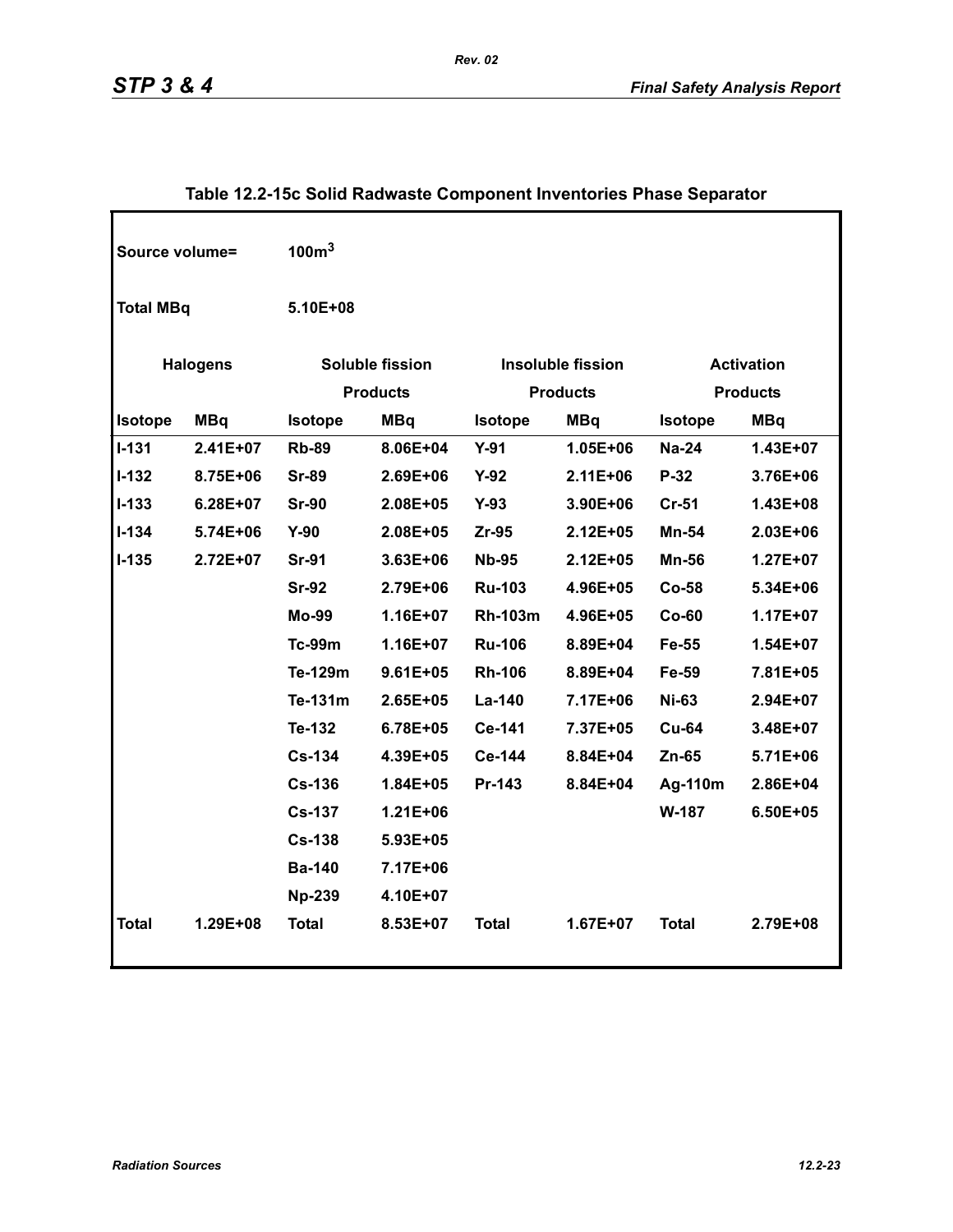$\begin{array}{c} \hline \end{array}$ 

 $\begin{array}{c} \hline \end{array}$ 

| Source volume=   |                 | $50400m^3$           |                        |                |                          |                 |                   |
|------------------|-----------------|----------------------|------------------------|----------------|--------------------------|-----------------|-------------------|
| <b>Total MBq</b> |                 | 5.72E+064.<br>94E+08 |                        |                |                          |                 |                   |
|                  | <b>Halogens</b> |                      | <b>Soluble fission</b> |                | <b>Insoluble fission</b> |                 | <b>Activation</b> |
|                  |                 |                      | <b>Products</b>        |                | <b>Products</b>          | <b>Products</b> |                   |
| <b>Isotope</b>   | <b>MBq</b>      | <b>Isotope</b>       | <b>MBq</b>             | <b>Isotope</b> | <b>MBq</b>               | <b>Isotope</b>  | <b>MBq</b>        |
| $I-131$          | 1.48E+06        | <b>Rb-89</b>         | 1.58E+02               | $Y-91$         | 7.01E+01                 | <b>Na-24</b>    | 3.37E+04          |
| $I-132$          | $1.53E + 05$    | <b>Sr-89</b>         | 2.47E+04               | $Y-92$         | $3.34E + 01$             | $P-32$          | 1.43E+04          |
| $I - 133$        | 1.11E+06        | <b>Sr-90</b>         | 4.45E+03               | $Y-93$         | $6.21E + 01$             | <b>Cr-51</b>    | 8.46E+05          |
| $I - 134$        | 9.88E+04        | $Y-90$               | 4.45E+03               | $Zr-95$        | $1.51E + 01$             | Mn-54           | $3.66E + 04$      |
| $I-135$          | 4.79E+05        | <b>Sr-91</b>         | 8.53E+03               | <b>Nb-95</b>   | $1.51E + 01$             | Mn-56           | 2.97E+04          |
|                  |                 | <b>Sr-92</b>         | $6.52E + 03$           | <b>Ru-103</b>  | $2.57E + 01$             | <b>Co-58</b>    | 5.91E+04          |
|                  |                 | <b>Mo-99</b>         | 2.75E+04               | <b>Rh-103m</b> | $2.57E + 01$             | $Co-60$         | 2.45E+05          |
|                  |                 | <b>Tc-99m</b>        | 2.75E+04               | <b>Ru-106</b>  | $1.12E + 01$             | Fe-55           | 4.74E+04          |
|                  |                 | Te-129m              | $6.52E + 03$           | <b>Rh-106</b>  | $1.12E + 01$             | Fe-59           | 6.59E+03          |
|                  |                 | Te-131m              | $6.24E + 02$           | La-140         | 1.73E+02                 | <b>Ni-63</b>    | $6.31E + 05$      |
|                  |                 | Te-132               | $1.62E + 03$           | Ce-141         | $3.32E + 01$             | <b>Cu-64</b>    | 8.19E+04          |
|                  |                 | <b>Cs-134</b>        | 7.28E+03               | Ce-144         | $1.06E + 01$             | $Zn-65$         | 9.87E+04          |
|                  |                 | <b>Cs-136</b>        | $6.02E + 02$           | Pr-143         | 1.06E+01                 | Ag-110m         | 4.95E+02          |
|                  |                 | $Cs-137$             | 2.35E+04               |                |                          | W-187           | $1.53E + 03$      |
|                  |                 | <b>Cs-138</b>        | 6.76E+02               |                |                          |                 |                   |
|                  |                 | <b>Ba-140</b>        | 2.55E+04               |                |                          |                 |                   |
|                  |                 | <b>Np-239</b>        | 9.69E+04               |                |                          |                 |                   |
| <b>Total</b>     | $3.32E + 06$    | <b>Total</b>         | 2.67E+05               | <b>Total</b>   | 4.97E+02                 | <b>Total</b>    | 2.13E+06          |

# **Table 12.2-15d Solid Radwaste Component Inventories Spent Resin Storage Tank**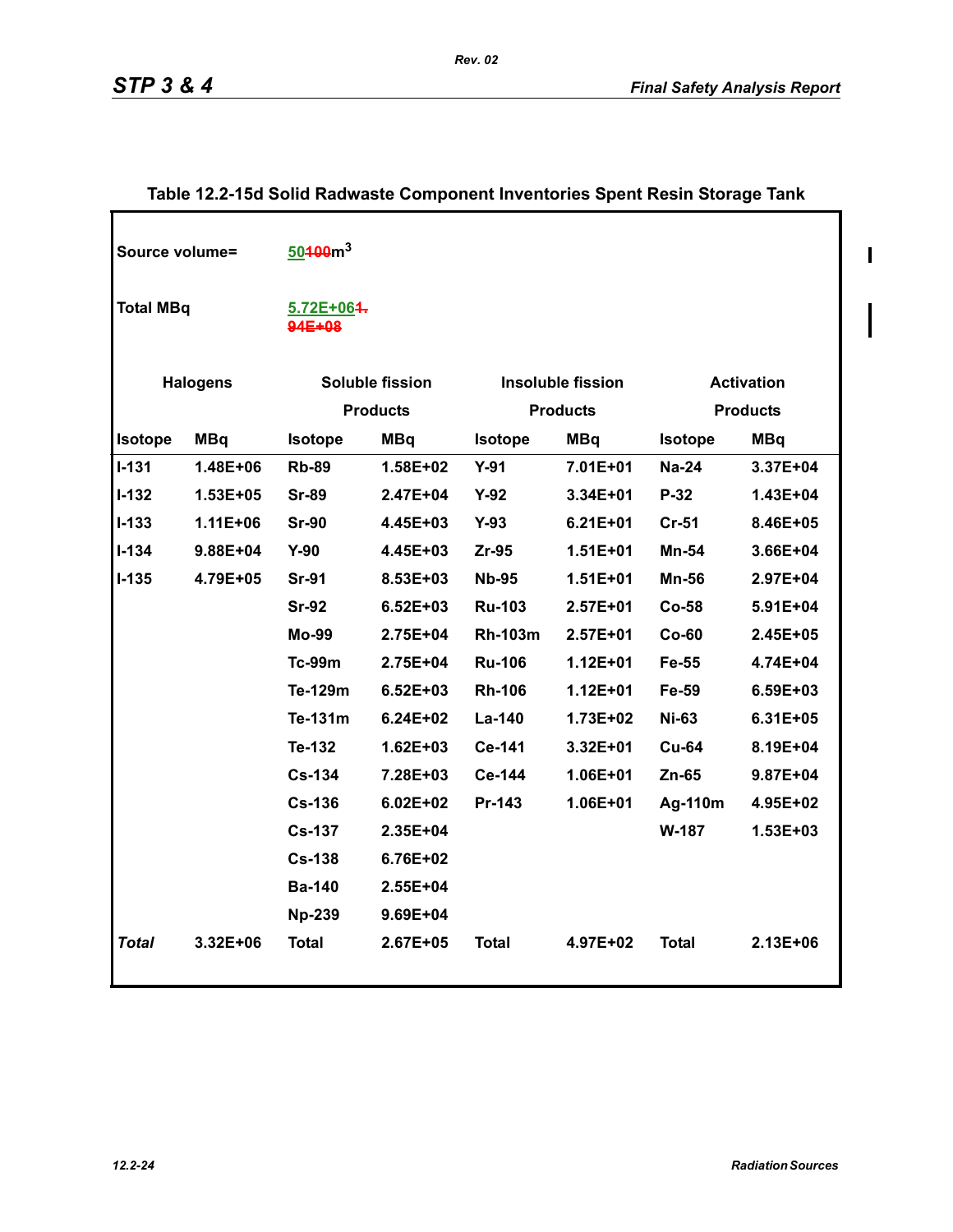| Table 12.2-15e | <b>Solid Radwaste Component Inventories Concentrated Waste Tank</b><br><b>Not Used</b> |
|----------------|----------------------------------------------------------------------------------------|
| Table 12.2-15f | Solid Radwaste Component Inventories Solids Dryer Feed Tank<br><b>Not Used</b>         |
| Table 12.2-15g | Solid Radwaste Component Inventories Solids Dryer (Outlet)<br><b>Not Used</b>          |
| Table 12.2-15h | <b>Solid Radwaste Component Inventories Solids Dryer Pelletizer</b><br><b>Not Used</b> |
| Table 12.2-15i | Solid Radwaste Component Inventories Solids Mist Separator (Steam)<br><b>Not Used</b>  |
| Table 12.2-15j | Solid Radwasto Component Inventories Solids Condenser<br><b>Not Used</b>               |
| Table 12.2-15k | Solid Radwaste Component Inventories Solids Drum<br><b>Not Used</b>                    |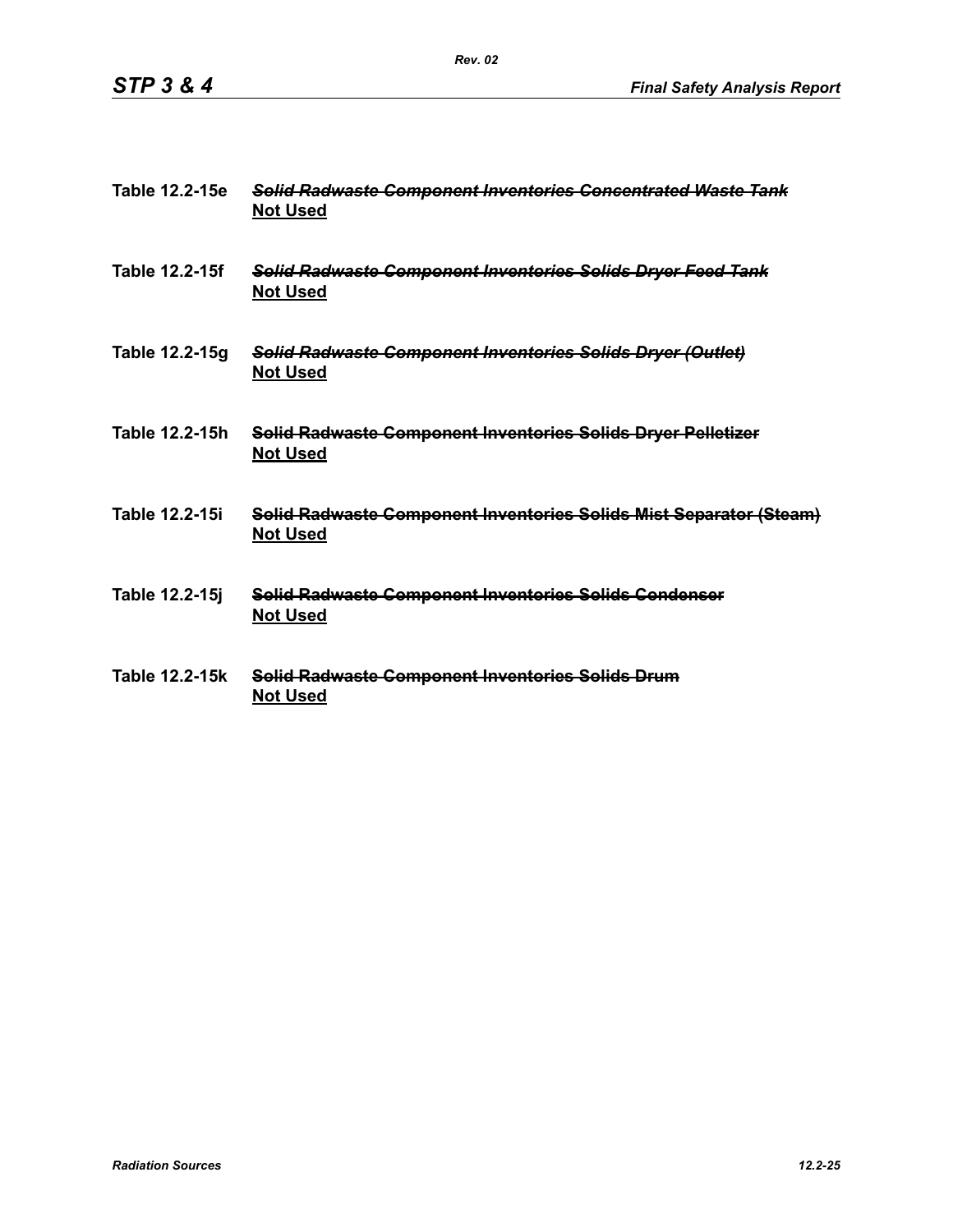$\mathbf{I}$ 

|                 | Source volume = $50 \text{ m}^3$ |               |                        |                |                          |                |                   |  |
|-----------------|----------------------------------|---------------|------------------------|----------------|--------------------------|----------------|-------------------|--|
|                 | <b>Total MBq: 1.94E+8</b>        |               |                        |                |                          |                |                   |  |
| <b>Halogens</b> |                                  |               | <b>Soluble fission</b> |                | <b>Insoluble fission</b> |                | <b>Activation</b> |  |
|                 |                                  |               | <b>Products</b>        |                | <b>Products</b>          |                | <b>Products</b>   |  |
| <b>Isotope</b>  | <b>MBq</b>                       | Isotope       | <b>MBq</b>             | Isotope        | <b>MBq</b>               | <b>Isotope</b> | <b>MBq</b>        |  |
| $I-131$         | $2.41E+07$                       | <b>Rb-89</b>  | 2.82E+04               | $Y-91$         | 3.66E+05                 | <b>Na-24</b>   | 5.01E+06          |  |
| $I - 132$       | 3.06E+06                         | <b>Sr-89</b>  | $9.40E + 05$           | $Y-92$         | 7.37E+05                 | P-32           | 1.32E+06          |  |
| $I-133$         | 2.20E+07                         | <b>Sr-90</b>  | 7.27E+04               | $Y-93$         | 1.36E+06                 | <b>Cr-51</b>   | 4.99E+07          |  |
| $I-134$         | $2.01E + 06$                     | $Y-90$        | 7.27E+04               | $Zr-95$        | 7.41E+04                 | Mn-54          | 7.12E+05          |  |
| $I-135$         | $9.52E + 06$                     | <b>Sr-91</b>  | $1.27E + 06$           | <b>Nb-95</b>   | 7.41E+04                 | <b>Mn-56</b>   | 4.44E+06          |  |
|                 |                                  | <b>Sr-92</b>  | 9.76E+05               | <b>Ru-103</b>  | 1.73E+05                 | <b>Co-58</b>   | 1.87E+06          |  |
|                 |                                  | <b>Mo-99</b>  | 4.05E+06               | <b>Rh-103m</b> | 1.73E+05                 | $Co-60$        | 4.10E+06          |  |
|                 |                                  | <b>Tc-99m</b> | 4.05E+06               | <b>Ru-106</b>  | 3.11E+04                 | Fe-55          | 5.41E+06          |  |
|                 |                                  | Te-129m       | 3.36E+05               | <b>Rh-106</b>  | 3.11E+04                 | Fe-59          | 2.73E+05          |  |
|                 |                                  | Te-131m       | $9.27E + 04$           | La-140         | 2.51E+06                 | <b>Ni-63</b>   | $1.03E + 07$      |  |
|                 |                                  | Te-132        | 2.37E+05               | Ce-141         | 2.58E+05                 | <b>Cu-64</b>   | $1.22E + 07$      |  |
|                 |                                  | <b>Cs-134</b> | $1.54E + 05$           | Ce-144         | 3.09E+04                 | $Zn-65$        | 2.00E+06          |  |
|                 |                                  | <b>Cs-136</b> | 6.44E+04               | Pr-143         | 3.09E+04                 | Ag-110m        | $1.00E + 04$      |  |
|                 |                                  | <b>Cs-137</b> | 4.23E+05               |                |                          | W-187          | 2.28E+05          |  |
|                 |                                  | <b>Cs-138</b> | 2.07E+05               |                |                          |                |                   |  |
|                 |                                  | <b>Ba-140</b> | 2.51E+06               |                |                          |                |                   |  |
|                 |                                  | <b>Np-239</b> | 1.44E+07               |                |                          |                |                   |  |
| <b>Total</b>    | 6.06E+07                         | <b>Total</b>  | 2.98E+07               | <b>Total</b>   | 5.85E+06                 | <b>Total</b>   | 9.77E+07          |  |

#### **Table 12.2-15l Solid Radwaste Component Inventories LWLRS Backwash Receiving Tank**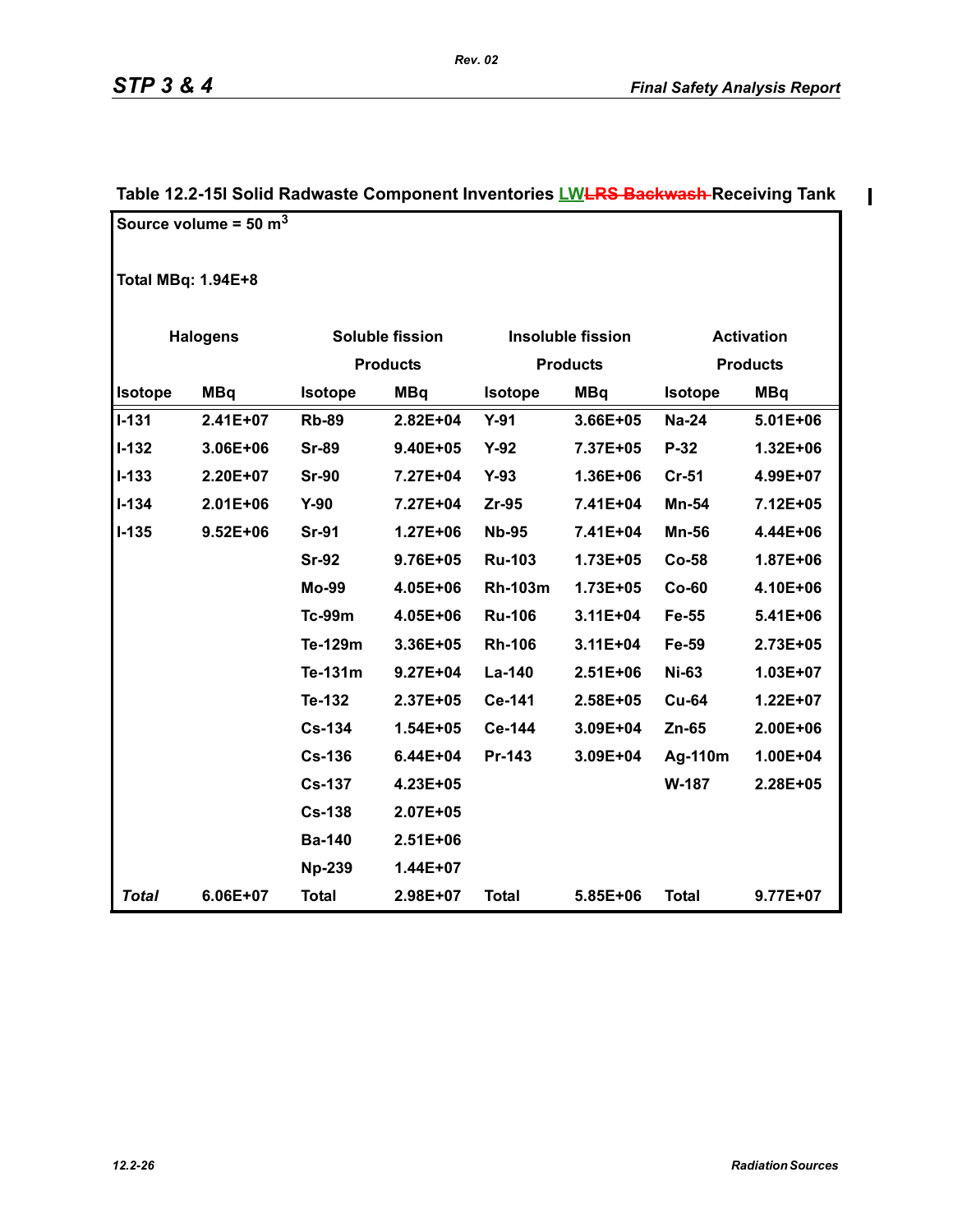|                 | Annual Average Airborne per Unit |                     | <b>Site Wide</b>    |
|-----------------|----------------------------------|---------------------|---------------------|
|                 | <b>Release</b>                   | Concentration       | 10CFR20 Limits      |
| <b>Nuclides</b> | MBq/yr                           | MBq/cm <sup>3</sup> | MBq/cm <sup>3</sup> |
| <b>Kr-83m</b>   | 3.10E+01                         | 1.28E-17            | 1.85E-06            |
| <b>Kr-85m</b>   | 7.80E+05                         | 3.22E-13            | 3.70E-09            |
| <b>Kr-85</b>    | 2.10E+07                         | 8.66E-12            | 2.59E-08            |
| <b>Kr-87</b>    | 9.30E+05                         | 3.83E-13            | 7.40E-10            |
| <b>Kr-88</b>    | 1.40E+06                         | 5.77E-13            | 3.33E-10            |
| <b>Kr-89</b>    | 8.90E+06                         | 3.67E-12            |                     |
| <b>Kr-90</b>    | 1.20E+01                         | 4.95E-18            |                     |
| Xe-131m         | 1.90E+06                         | 7.83E-13            | 7.40E-08            |
| Xe-133m         | 3.20E+03                         | 1.32E-15            | 2.22E-08            |
| Xe-133          | 8.90E+07                         | 3.67E-11            | 1.85E-08            |
| Xe-135m         | 1.50E+07                         | 6.18E-12            | 1.48E-09            |
| Xe-135          | 1.70E+07                         | 7.01E-12            | 2.59E-09            |
| Xe-137          | 1.90E+07                         | 7.83E-12            |                     |
| Xe-138          | 1.60E+07                         | 6.60E-12            | 7.40E-10            |
| Xe-139          | 1.50E+01                         | 6.18E-18            |                     |
| $I-131$         | 9.60E+03                         | 3.96E-15            | 7.40E-12            |
| $I-132$         | 8.10E+04                         | 3.34E-14            | 7.40E-10            |
| $I-133$         | 6.30E+04                         | 2.60E-14            | 3.70E-11            |
| $I-134$         | 1.40E+05                         | 5.77E-14            | 2.22E-09            |
| $I-135$         | 8.90E+04                         | 3.67E-14            | 2.22E-10            |
| $H-3$           | 2.70E+06                         | $1.11E-12$          | 3.70E-09            |
| $C-14$          | 3.40E+05                         | 1.40E-13            | $1.11E-10$          |
| Na-24           | 1.50E+02                         | 6.18E-17            | 2.59E-10            |
| $P-32$          | 3.40E+01                         | 1.40E-17            | 3.70E-11            |
| Ar-41           | $2.50E + 05$                     | 1.03E-13            | 3.70E-10            |
| $Cr-51$         | 1.30E+03                         | 5.36E-16            | 1.11E-09            |
| Mn-54           | 2.00E+02                         | 8.24E-17            | 3.70E-11            |
| Mn-56           | 1.30E+02                         | 5.36E-17            | 7.40E-10            |
| Fe-55           | 2.40E+02                         | 9.89E-17            | 1.11E-10            |
| Fe-59           | 3.00E+01                         | 1.24E-17            | 1.85E-11            |

| Table 12.2-20 Airborne Concentrations |
|---------------------------------------|
|---------------------------------------|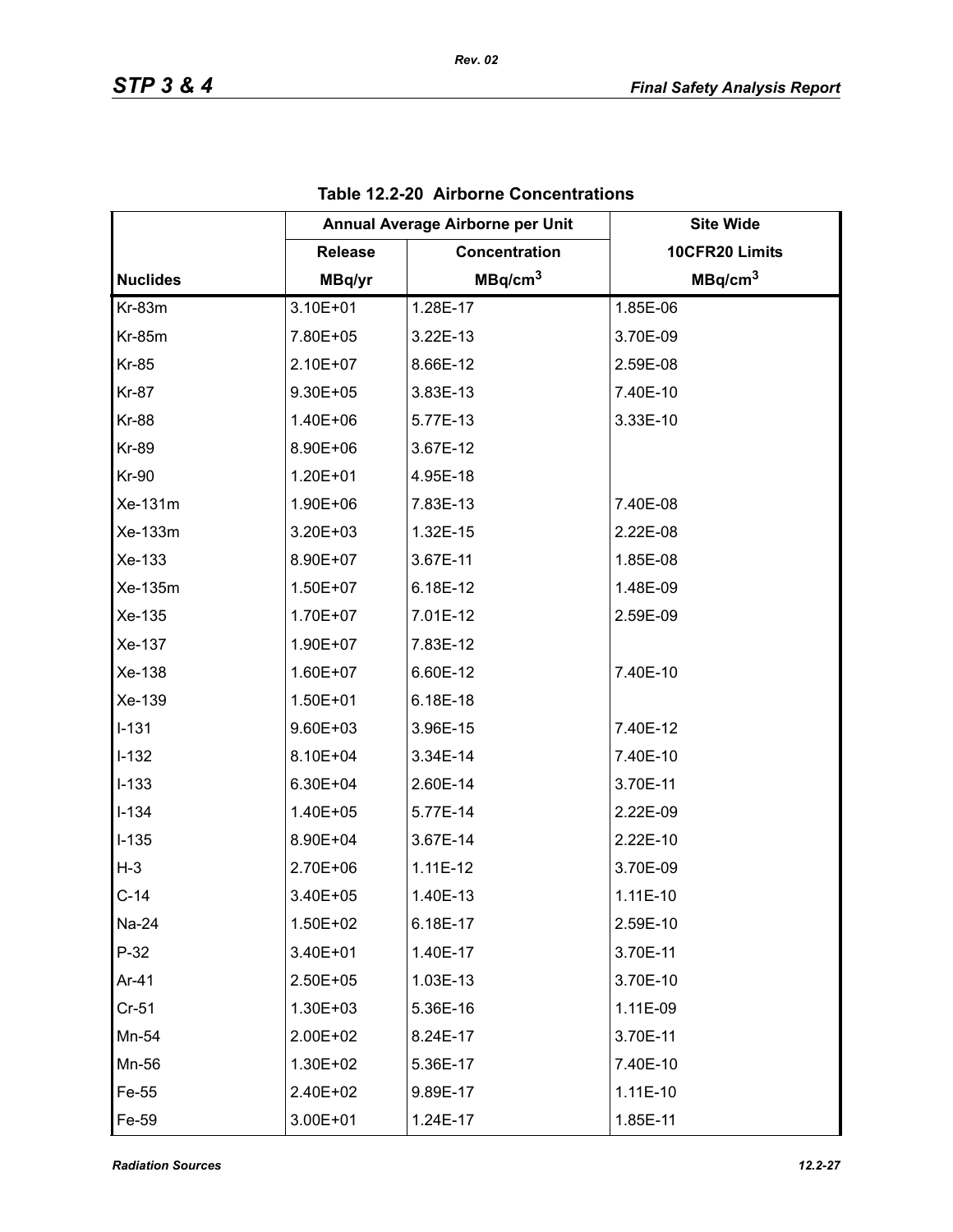|                 |                | Annual Average Airborne per Unit | <b>Site Wide</b>    |
|-----------------|----------------|----------------------------------|---------------------|
|                 | <b>Release</b> | Concentration                    | 10CFR20 Limits      |
| <b>Nuclides</b> | MBq/yr         | MBq/cm <sup>3</sup>              | MBq/cm <sup>3</sup> |
| $Co-58$         | 8.90E+01       | 3.67E-17                         | 3.70E-11            |
| $Co-60$         | 4.80E+02       | 1.98E-16                         | 1.85E-12            |
| Ni-63           | 2.40E-01       | 9.89E-20                         | 3.70E-11            |
| Cu-64           | 3.70E+02       | 1.53E-16                         | 1.11E-09            |
| $Zn-65$         | 4.10E+02       | 1.69E-16                         | 1.48E+09            |
| <b>Rb-89</b>    | 1.60E+00       | 6.60E-19                         | 7.40E-09            |
| <b>Sr-89</b>    | 2.10E+02       | 8.66E-17                         | 3.70E-11            |
| <b>Sr-90</b>    | 2.60E+00       | 1.07E-18                         | 2.22E-13            |
| $Y-90$          | 1.70E+00       | 7.01E-19                         | 3.33E-11            |
| Sr-91           | 3.70E+01       | 1.53E-17                         | 1.85E-10            |
| Sr-92           | 2.90E+01       | 1.20E-17                         | 3.33E-10            |
| $Y-91$          | 8.90E+00       | 3.67E-18                         | 7.40E-12            |
| $Y-92$          | 2.30E+01       | 9.48E-18                         | 3.70E-10            |
| $Y-93$          | 4.10E+01       | 1.69E-17                         | 1.11E-10            |
| $Zr-95$         | 5.90E+01       | 2.43E-17                         | 1.48E-11            |
| <b>Nb-95</b>    | 3.10E+02       | 1.28E-16                         | 7.40E-11            |
| Mo-99           | 2.20E+03       | 9.07E-16                         | 1.48E-10            |
| Tc-99m          | 1.10E+01       | 4.53E-18                         | 3.33E-11            |
| Ru-103          | 1.30E+02       | 5.36E-17                         | 3.33E-11            |
| Rh-103m         | 4.10E+00       | 1.69E-18                         | 7.40E-08            |
| Ru-106          | 7.00E-01       | 2.89E-19                         | 3.70E-12            |
| Rh-106          | 7.00E-01       | 2.89E-19                         | 1.48E-09            |
| Ag-110m         | 7.40E-02       | 3.05E-20                         | 3.70E-12            |
| Sb-124          | 6.70E+00       | 2.76E-18                         | $1.11E-11$          |
| Te-129m         | 8.10E+00       | 3.34E-18                         | 3.33E-09            |
| Te-131m         | 2.80E+00       | 1.15E-18                         | 3.70E-11            |
| Te-132          | 7.00E-01       | 2.89E-19                         | 3.70E-11            |
| Cs-134          | 2.30E+02       | 9.48E-17                         | 7.40E-12            |
| Cs-136          | 2.20E+01       | 9.07E-18                         | 3.33E-11            |
| Cs-137          | 3.50E+02       | 1.44E-16                         | 7.40E-12            |

|  | Table 12.2-20 Airborne Concentrations (Continued) |  |  |
|--|---------------------------------------------------|--|--|
|--|---------------------------------------------------|--|--|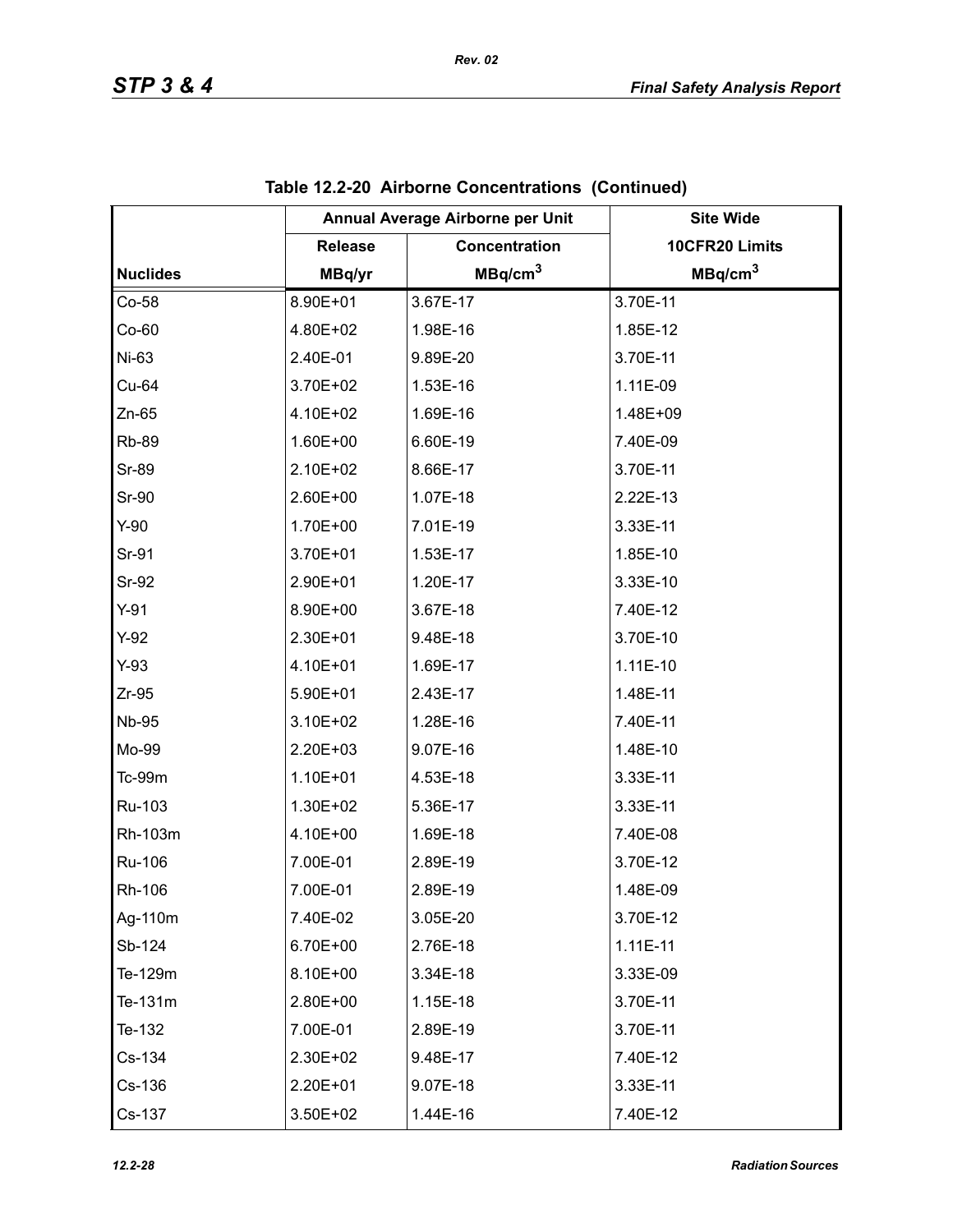|                 | Annual Average Airborne per Unit |                     |                     |
|-----------------|----------------------------------|---------------------|---------------------|
|                 | <b>Release</b>                   | Concentration       | 10CFR20 Limits      |
| <b>Nuclides</b> | MBq/yr                           | MBq/cm <sup>3</sup> | MBq/cm <sup>3</sup> |
| Cs-138          | $6.30E + 00$                     | 2.60E-18            | 2.96E-11            |
| <b>Ba-140</b>   | 1.00E+03                         | 4.12E-16            | 7.40E-11            |
| La-140          | 6.70E+01                         | 2.76E-17            | 7.40E-11            |
| Ce-141          | $3.40E + 02$                     | 1.40E-16            | 3.70E-11            |
| $Ce-144$        | 7.00E-01                         | 2.89E-19            | 1.48E-12            |
| Pr-144          | 7.00E-01                         | 2.89E-19            | 7.40E-09            |
| W-187           | 7.00E+00                         | 2.89E-18            | 3.70E-10            |
| Np-239          | 4.40E+02                         | 1.81E-16            | $1.11E-10$          |

**Table 12.2-20 Airborne Concentrations (Continued)**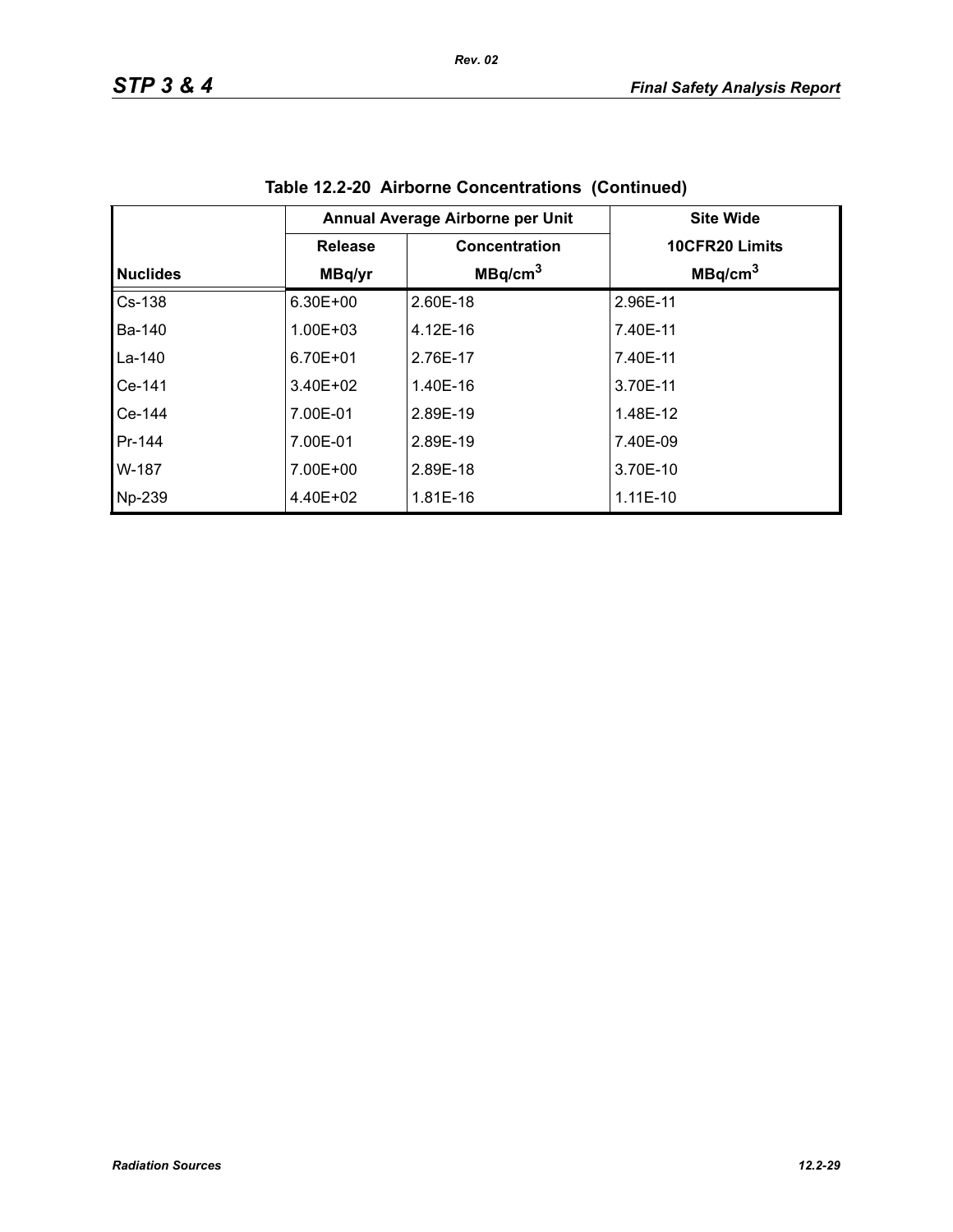| THEFT AND LOST                                               |                   |                   |             |                                     |                   |                         |             |                   |
|--------------------------------------------------------------|-------------------|-------------------|-------------|-------------------------------------|-------------------|-------------------------|-------------|-------------------|
| PATHWAY                                                      | T.BODY            | <b>GI-TRACT</b>   | <b>BONE</b> | <b>LIVER</b>                        | <b>KIDNEY</b>     | <b>THYROID</b><br>$[4]$ | <b>LUNG</b> | <b>SKIN</b>       |
| <b>PLUME</b>                                                 | $1.67E-01$        | 1.67E-01          |             | 1.67E-01 1.67E-01                   | 1.67E-01          | 8.65E-02                | $1.71E-01$  | 4.62E-01          |
| <b>GROUND</b>                                                |                   | 2.36E-02 2.36E-02 | 2.36E-02    | 2.36E-02                            | 2.36E-02          | 2.83E-02                | 2.36E-02    | 2.77E-02          |
| <b>VEGETABLE</b>                                             |                   |                   |             |                                     |                   |                         |             |                   |
| ADULT <sub>[2]</sub>                                         |                   | 4.09E-02 4.04E-02 |             | 1.76E-01 4.41E-02 4.02E-02 8.30E-01 |                   |                         |             | 3.43E-02 3.35E-02 |
| TEEN <sub>[2]</sub>                                          |                   | 6.15E-02 6.10E-02 | 2.84E-01    | 7.00E-02                            | 6.40E-02          | $1.06E + 00$            | $5.55E-02$  | 5.40E-02          |
| <b>CHILD</b>                                                 | 1.38E-01 1.35E-01 |                   | 6.80E-01    | 1.56E-01                            | $1.45E-01$        | 1.99E+00                | 1.31E-01    | 1.29E-01          |
| <b>MEAT</b>                                                  |                   |                   |             |                                     |                   |                         |             |                   |
| <b>ADULT</b>                                                 |                   | 1.33E-02 1.80E-02 |             | 6.15E-02 1.38E-02 1.32E-02 3.99E-02 |                   |                         | 1.25E-02    | $1.23E-02$        |
| <b>TEEN</b>                                                  | 1.09E-02          | 1.36E-02          | 5.20E-02    | $1.15E-02$                          | $1.10E-02$        | 2.97E-02                | 1.05E-02    | 1.04E-02          |
| <b>CHILD</b>                                                 | 2.00E-02 2.11E-02 |                   | 9.80E-02    | 2.09E-02                            | 2.02E-02          | 4.67E-02                | 1.96E-02    | 1.94E-02          |
| COW MILK [2]                                                 |                   |                   |             |                                     |                   |                         |             |                   |
| <b>ADULT</b>                                                 |                   | 2.08E-02 1.65E-02 |             | 7.40E-02 2.49E-02 2.18E-02          |                   | 9.75E-01                | 1.44E-02    | 1.37E-02          |
| <b>TEEN</b>                                                  |                   | 3.36E-02 2.85E-02 | $1.35E-01$  | 4.45E-02                            | 3.91E-02          | $1.55E + 00$            |             | 2.64E-02 2.50E-02 |
| <b>CHILD</b>                                                 |                   | 7.20E-02 6.35E-02 | 3.32E-01    | $9.35E-02$                          | $8.40E-02$        | 3.10E+00                | $6.30E-02$  | 6.10E-02          |
| <b>INFANT</b> [2]                                            | 1.43E-01 1.36E-01 |                   | 6.45E-01    | 1.93E-01                            | $1.65E-01$        | 7.50E+00                | 1.31E-01    | 1.27E-01          |
| <b>GOAT MILK [3]</b>                                         |                   |                   |             |                                     |                   |                         |             |                   |
| <b>ADULT</b>                                                 |                   | 3.11E-02 1.60E-02 |             | 8.25E-02 3.84E-02                   |                   | 2.70E-02 1.28E+00       | $1.63E-02$  | $1.41E-02$        |
| <b>TEEN</b>                                                  | 4.33E-02          | 2.80E-02          | 1.52E-01    | 6.80E-02                            | 4.81E-02          | 2.03E+00                | 3.00E-02    | 2.55E-02          |
| <b>CHILD</b>                                                 |                   | 7.90E-02 6.35E-02 | 3.71E-01    | 1.33E-01                            |                   | $9.90E-02$ 4.05E+00     | 6.85E-02    | 6.15E-02          |
| <b>INFANT</b>                                                | 1.50E-01          | 1.31E-01          | 7.10E-01    | 2.70E-01                            | 1.90E-01          | $9.80E + 00$            | 1.41E-01    | $1.28E-01$        |
| <b>INHAL</b>                                                 |                   |                   |             |                                     |                   |                         |             |                   |
| <b>ADULT</b>                                                 |                   | 1.62E-03 2.14E-03 |             | 8.15E-04 2.41E-03                   | 3.06E-03 7.45E-02 |                         |             | 3.67E-03 1.03E-03 |
| <b>TEEN</b>                                                  |                   | 1.75E-03 2.33E-03 | $1.13E-03$  | 2.92E-03                            | 3.80E-03          | 9.75E-02                | 5.05E-03    | 1.04E-03          |
| <b>CHILD</b>                                                 |                   | 1.67E-03 1.77E-03 |             | 1.51E-03 2.71E-03                   | 3.46E-03 1.21E-01 |                         |             | 4.25E-03 9.20E-04 |
| <b>INFANT</b>                                                |                   | 1.04E-03 9.55E-04 |             | 1.13E-03 2.10E-03                   | 2.17E-03          | $1.10E-01$              | 3.06E-03    | 5.30E-04          |
| <b>SUM OF</b><br><b>VIABLE</b><br><b>PATHWAYS</b><br>(CHILD) | 3.51E-01 3.48E-01 |                   |             | 9.70E-01 3.70E-01                   | 3.59E-01          | $2.27E+00$              | 3.49E-01    | $6.40E-01$        |

# **Table 12.2-21 Gaseous Pathway Doses for Maximally Exposed Individual [1] One Unit (millirem per year)**

[1] Maximally exposed individual for total body and all organs except thyroid is child resident, 2.19 miles WSW of STP3/4.

[2] Adult, teen and infant doses are presented as additional information.

[3] Cow milk and goat milk pathway doses are hypothetical for this location and are presented as additional information only; no milk animals are located within 5 miles of the plant.

[4] Maximally exposed individual for thyroid. Child resident 3.04 miles NNW.

Ground level releases assumed.

Source: GASPAR II calculated pathway doses for locations indicated in footnotes [1] and [4]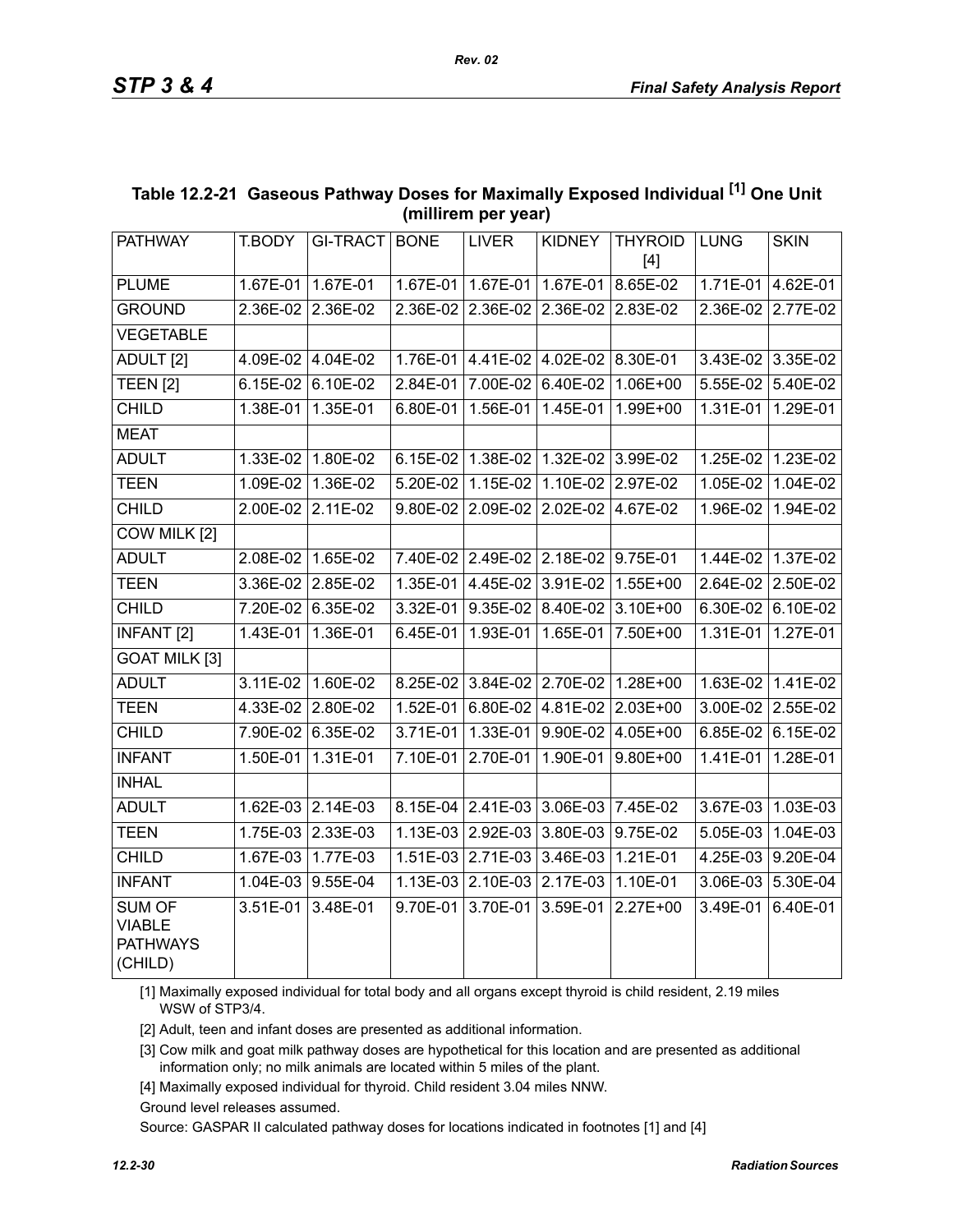|                | <b>Annual Release</b> | Concentration |
|----------------|-----------------------|---------------|
| <b>Nuclide</b> | MBq/yr                | MBq/ml        |
| $I-131$        | 3.35E+02              | 1.75E-13      |
| $I-132$        | 7.15E+01              | 3.75E-14      |
| $I-133$        | 1.38E+03              | 7.23E-13      |
| $I-134$        | 4.22E+00              | 2.21E-15      |
| $I-135$        | 4.03E+02              | 2.11E-13      |
| $H-3$          | 2.96E+05              | 1.55E-10      |
| $C-14$         | $0.00E + 00$          | $0.00E + 00$  |
| Na-24          | 1.87E+02              | 9.78E-14      |
| $P-32$         | 2.10E+01              | 1.10E-14      |
| $Cr-51$        | 6.30E+02              | 3.30E-13      |
| Mn-54          | 1.47E+02              | 7.68E-14      |
| Mn-56          | 7.55E+01              | 3.95E-14      |
| Co-56          | $0.00E + 00$          | $0.00E + 00$  |
| $Co-57$        | $0.00E + 00$          | $0.00E + 00$  |
| Co-58          | 3.10E+02              | 1.62E-13      |
| $Co-60$        | 5.69E+02              | 2.98E-13      |
| Fe-55          | 3.50E+02              | 1.83E-13      |
| Fe-59          | 8.24E+01              | 4.31E-14      |
| Ni-63          | 6.29E+01              | 3.30E-14      |
| Cu-64          | 4.67E+02              | 2.45E-13      |
| $Zn-65$        | $1.63E + 01$          | 8.53E-15      |
| <b>Rb-89</b>   | $0.00E + 00$          | $0.00E + 00$  |
| <b>Sr-89</b>   | 1.16E+01              | 6.08E-15      |
| Sr-90          | 9.92E-01              | 5.19E-16      |
| $Y-90$         | $0.00E + 00$          | $0.00E + 00$  |
| Sr-91          | 4.64E+01              | 2.43E-14      |
| $Y-91$         | 8.70E+00              | 4.55E-15      |
| Sr-92          | $1.64E + 01$          | 8.58E-15      |
| $Y-92$         | $6.27E + 01$          | 3.28E-14      |
| $Y-93$         | $5.05E + 01$          | 2.64E-14      |
| $Zr-95$        | 4.10E+01              | 2.14E-14      |

|  | Table 12.2-22 Average Annual Liquid Releases |
|--|----------------------------------------------|
|--|----------------------------------------------|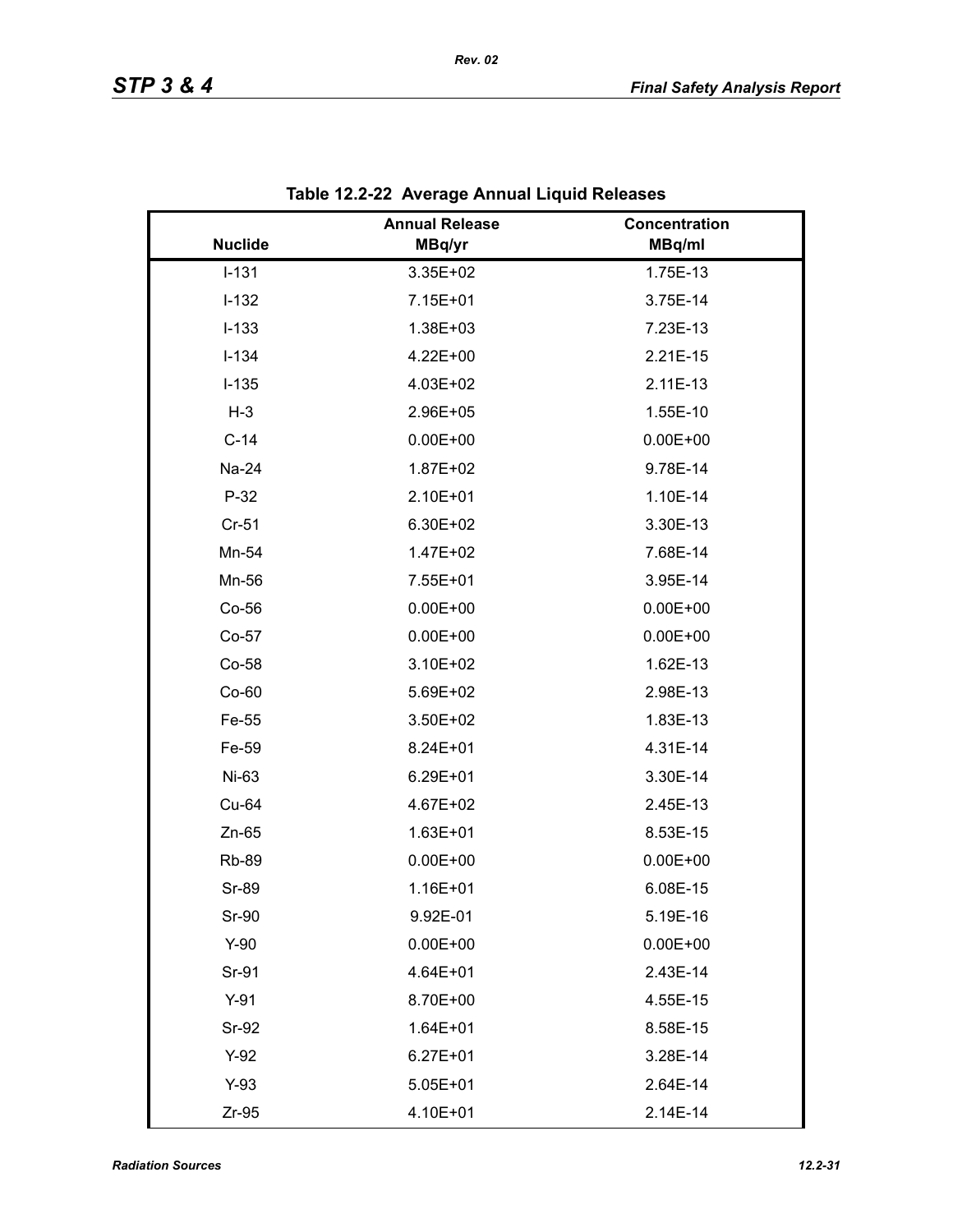|                | <b>Annual Release</b> | Concentration |
|----------------|-----------------------|---------------|
| <b>Nuclide</b> | MBq/yr                | MBq/ml        |
| <b>Nb-95</b>   | 1.16E+01              | 6.08E-15      |
| Mo-99          | 9.66E+01              | 5.06E-14      |
| Tc-99m         | 2.10E+02              | 1.10E-13      |
| Ru-103         | $1.21E + 01$          | 6.34E-15      |
| Rh-103m        | $0.00E + 00$          | $0.00E + 00$  |
| Ru-106         | 3.29E+02              | 1.72E-13      |
| Rh-106         | $0.00E + 00$          | $0.00E + 00$  |
| Te-129m        | $3.12E + 00$          | 1.63E-15      |
| Te-131m        | 3.10E+00              | 1.63E-15      |
| Te-132         | 5.00E-01              | 2.62E-16      |
| Cs-134         | 4.18E+02              | 2.19E-13      |
| Cs-136         | 2.78E+01              | 1.46E-14      |
| Cs-137         | $6.57E + 02$          | 3.44E-13      |
| Cs-138         | 2.96E-02              | 1.55E-17      |
| Ba-140         | $6.23E + 01$          | 3.26E-14      |
| La-140         | $0.00E + 00$          | $0.00E + 00$  |
| Ce-141         | 1.10E+01              | 5.74E-15      |
| Ce-144         | 1.44E+02              | 7.56E-14      |
| Pr-143         | 3.00E+00              | 1.57E-15      |
| Nd-147         | 7.40E-02              | 3.87E-17      |
| W-187          | 8.24E+00              | 4.32E-15      |
| Np-239         | $3.51E + 02$          | 1.84E-13      |

| Table 12.2-22 Average Annual Liquid Releases (Continued) |  |
|----------------------------------------------------------|--|
|                                                          |  |

*Rev. 02*

| Table 12.2-23  Liquid Pathway Dose Analysis <sup>[1]</sup> (millirem per year)  (One Unit) |  |  |  |  |
|--------------------------------------------------------------------------------------------|--|--|--|--|
|                                                                                            |  |  |  |  |

| <b>Skin</b> | <b>Bone</b> | Liver | Total Body Thyroid Kidney                                         |  | <b>Eung</b> | GI-LLI $[2]$ |
|-------------|-------------|-------|-------------------------------------------------------------------|--|-------------|--------------|
| 2.12 E-4    |             |       | 1.15 E-3  2.92E-4  2.63E-4  2.03 E-4  2.13E-4  2.05 E-4  4.34 E-4 |  |             |              |

[1] Liquid pathway MEI is a teenager ingesting fresh water sport fish and receiving shoreline exposure from the Little Robbins Slough.

[2] GI-LLI = Gastrointestinal-lining of lower intestine.